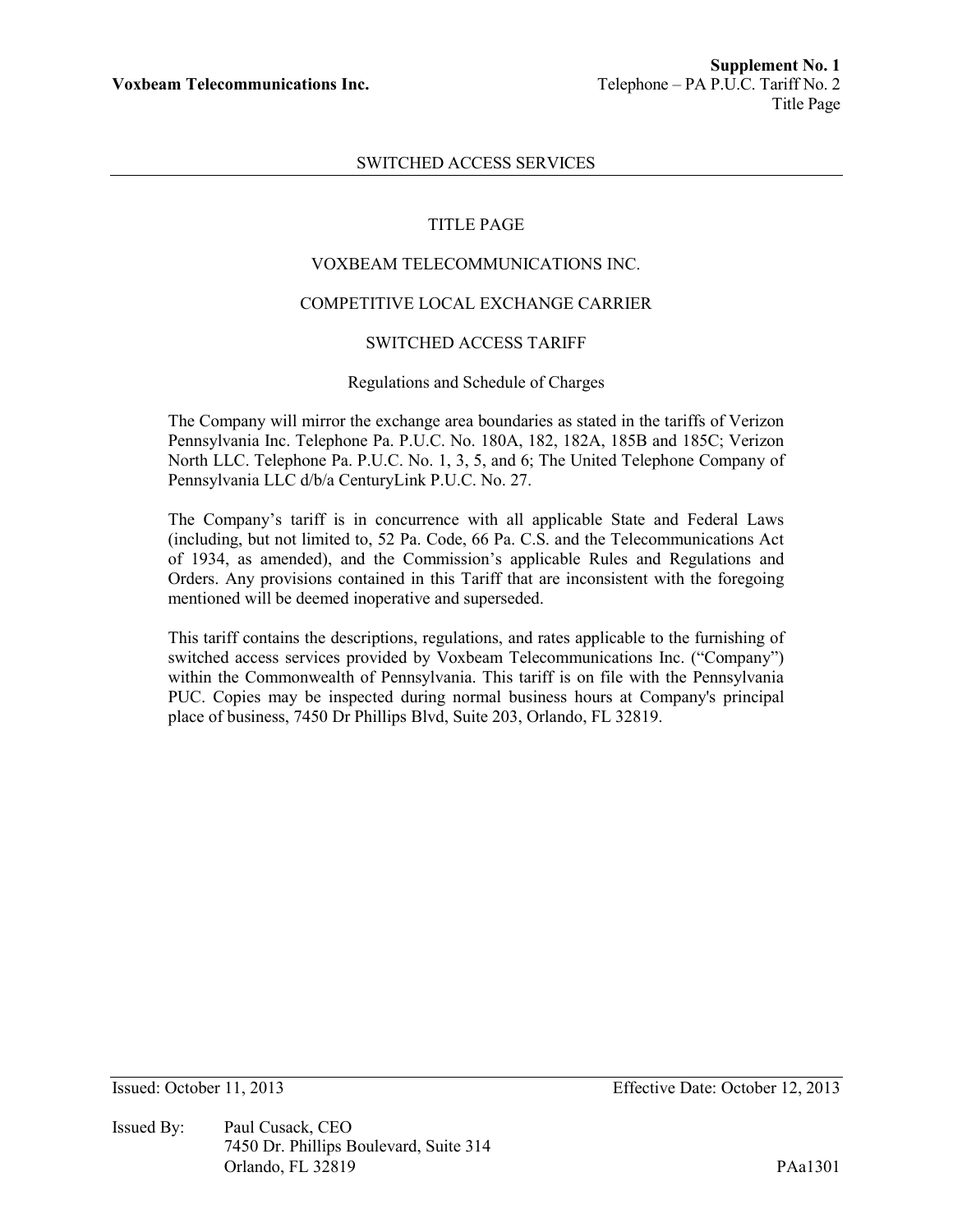## SWITCHED ACCESS SERVICES

#### TITLE PAGE

## VOXBEAM TELECOMMUNICATIONS INC.

#### COMPETITIVE LOCAL EXCHANGE CARRIER

# SWITCHED ACCESS TARIFF

#### Regulations and Schedule of Charges

The Company will mirror the exchange area boundaries as stated in the tariffs of Verizon Pennsylvania Inc. Telephone Pa. P.U.C. No. 180A, 182, 182A, 185B and 185C; Verizon North LLC. Telephone Pa. P.U.C. No. 1, 3, 5, and 6; The United Telephone Company of Pennsylvania LLC d/b/a CenturyLink P.U.C. No. 27.

The Company's tariff is in concurrence with all applicable State and Federal Laws (including, but not limited to, 52 Pa. Code, 66 Pa. C.S. and the Telecommunications Act of 1934, as amended), and the Commission's applicable Rules and Regulations and Orders. Any provisions contained in this Tariff that are inconsistent with the foregoing mentioned will be deemed inoperative and superseded.

This tariff contains the descriptions, regulations, and rates applicable to the furnishing of switched access services provided by Voxbeam Telecommunications Inc. ("Company") within the Commonwealth of Pennsylvania. This tariff is on file with the Pennsylvania PUC. Copies may be inspected during normal business hours at Company's principal place of business, 7450 Dr Phillips Blvd, Suite 203, Orlando, FL 32819.

Issued By: Paul Cusack, CEO 7450 Dr. Phillips Boulevard, Suite 314 Orlando, FL 32819 PAa1301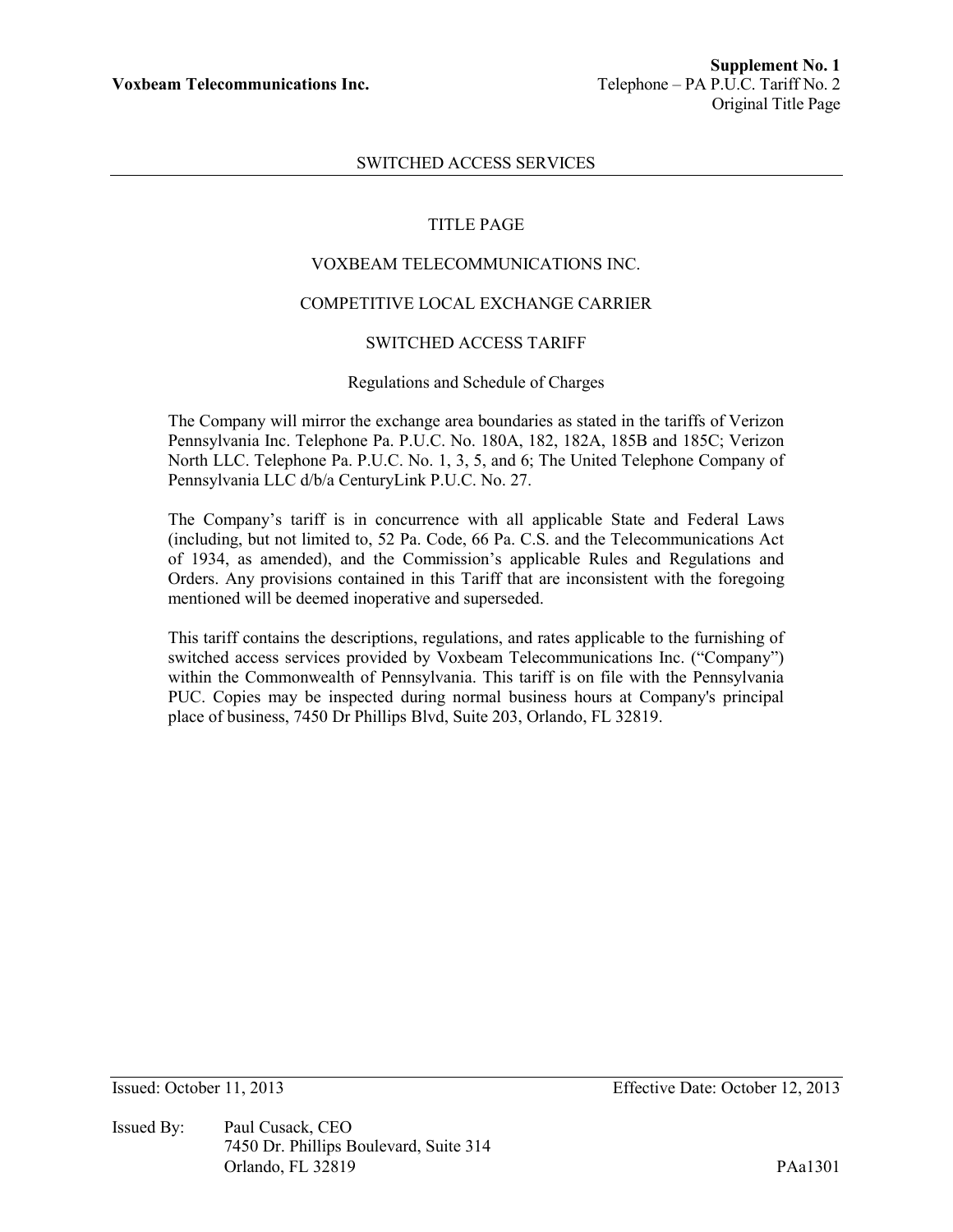## **CHECK SHEET**

Pages of this tariff, as indicated below, are effective as of the date shown at the bottom of the respective pages. Original and revised pages, as named below, comprise all changes from the original tariff and are currently in effect as of the date on the bottom of this page.

| <b>PAGE</b>             | <b>REVISION</b> |   | <b>PAGE</b> | <b>REVISION</b> |        | <b>PAGE</b> | <b>REVISION</b> |        |
|-------------------------|-----------------|---|-------------|-----------------|--------|-------------|-----------------|--------|
| 1                       | Original        | * | 31          | Original        | $\ast$ | 61          | Original        | *      |
| $\overline{2}$          | Original        | * | 32          | Original        | *      | 62          | Original        | $\ast$ |
| $\overline{\mathbf{3}}$ | Original        | * | 33          | Original        | *      | 63          | Original        | $\ast$ |
| $\overline{4}$          | Original        | * | 34          | Original        | *      | 64          | Original        | *      |
| 5                       | Original        | * | 35          | Original        | $\ast$ | 65          | Original        | $\ast$ |
| 6                       | Original        | * | 36          | Original        | *      | 66          | Original        | *      |
| 7                       | Original        | * | 37          | Original        | *      | 67          | Original        | $\ast$ |
| 8                       | Original        | * | 38          | Original        | $\ast$ | 68          | Original        | *      |
| 9                       | Original        | * | 39          | Original        | *      | 69          | Original        | *      |
| 10                      | Original        | * | 40          | Original        | *      | 70          | Original        | $\ast$ |
| 11                      | Original        | * | 41          | Original        | *      | 71          | Original        | $\ast$ |
| 12                      | Original        | * | 42          | Original        | *      |             |                 |        |
| 13                      | Original        | * | 43          | Original        | *      |             |                 |        |
| 14                      | Original        | * | 44          | Original        | *      |             |                 |        |
| 15                      | Original        | * | 45          | Original        | *      |             |                 |        |
| 16                      | Original        | * | 46          | Original        | *      |             |                 |        |
| 17                      | Original        | * | 47          | Original        | *      |             |                 |        |
| 18                      | Original        | * | 48          | Original        | $\ast$ |             |                 |        |
| 19                      | Original        | * | 49          | Original        | $\ast$ |             |                 |        |
| 20                      | Original        | * | 50          | Original        | *      |             |                 |        |
| 21                      | Original        | * | 51          | Original        | *      |             |                 |        |
| 22                      | Original        | * | 52          | Original        | $\ast$ |             |                 |        |
| 23                      | Original        | * | 53          | Original        | *      |             |                 |        |
| 24                      | Original        | * | 54          | Original        | $\ast$ |             |                 |        |
| 25                      | Original        | * | 55          | Original        | $\ast$ |             |                 |        |
| 26                      | Original        | * | 56          | Original        | $\ast$ |             |                 |        |
| 27                      | Original        | * | 57          | Original        | *      |             |                 |        |
| 28                      | Original        | * | 58          | Original        | $\ast$ |             |                 |        |
| 29                      | Original        | * | 59          | Original        | $\ast$ |             |                 |        |
| 30                      | Original        | * | 60          | Original        | *      |             |                 |        |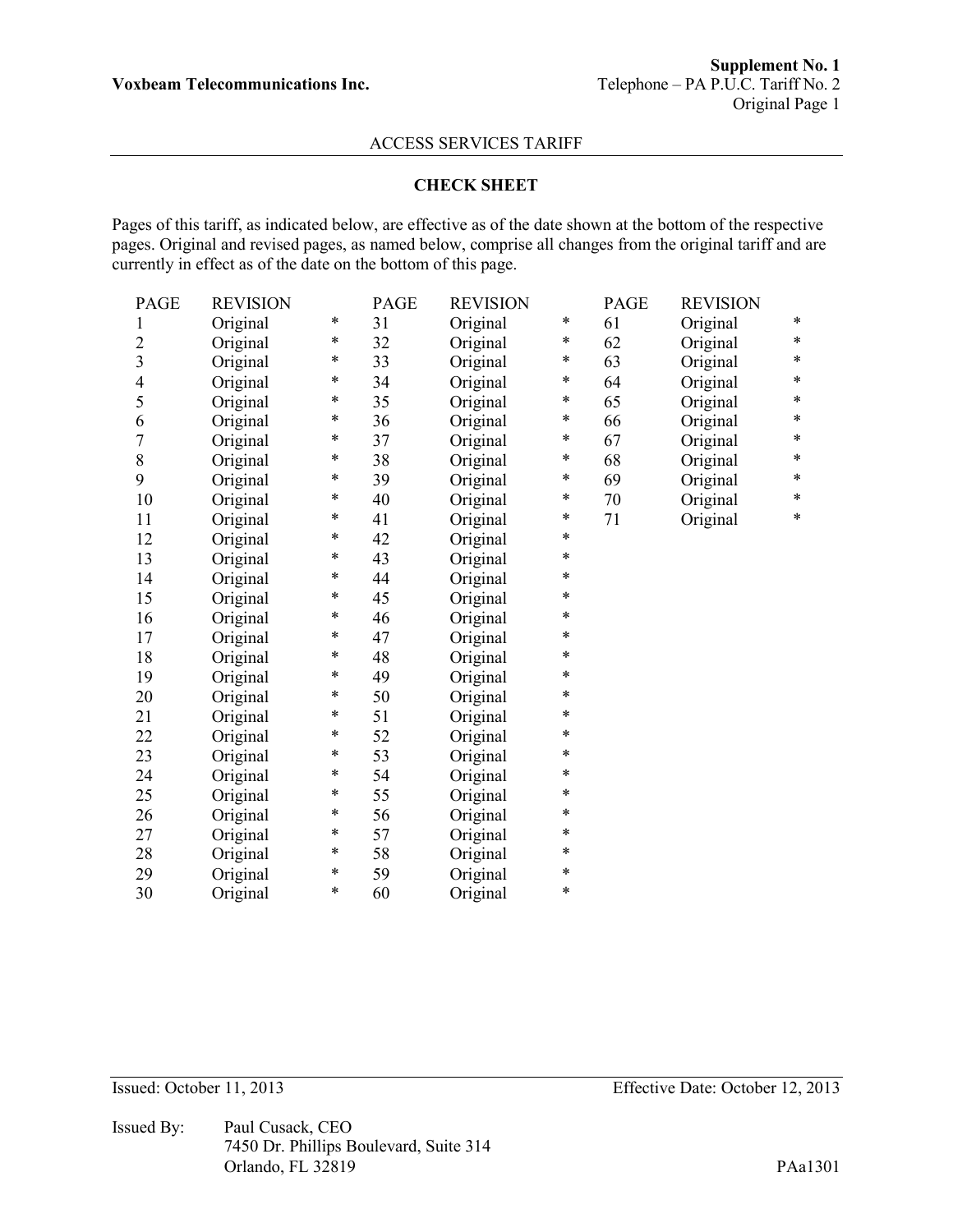# **LIST OF MODIFICATIONS**

Issued By: Paul Cusack, CEO 7450 Dr. Phillips Boulevard, Suite 314 Orlando, FL 32819 PAa1301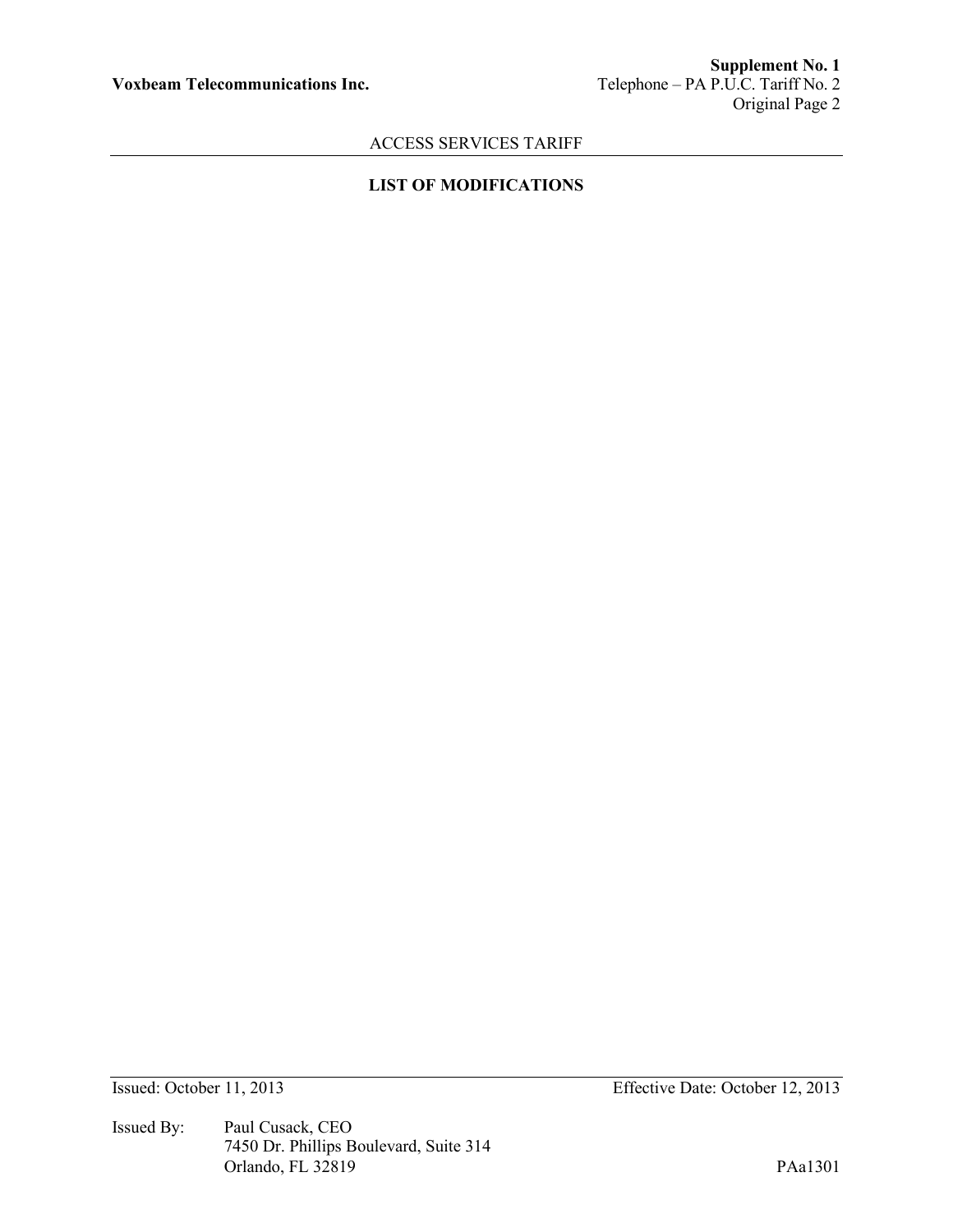# **TABLE OF CONTENTS**

| <b>Check Sheet</b>                                           | 2              |  |  |  |
|--------------------------------------------------------------|----------------|--|--|--|
| Table of Contents                                            | 3              |  |  |  |
| <b>Explanations of Symbols</b>                               | $\overline{4}$ |  |  |  |
| Application of Tariff                                        | 5              |  |  |  |
| <b>Tariff Format</b>                                         | 6              |  |  |  |
| Section 1 - Definitions of Abbreviations                     | 7              |  |  |  |
| Section 2 - Rules and Regulations                            | 13             |  |  |  |
| Section 3 - Switched Access Service                          | 51             |  |  |  |
| Section 4 - Dedicated Access Service                         | 66             |  |  |  |
| Section 5 - Miscellaneous Services and Charges               |                |  |  |  |
| Section 6 - Special Contracts, Arrangements and Construction | 70             |  |  |  |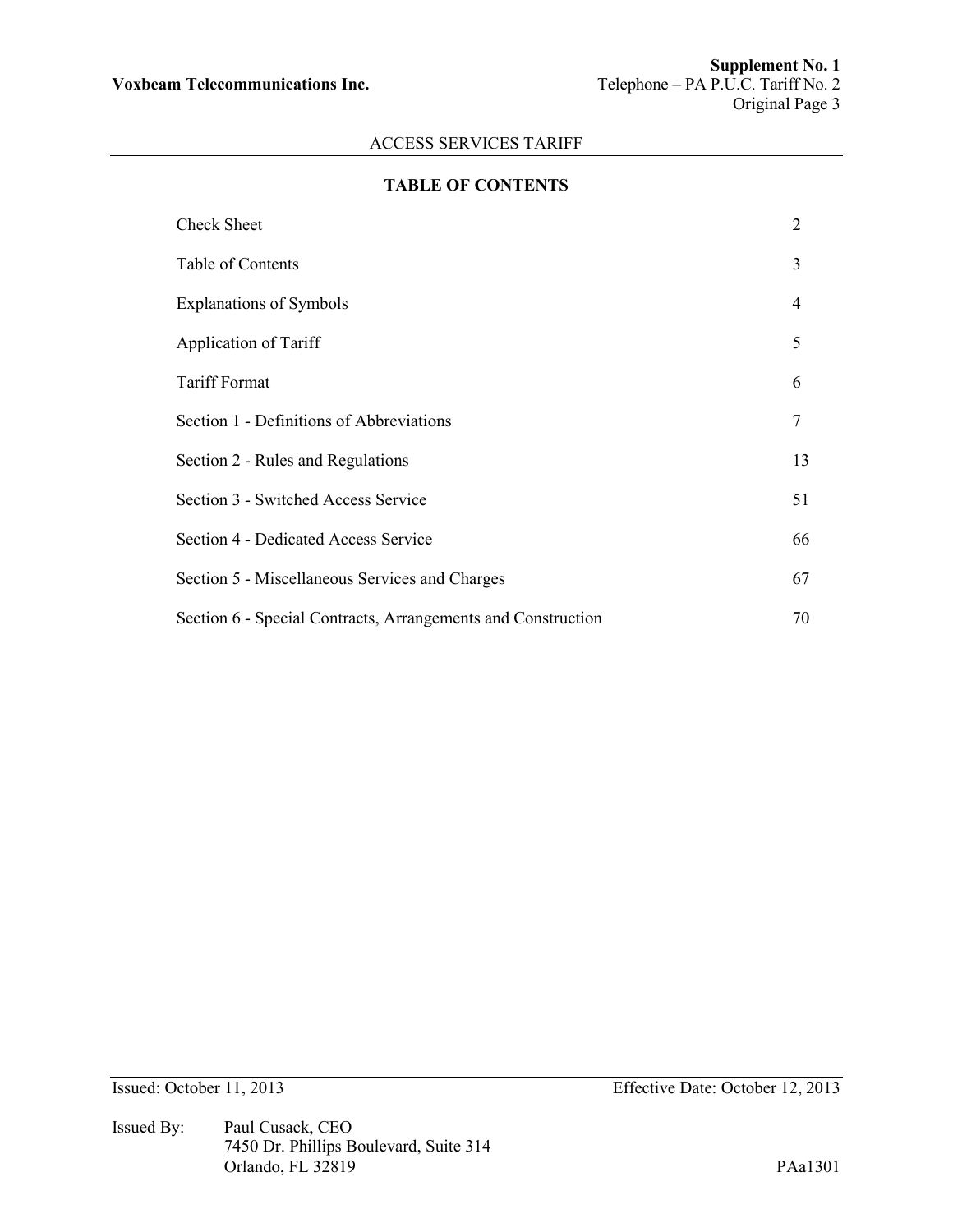# **EXPLANATION OF SYMBOLS**

Pursuant to 52 Pa. Code Section 53.22, the following are the only symbols used for the purposes indicated below:

- **(C) -** To signify changed regulation.
- **(D) -** To signify decreased rate.
- **(I) -** To signify increased rate.

Issued By: Paul Cusack, CEO 7450 Dr. Phillips Boulevard, Suite 314 Orlando, FL 32819 PAa1301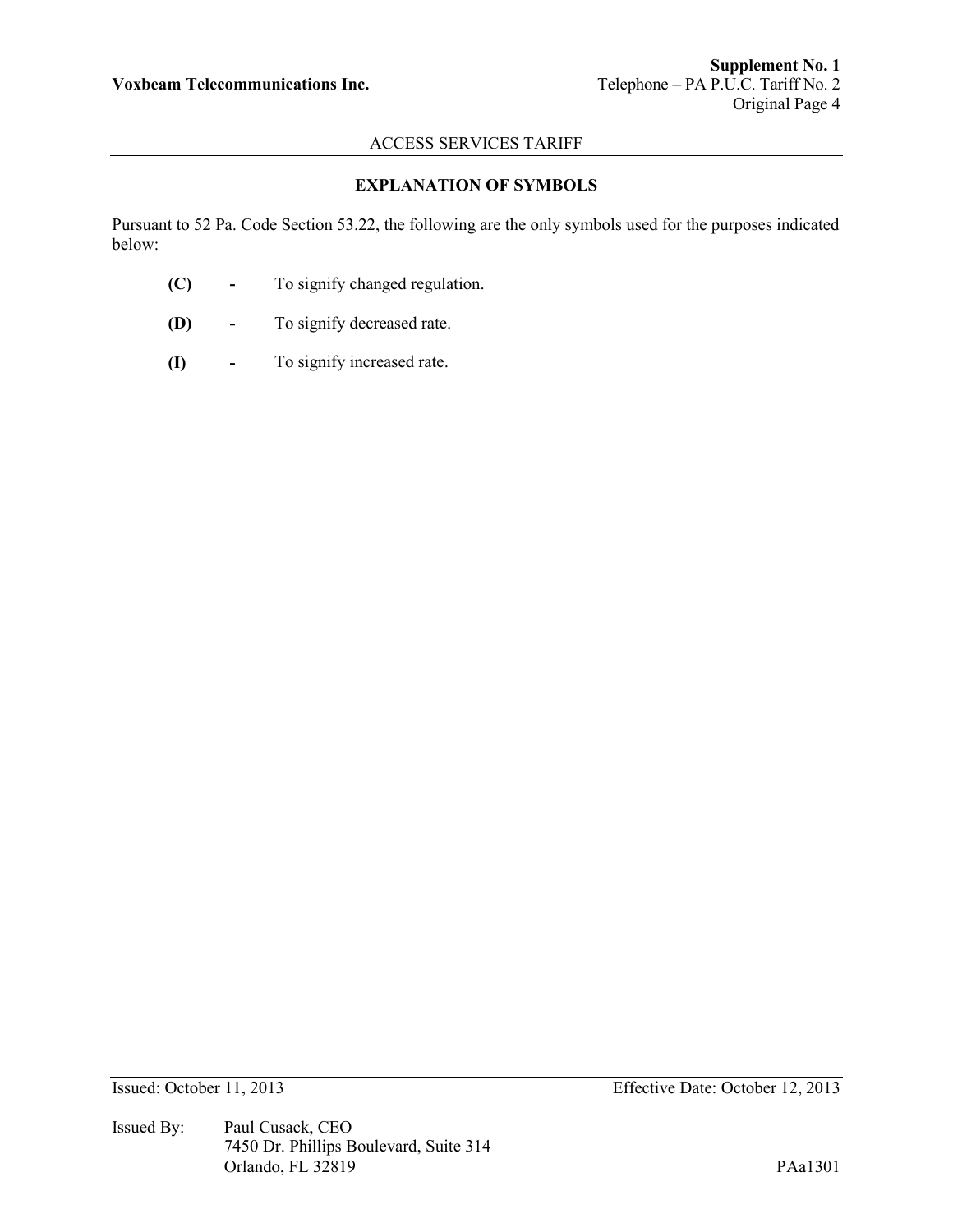## **APPLICATION OF TARIFF**

This tariff sets forth the Service offerings, rates, terms and conditions applicable to the furnishing of switched access services offered by Voxbeam Telecommunications Inc. ("Company") to Customers located in the service territories of Verizon Pennsylvania Inc., Verizon North LLC, The United Telephone Company of Pennsylvania LLC. d/b/a CenturyLink.

This tariff will be maintained and made available for inspection by any Customer at Company's principal business office at Voxbeam Telecommunications Inc., 7450 Dr. Phillips Dr., Suite 203, Orlando, Florida 32819. This tariff is also on file with the Pennsylvania Public Utility Commission and is available on its website.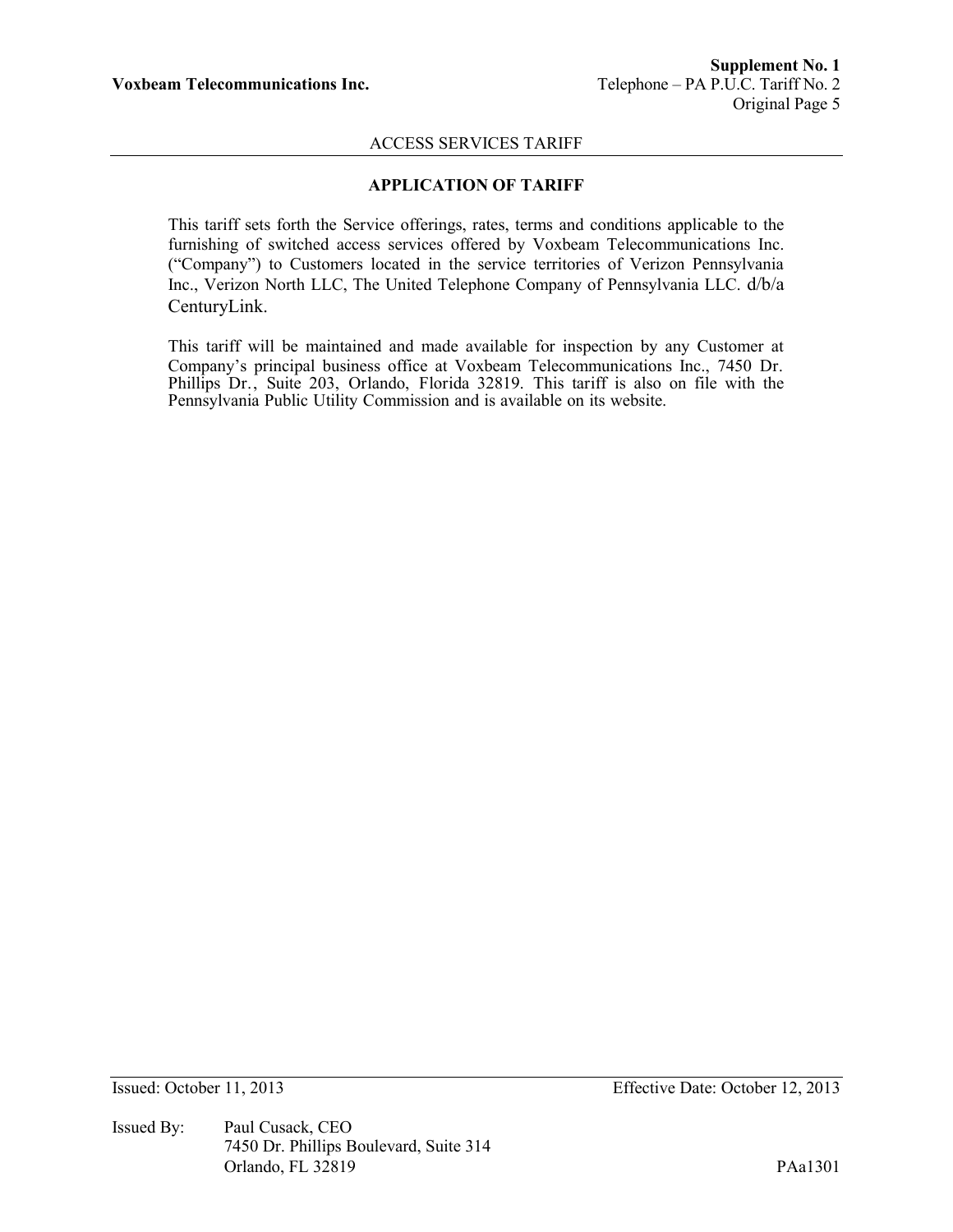# **TARIFF FORMAT**

- **A. Page Numbering**  Page numbers appear in the upper right corner of the Page. Pages are numbered sequentially. However, occasionally, when a new Page is added between Pages already in effect, a decimal is added. For example, a new Page added between Pages 14 and 15 would be 14.1.
- **B. Page Revision Numbers**  Revision numbers also appear in the upper right corner of each Page. These numbers are used to determine the most current Page version on file with the Commission. For example, the 4th revised Page 14 cancels the 3rd Revised Page 14. Because of various suspension periods, deferrals, etc. the Commission follows in its tariff approval process, the most current Page number on file with the Commission is not always the Page in effect. Consult the Check Sheet for the Page currently in effect.
- **C. Paragraph Numbering Sequence**  There are nine levels of paragraph coding. Each level of code is subservient to its next higher level:

2. 2.1. 2.1.1 2.1.1.A. 2.1.1.A.1.  $2.1.1.A.1.(a)$ . 2.1.1.A.1.(a).I.  $2.1.1.A.1.(a).I.(i).$  $2.1.1.A.1.(a).I.(i).(1).$ 

**D. Check Sheet** - When a tariff filing is made with the Commission, an updated Check Sheet accompanies the tariff filing. The Check Sheet lists the Pages contained in the tariff with a crossreference to the current revision number. When new Pages are added, the Check Sheet is changed to reflect the revision. All revisions made in a given filing are designated by and asterisk (\*). There will be no other symbols used on this Page if these are the only changes made to it (i.e., the format, etc., remains the same, just revised revision levels on some Pages). The tariff user should refer to the latest Check Sheet to find if a particular Page is the most current on file with the Commission.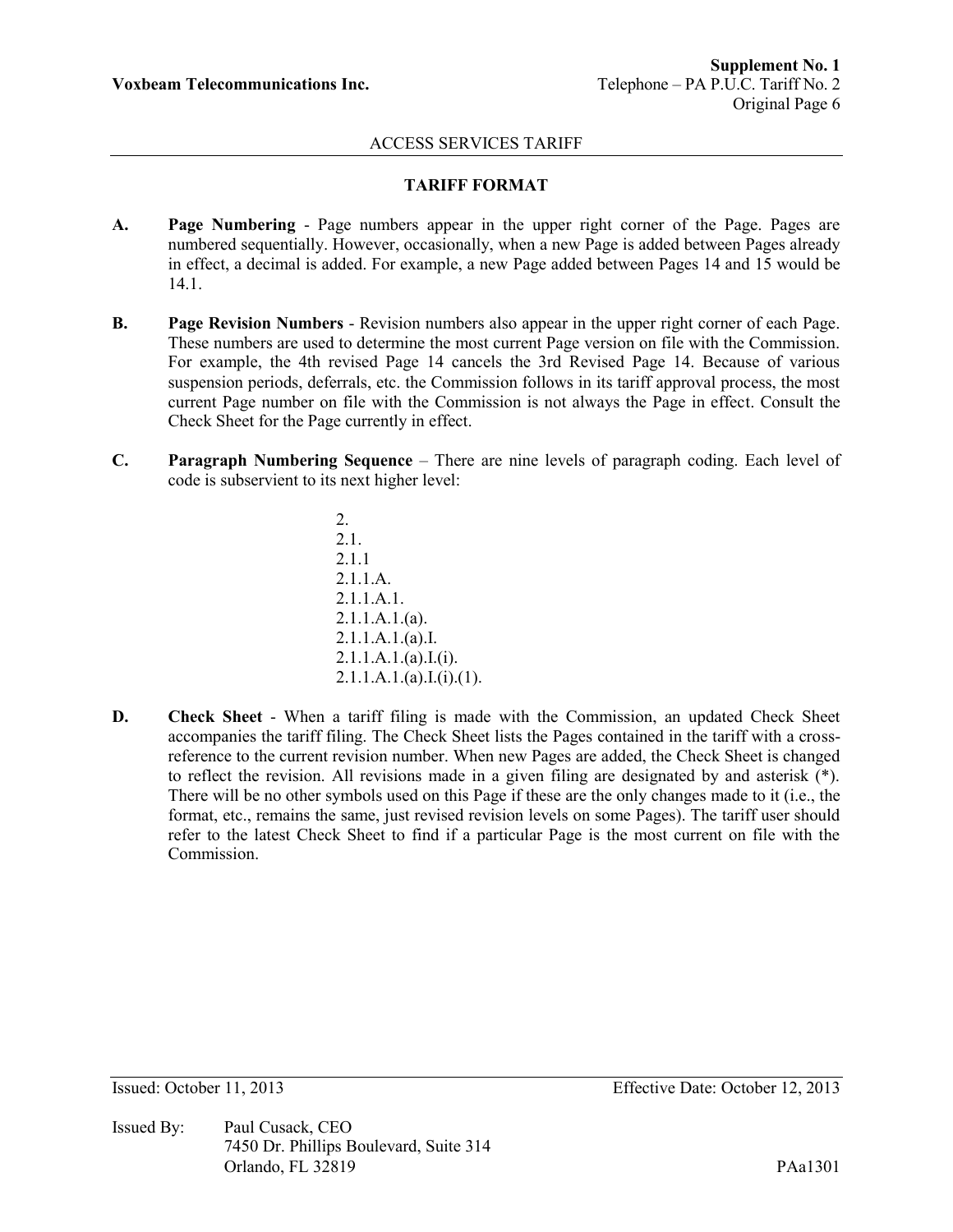# **SECTION 1 - DEFINITIONS AND ABBREVIATIONS**

**Access or Access Service** - Access or Access Service includes services and facilities provided for the origination or termination of any intrastate telecommunication regardless of the technology used in transmission. This includes voice and data communications services that may use TDM, Internet Protocol ("IP"), or other technology.

**Access Line** - An arrangement which connects the Customer's local exchange line to a Company designated switching center or point of presence.

**Access Minutes** - The increment for measuring usage of exchange facilities for the purpose of calculating chargeable usage.

**Access Service Request (ASR)** - The service order form used by access service Customers and the Company to the process of establishing, moving or rearranging access services provided by the Company.

**Access Tandem** - A switching system that provides a traffic concentration and distribution function for originating or terminating traffic between End Offices and the Customer's Premises or Point of Presence.

**Automatic Number Identification (ANI)** - The automatic transmission of a caller's billing account telephone number to a local exchange company, interexchange carrier or a third party Customer. The primary purpose of ANI is for billing toll calls.

**Bit** - The smallest unit of information in a binary system of notation.

**Bps -** Bits per second. The number of bits transmitted in a one second interval.

**Call** - A Customer or End User attempt for which the complete address code (e.g., 0-, 911, or 10 digits) is provided to the Serving Wire Center, End Office or Access Tandem Switch.

**Central Office** - The premises of the Company or another local exchange carrier containing one or more switches where Customer or End User connections are terminated for purposes of interconnection to other connections, trunks, or access facilities.

**Channel** - A communications path between two or more points.

**Commission** - Refers to the Pennsylvania Public Utility Commission, unless otherwise indicated.

**Company or Carrier -** Used throughout this tariff to indicate Voxbeam Telecommunications, Inc.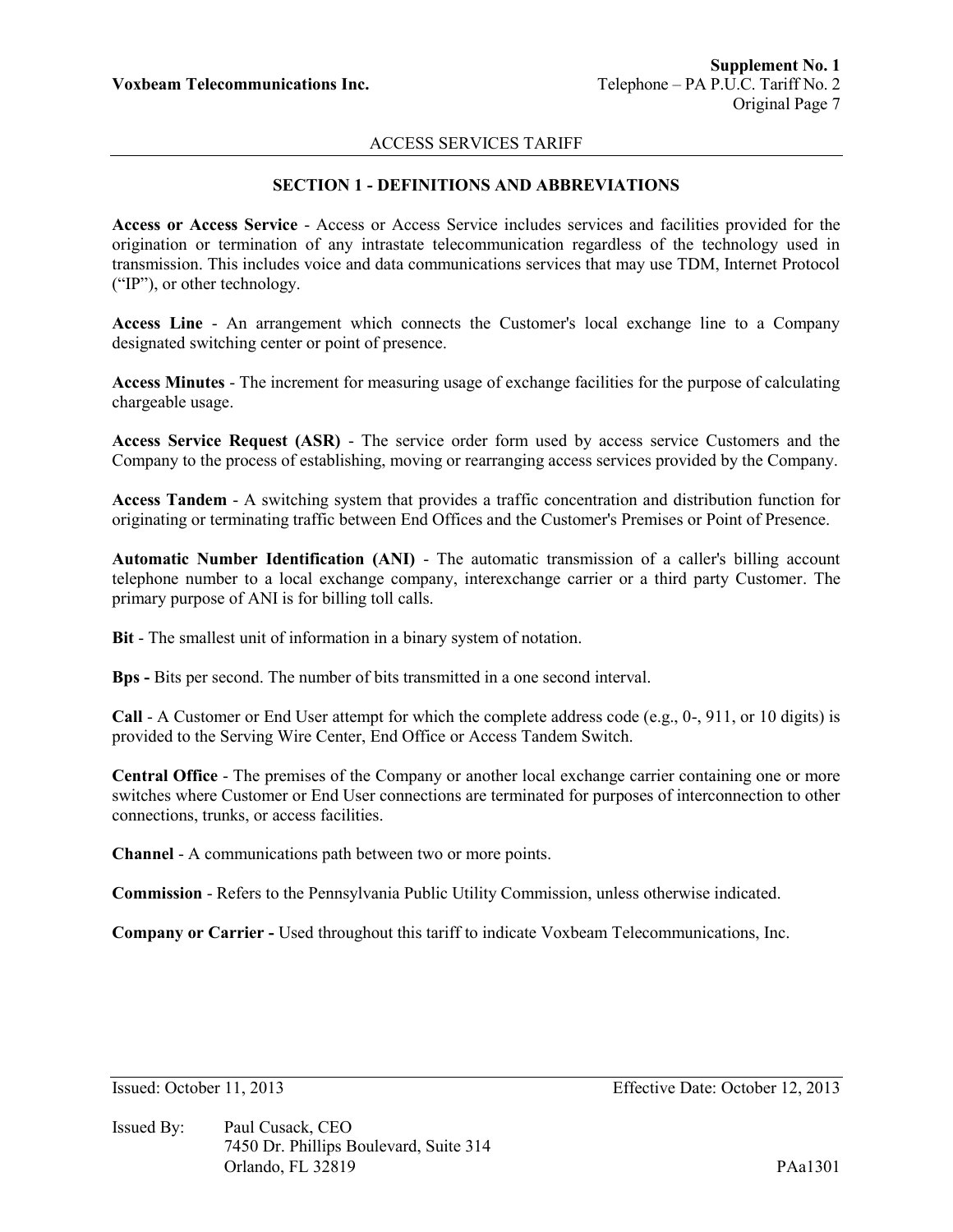## **SECTION 1 - DEFINITIONS AND ABBREVIATIONS, (CONT'D.)**

**Constructive Order -** Delivery of calls to or acceptance of calls from the Customer's End Users over Company-switched local exchange services constitutes a Constructive Order by the Customer to purchase switched access services as described herein. Similarly the selection of the Customer by an End User as the End User's PIC constitutes a Constructive Order for switched access by the Customer.

**CPE** - Customer Premises Equipment. All Terminal Equipment or other communications equipment and/or systems provided by the Customer for use with the Company's facilities and services.

**Customer** Any individual, partnership, association, joint-stock company, trust, corporation, or governmental entity or other entity which subscribes to the services offered under this tariff, including but not limited to End Users, Interexchange Carriers (ICs) and other telecommunications carriers or providers originating or terminating VoIP-PSTN Access Traffic.

**Customer Premises** - The premises specified by the Customer for termination of access services. Typically an Interexchange Carrier's Point of Presence.

**Dedicated Access** - Where originating or terminating access between an end user and an interexchange carrier are provided via dedicated facilities, circuits or channels. A method of reaching the Customer's communication and switching systems whereby the End User is connected directly to the Customer's Point of Presence or designate without utilizing the services of the local switched network.

**DS0** - Digital Signal Level 0; a dedicated, full duplex digital channel with line speeds of 2.4, 4.8, 9.6, 19.2, 56 or 64 Kbps.

**End Office** - The Central Office from which the End User's Premises would normally obtain local exchange service and dial tone from the Company or other local exchange carrier.

**End User** - The term "End User" means any Customer of an Intrastate Telecommunications Service that is not a carrier, except that a carrier other than a telephone company shall be deemed to be an "End User" when such carrier uses a Telecommunications service for administrative purposes and a person or entity that offers Telecommunications services exclusively as a reseller shall be deemed to be an "End User" if all resale transmissions offered by such reseller originate on the premises of such reseller. An End User must pay a fee to the Company for telecommunications service. Other carriers, including IXCs, are not considered to be End Users under the terms of this Tariff, unless the Company consents to such classification in writing.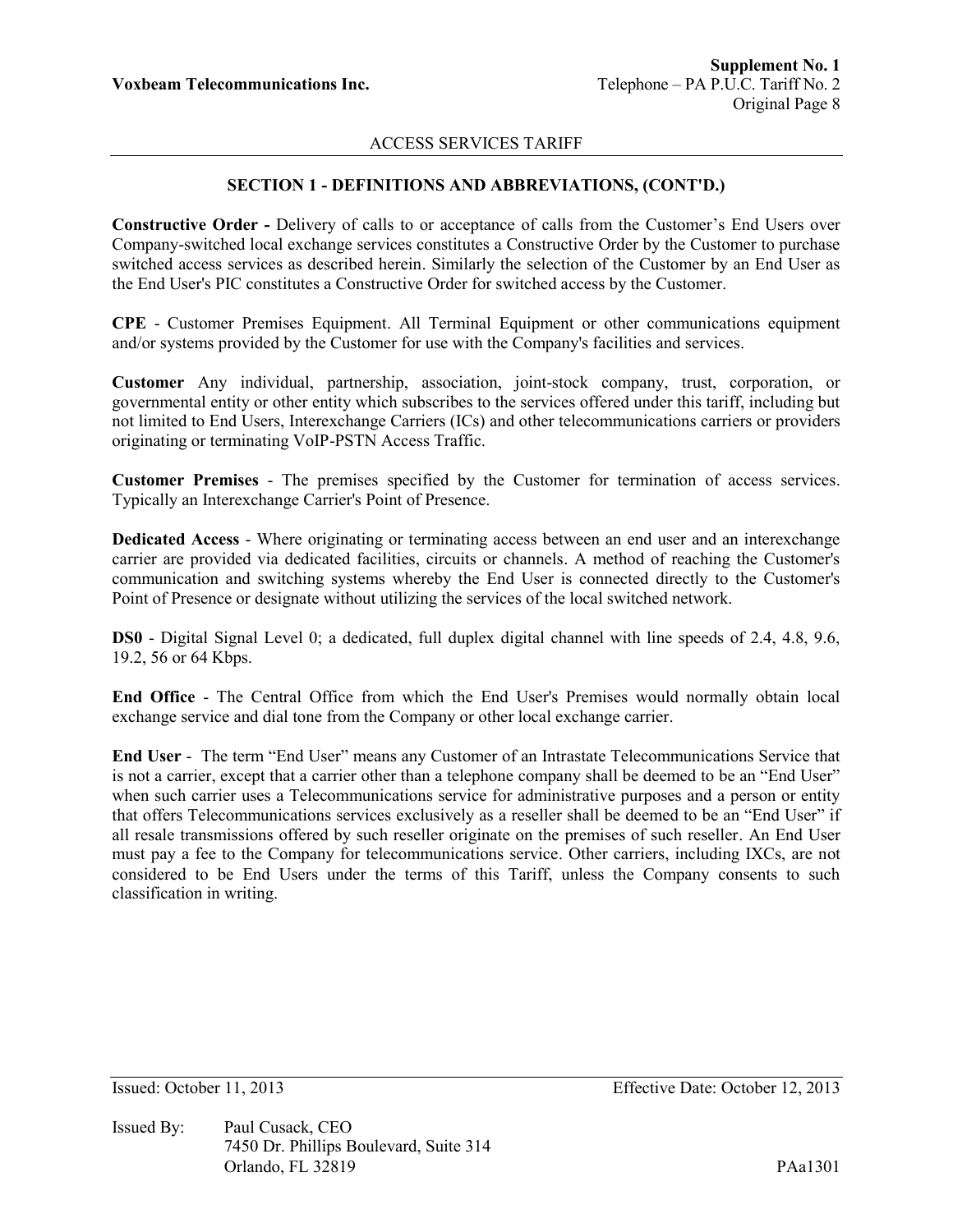## **SECTION 1 - DEFINITIONS AND ABBREVIATIONS, (CONT'D.)**

**End User Premises** - The premises specified by the Customer or End User for termination of access services at the End User's physical location.

**Exchange** - A group of lines in a unit generally smaller than a LATA established by the Company or other local exchange carrier for the administration of communications service in a specified area. An Exchange may consist of one or more central offices together with the associated facilities used in furnishing communications service within that area.

**Gbps** - Gigabits per second; billions of bits per second.

**Individual Case Basis or ICB** - A process whereby the terms, conditions, rates and/or charges for a service provided under the general provisions of this tariff are developed or modified based on the unique circumstances in each case.

**Interstate** - For the purpose of this tariff, the term Interstate applies to the regulatory jurisdiction of services used for communications between one or more originating and terminating points located in different states within the United States or between one or more points in the United States and at least one international location.

**Intrastate** - For the purpose of this tariff, the term Intrastate applies to the regulatory jurisdiction of services used for communications between one or more originating and terminating points, all located within the same state.

**Interexchange Carrier (IXC or IC) -** A long distance telecommunications services provider that furnishes services between exchange areas.

**Kbps** - Kilobits per second; 1000s of bits per second.

**LATA** - Local Access and Transport Area. A geographic area for the provision and administration of communications services existing on February 8, 1996, as previously established by the U.S. District Court for the District of Columbia in Civil Action No. 82-0192; or established by a Bell operating company after February 8, 1996 and approved by the FCC; or any other geographic area designated as a LATA in the National Exchange Carrier Association (NECA) Tariff F.C.C. No. 4.

**LEC** - Local Exchange Company.

Issued By: Paul Cusack, CEO 7450 Dr. Phillips Boulevard, Suite 314 Orlando, FL 32819 PAa1301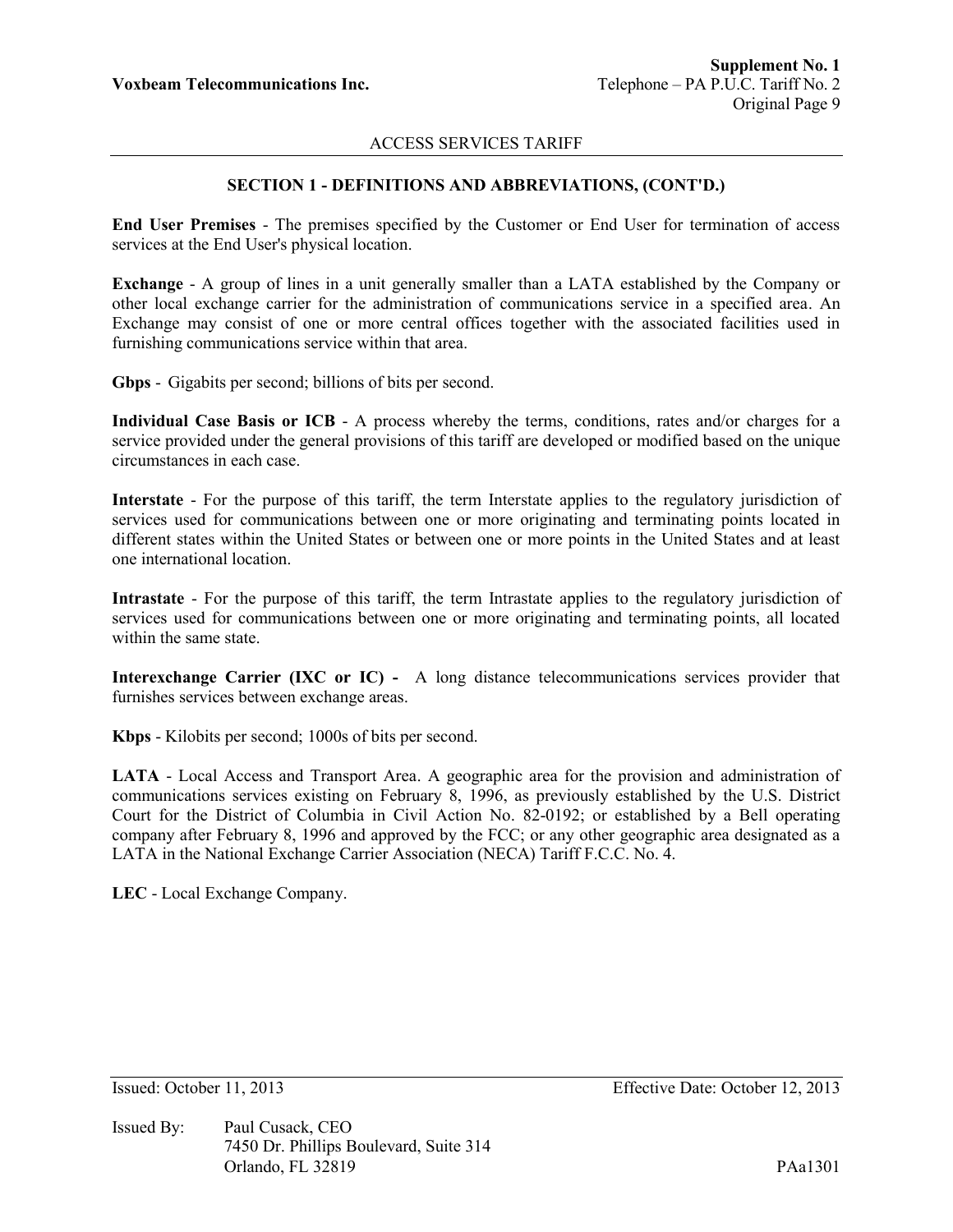#### **SECTION 1 - DEFINITIONS AND ABBREVIATIONS, (CONT'D.)**

**Mbps** - Megabits per second; millions of bits per second.

**Message** - See Call.

**N/A** - Not Applicable.

**Non-Recurring Charge ("NRC")** - The initial charge, usually assessed on a one-time basis, to initiate and establish a service or feature.

**Off-Hook** - The active condition of Switched Access service or a telephone exchange line.

**PIC** - Primary Interexchange Carrier.

**Point of Presence or POP** - The physical location associated with an Interexchange Carrier's communication and switching systems.

**Point of Termination** - The point of demarcation within a Customer or End User Premises at which the Company's responsibility for the provision of access service ends. The point of demarcation is the point of interconnection between Company communications facilities and Customer-provided or End Userprovided facilities as defined in Part 68 of the Federal Communications Commission's Rules and Regulations.

**Premises** - A building, portion of a building in a multi-tenant building, or buildings on continuous property not separated by a highway. May also denote a Customer-owned enclosure or utility vault located above or below ground on private property or on Customer acquired right-of-way.

**Presubscription** - An arrangement whereby a Customer selects and designate to the Company or other LEC a carrier he or she wishes to access, without an access code, for completing interLATA and/or intraLATA toll calls. The selected carrier is referred to as the Primary Interexchange Carrier.

**Primary Interexchange Carrier** - The IXC designated by the Customer as its first routing choice and primary overflow carrier for routing of 1+ direct dialed and operator assisted non-local calls.

**Query** - The inquiry to a Company data base to obtain information, processing instructions or service data.

**Recurring Charge** - The charges to the Customer for services, facilities or equipment, which continue for the agreed upon duration of the service. Recurring charges do not vary based on Customer usage of the services, facilities or equipment provided.

Issued By: Paul Cusack, CEO 7450 Dr. Phillips Boulevard, Suite 314 Orlando, FL 32819 PAa1301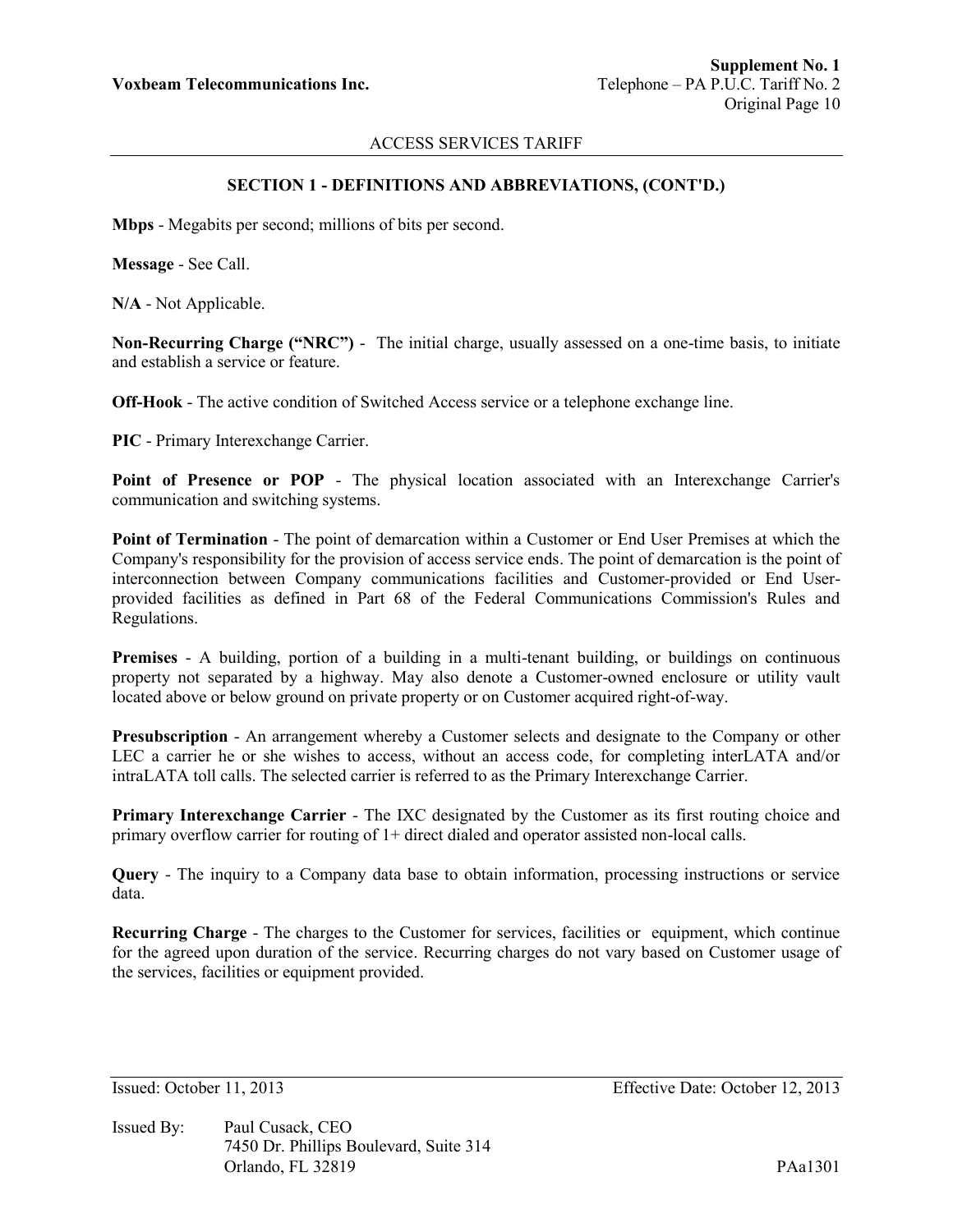# **SECTION 1 - DEFINITIONS AND ABBREVIATIONS, (CONT'D.)**

**Service Commencement Date** - The first day following the date on which the Company notifies the Customer that the requested service or facility is available for use, unless extended by the Customer's refusal to accept service which does not conform to standards in the service order or this tariff, in which case the service commencement date is the date of the Customer's acceptance. The Company and Customer may mutually agree on a substitute service commencement date.

**Service Order** - A written request for network services executed by the Customer and the Company. The signing of a Service Order by the Customer and acceptance by the Company begins the respective obligations of the parties in that order services offered under this tariff.

**Serving Wire Center Switch** - A Company switching system where Customer or End User station loops are terminated for purposes of interconnection to other station loops, trunks or access facilities. In most contexts, the Customer is connected via station loops or trunks to a Serving Wire Center Switch.

**Special Access** - See Dedicated Access.

**Station** - Refers to telephone equipment or an exchange access line from or to which calls are placed.

**Switched Access** - Where originating or terminating access between an end user and an interexchange carrier is provided via Feature Group facilities, circuits or channels provided by a local exchange carrier. A method of reaching the Customer's communication and switching systems whereby the End User is connected to the Customer's Point of Presence or designate using services of the local switched network.

**Tandem Switch** - See Access Tandem.

**TDM – Time Division Multiplexing** – a method of transmitting and receiving voice signals over the Public Switched Telephone Network (PSTN).

**Terminal Equipment** - Telecommunications devices, apparatus and associated wiring on the Customerdesignated premises.

**Terminating Direction** - The use of Switched Access Service for the completion of calls from a Customer's Point of Presence to an End User Premises.

**Trunk** - A communications path connecting two switching systems in a network, used in the establishment of an end-to-end connection.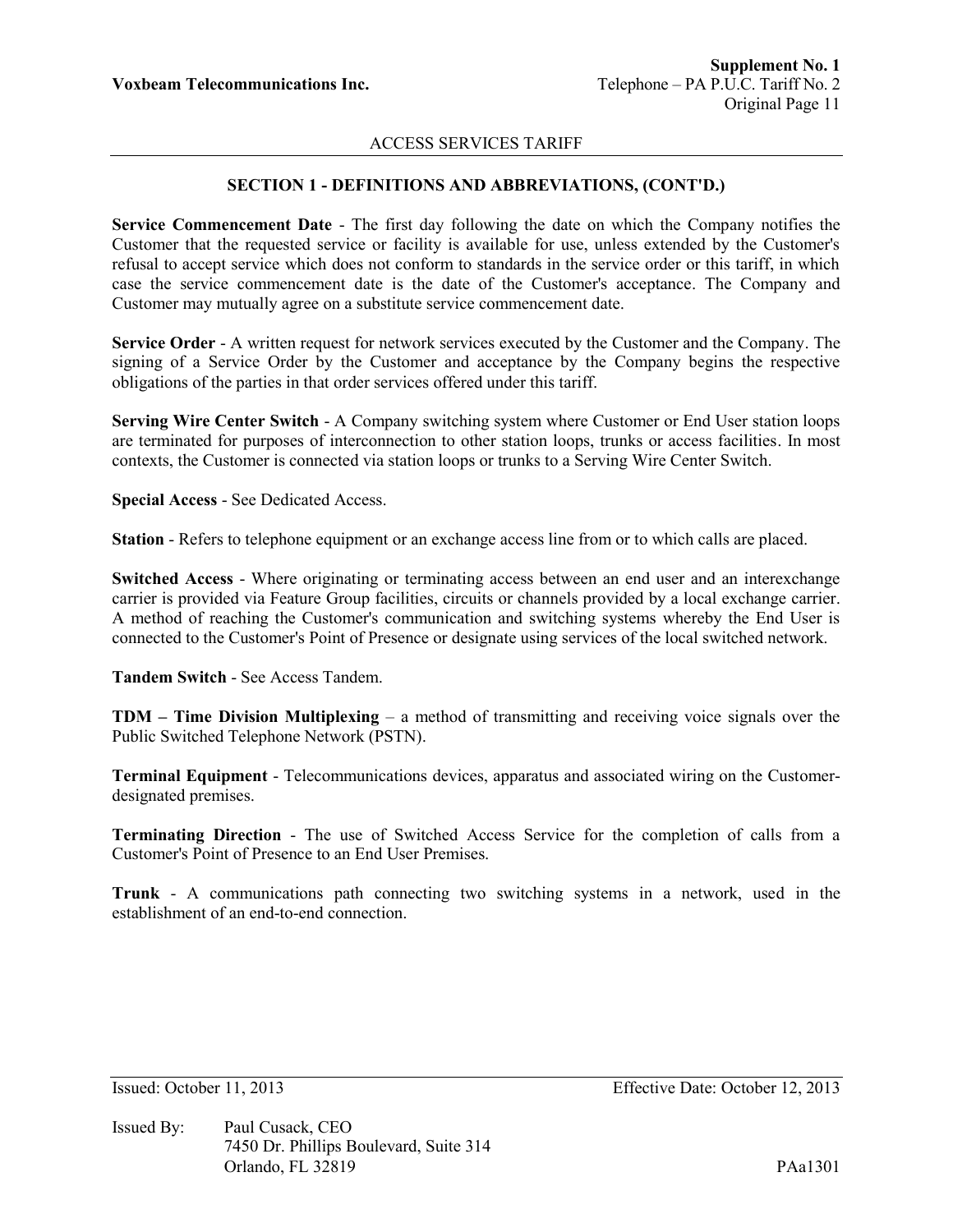# **SECTION 1 - DEFINITIONS AND ABBREVIATIONS, (CONT'D.)**

**Trunk Group** - A set of trunks which are traffic engineered as a unit for the establishment of connections between switching systems in which all of the communications paths are interchangeable.

**V & H Coordinates** - Geographic points which define the originating and terminating points of a call in mathematical terms so that the airline mileage of the call may be determined. Call mileage may be used for the purpose of rating calls.

**VOIP-PSTN Access Traffic** - VoIP-PSTN Access Traffic is the access traffic exchanged between the Company and the Customer in time division multiplexing ("TDM") format that originates and/or terminates in Internet Protocol ("IP") format. Traffic originates and/or terminates in IP format if it originates from and/or terminates to an end user customer of a service that requires Internet Protocol compatible customer premises equipment.

**VoIP Service –** Transmission of communication by aid of wire, cable, radio, or other like connection using Voice Over Internet Protocol that is originated or terminated in Internet Protocol (IP) format. VoIP services are those services that require the use of IP compatible customer premises equipment.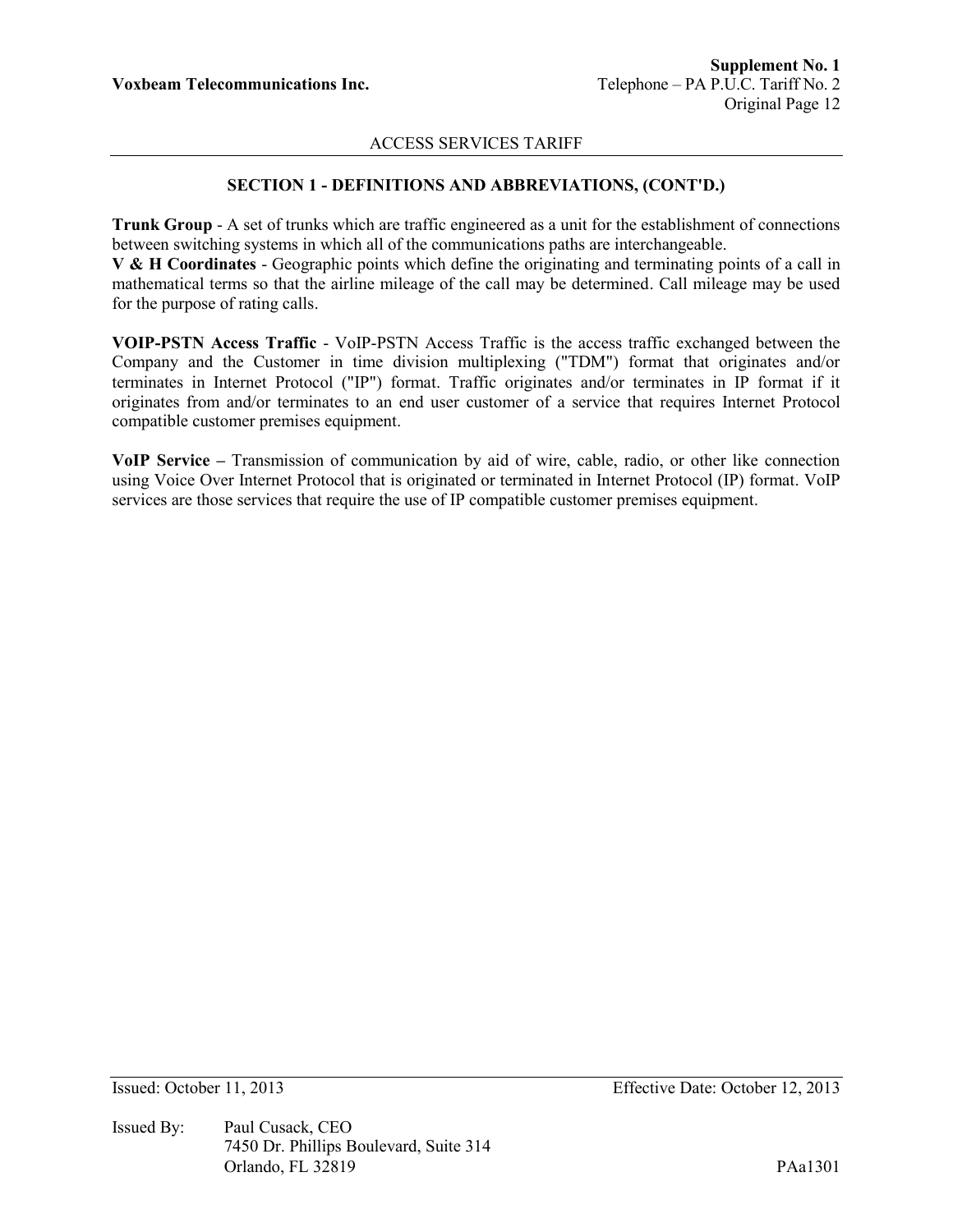## **SECTION 2 - RULES AND REGULATIONS**

# **2.1 Undertaking of the Company**

- **2.1.1** The Company undertakes to furnish switched or dedicated access communications service pursuant to the terms of this tariff. This tariff applies to switched access services furnished by the Company between various locations within the Commonwealth of Pennsylvania in accordance with the conditions set forth herein.
- **2.1.2** The Company's services and facilities are available twenty-four (24) hours per day, seven (7) days per week.
- **2.1.3** The Company is responsible under this tariff only for the services and facilities provided hereunder, and it assumes no responsibility for any service provided by any other entity that purchases access to the Company network in order to originate or terminate its own services, or to communicate with its own customers.
- **2.1.4** The Company arranges for installation, operation, and maintenance of the communications services provided in this tariff for Customers in accordance with the terms and conditions set forth under this tariff. The Customer shall be responsible for all charges due for such service arrangements.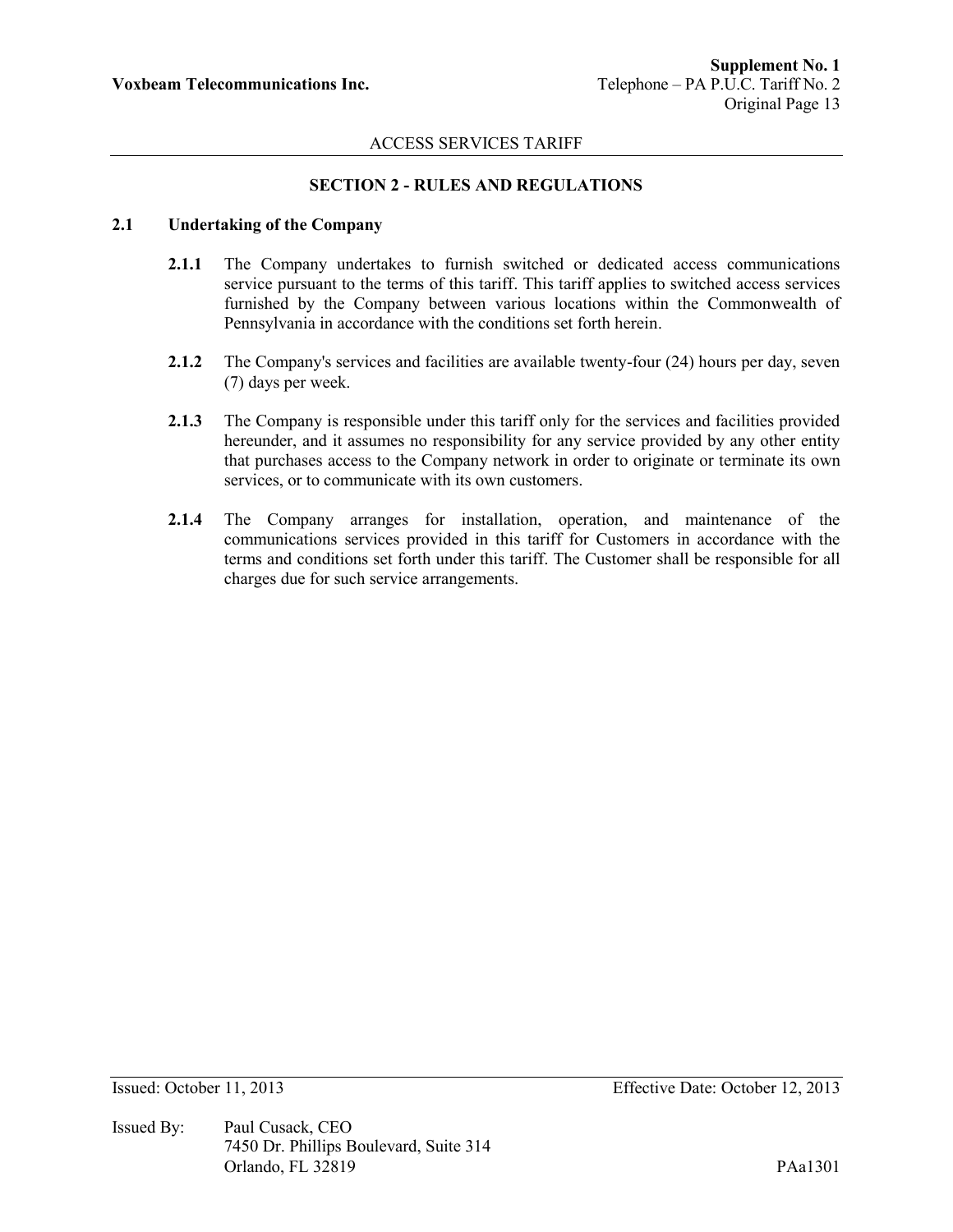#### **SECTION 2 - RULES AND REGULATIONS, (CONT'D.)**

# **2.2 Use of the Company's Service**

- **2.2.1** Services provided under this tariff may be used by the Customer for any lawful telecommunications purpose for which the service is technically suited.
- **2.2.2** The services the Company offers shall not be used for any unlawful purpose or for any use as to which the Customer has not obtained all required governmental approvals, authorizations, licenses, consents and permits.
- **2.2.3** Recording of telephone conversations of service provided by the Company under this tariff is prohibited except as authorized by applicable federal, state and local laws.
- **2.2.4** Any service provided under this tariff may be resold to or shared (jointly used) with other persons at the Customer's option. The Customer remains solely responsible for all use of service ordered by it or billed to its account(s) pursuant to this tariff, for determining who is authorized to use its service, and for promptly notifying the Company of any unauthorized use. The Customer may advise its customers that a portion of its service is provided by the Company, but the Customer shall not represent that the Company jointly participates with the Customer in the provision of the service. The Company may require applicants for service who intend to use the Company's offerings for resale, shared and/or joint use to file a letter with the Company confirming that their use of the Company's offerings complies with relevant laws and the Commission's regulations, policies, orders, and decisions.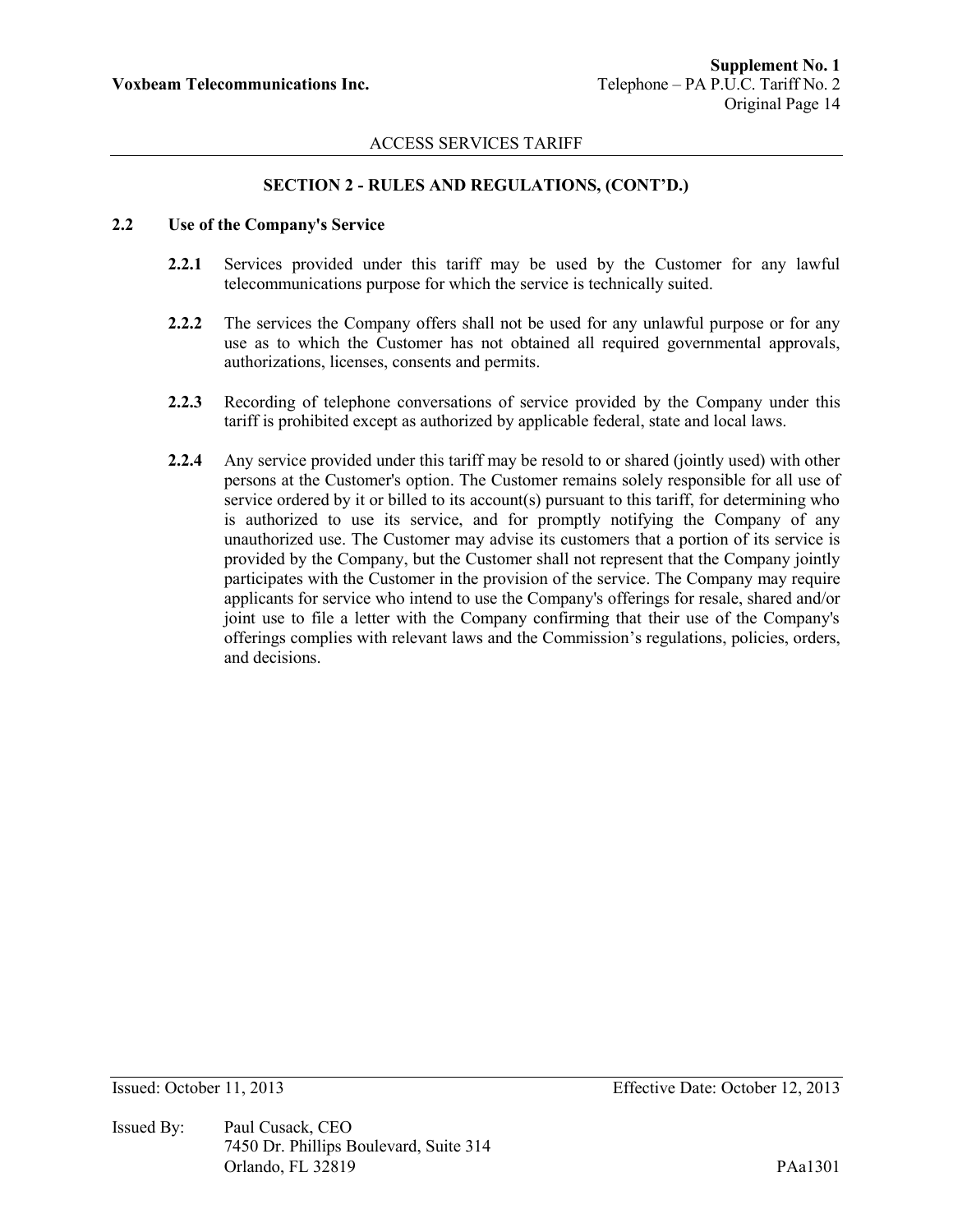## **SECTION 2 - RULES AND REGULATIONS, (CONT'D.)**

# **2.3 Limitations**

- **2.3.1** The Company does not undertake to transmit messages, but offers the use of its facilities when available, and will not be liable for errors in transmission or for failure to establish connections.
- **2.3.2** The furnishing of service under this tariff is subject to the availability on a continuing basis of all the necessary facilities and equipment and is limited to the capacity of the Company's facilities as well as facilities the Company may obtain from other carriers, from time to time, to furnish service as required at the sole discretion of the Company.
- 2.3.3 The Company reserves the right to limit or to allocate the use of existing facilities, or of additional facilities offered by the Company, when necessary because of lack of facilities, or due to some other cause beyond the Company's control.
- **2.3.4** The Company may block any signals being transmitted over its network by Customers which cause interference to the Company or other users. Customer shall not be relieved of all obligations to make payments for charges relating to any blocked service and shall indemnify the Company for any claim, judgment or liability resulting from such blockage.
- **2.3.5** The Company reserves the right to discontinue service when the Customer is using the service in violation of the provisions of this tariff, or in violation of the law.
- **2.3.6** The Company reserves the right to discontinue service, limit service, or to impose requirements as required to meet changing regulatory or statutory rules and standards, or when such rules and standards have an adverse material effect on the business or economic feasibility of providing service, as determined by the Company in its reasonable judgment.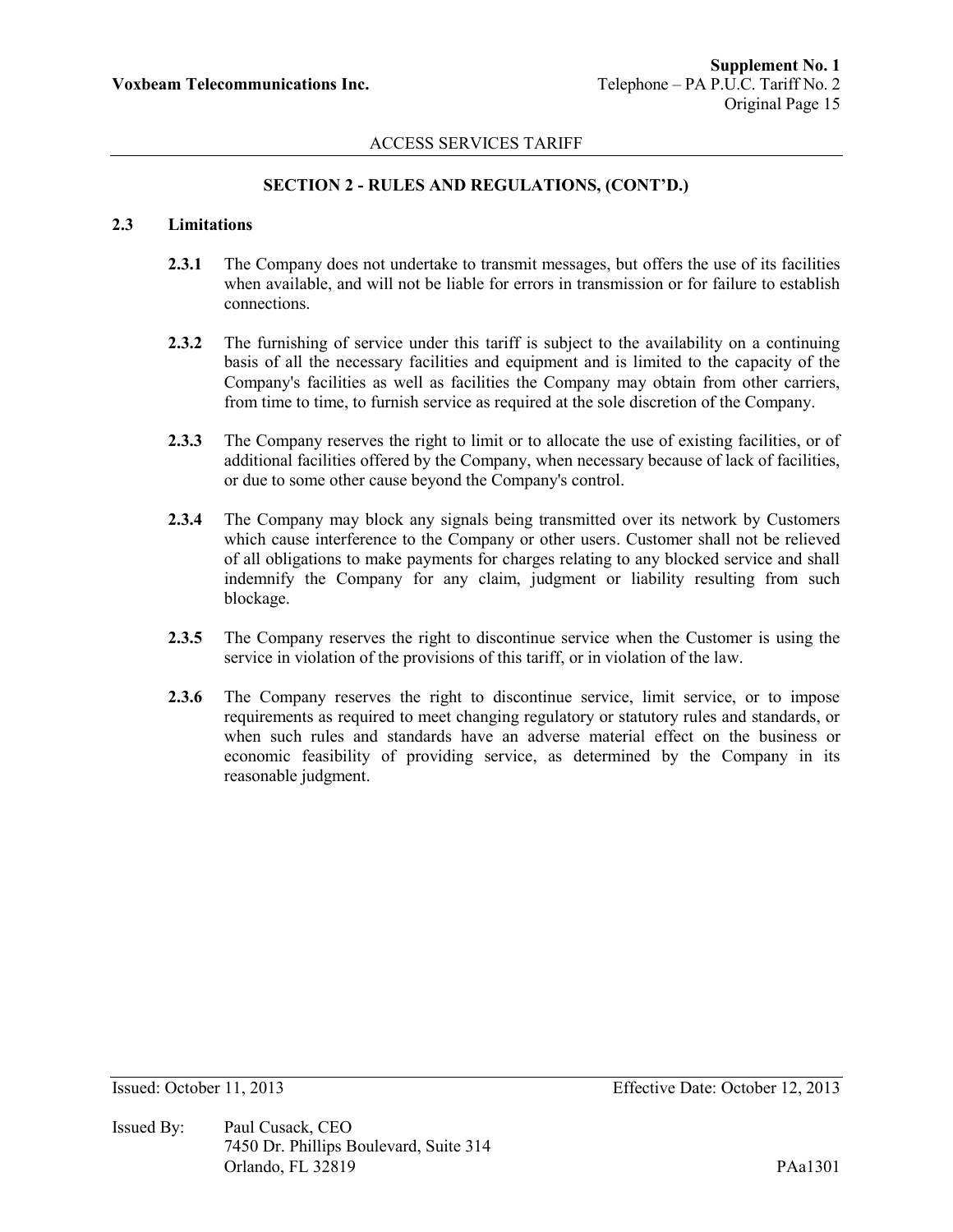## **SECTION 2 - RULES AND REGULATIONS, (CONT'D.)**

# **2.4 Assignment and Transfer**

Neither the Company nor the Customer may assign or transfer its rights or duties in connection with the services and facilities provided by the Company without the written consent of the other party, except that the Company may assign its rights and duties to a) any entity controlling, controlled by or under common control with the Company, whether direct or indirect; b) under any sale or transfer of all or substantially all the assets of the Company within the applicable state or states; or c) under any financing, merger or reorganization of the Company.

## **2.5 Application for Service**

Customers may be required to enter into written or oral service orders which shall contain or reference a specific description of the service ordered, the rates to be charged, the duration of the services, and the terms and conditions in this tariff. Customers will also be required to execute any other documents as may be reasonably requested by the Company.

#### **2.6 Ownership of Facilities**

- **2.6.1** The Customer obtains no property right or interest in the use of any specific type of facility, service, equipment, number, process, or code.
- **2.6.2** Title to all facilities utilized by the Company to provide service under the provisions of this tariff shall remain with the Company, its partners, agents, contractors or suppliers. Such facilities shall be returned to the Company, its partners, agents, contractors or suppliers by the Customer, whenever requested, within a reasonable period following the request in original condition, reasonable wear and tear expected.

Issued By: Paul Cusack, CEO 7450 Dr. Phillips Boulevard, Suite 314 Orlando, FL 32819 PAa1301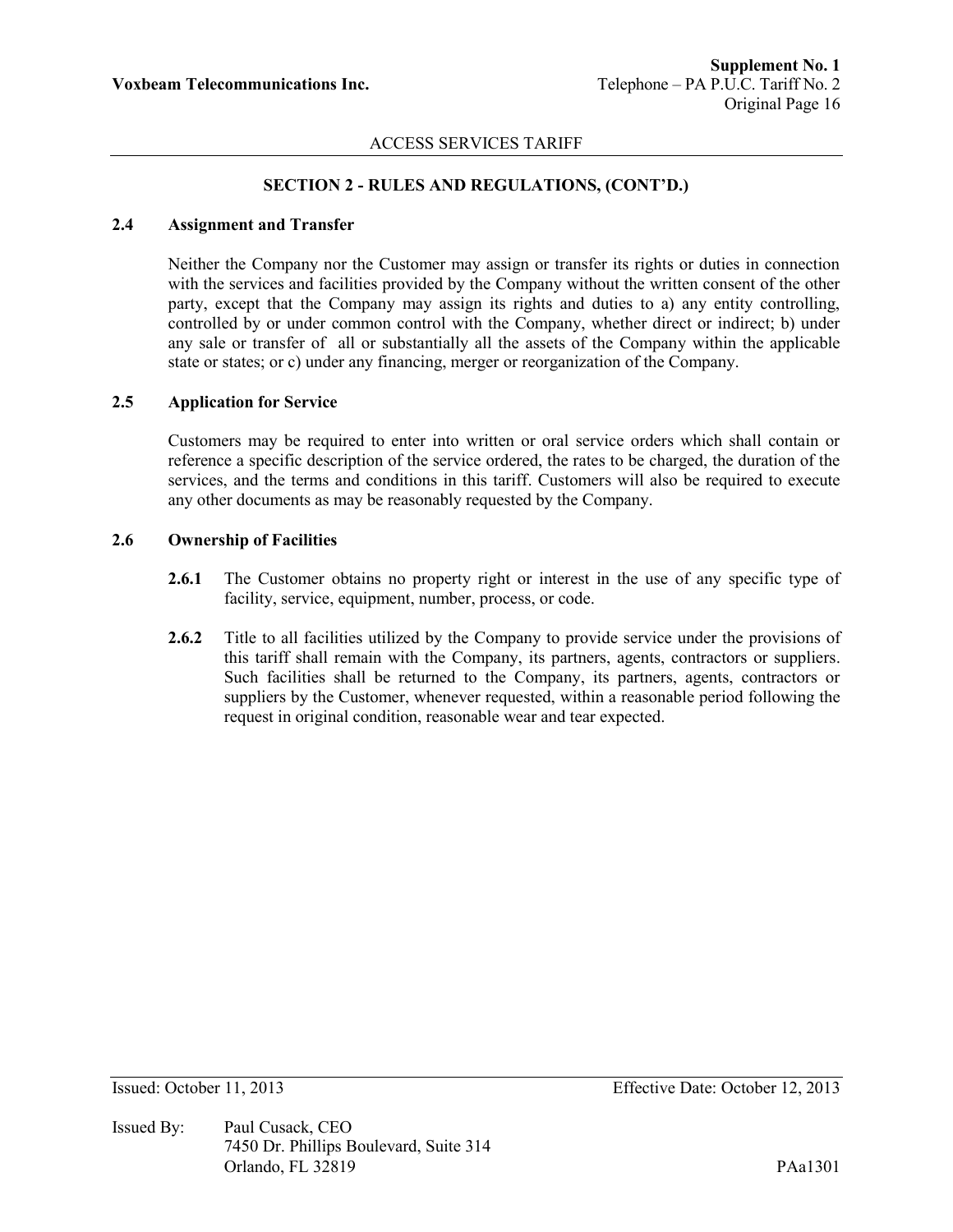## **SECTION 2 - RULES AND REGULATIONS, (CONT'D.)**

## **2.7 Liability of the Company**

- **2.7.1** The Company's liability, if any, for its willful misconduct is not limited by this Tariff. With respect to any other claim or suit by a Customer or by any others, for damages associated with the installation, provision, preemption, termination, maintenance, repair or restoration of a service, and subject to the provisions following, the Company's liability, if any, shall not exceed an amount equal to the proportionate charge for the service for the period during which the service was affected. In no event shall the Company be liable for special reliance, consequential or other such damages. This liability for damages shall be in addition to any amounts that may otherwise be due the Customer under this tariff as a Credit Allowance for Interruptions as set forth in Section 2.20 of this tariff.
- **2.7.2** The Company is not liable for any act or omission of any other communications utility which furnishes a portion of the service.
- **2.7.3** The Company is not liable for damages to a premises resulting from the furnishing of service including the installation and removal of equipment or facilities and associated wiring, unless the damage is caused by the Company's negligence.
- **2.7.4** The Company shall be indemnified, defended, and held harmless against any claim, loss or damage arising from the use of service offered under this tariff, involving:
	- A. Claims for libel, slander, invasion of privacy, or infringement of copyright arising from any communication;
	- B. Claims for patent infringement arising from the Customer or authorized user combining or using the service furnished by the Company in connection facilities or equipment furnished by others; or
	- C. All other claims arising out of any act or omission of others in the course of using services provided pursuant to this Tariff.
	- D. The Company does not guarantee or make any warranty with respect to its services when used in an explosive atmosphere. The Company shall be indemnified, defended and held harmless by the Customer and authorized user from any and all claims by any person relating to the services so provided.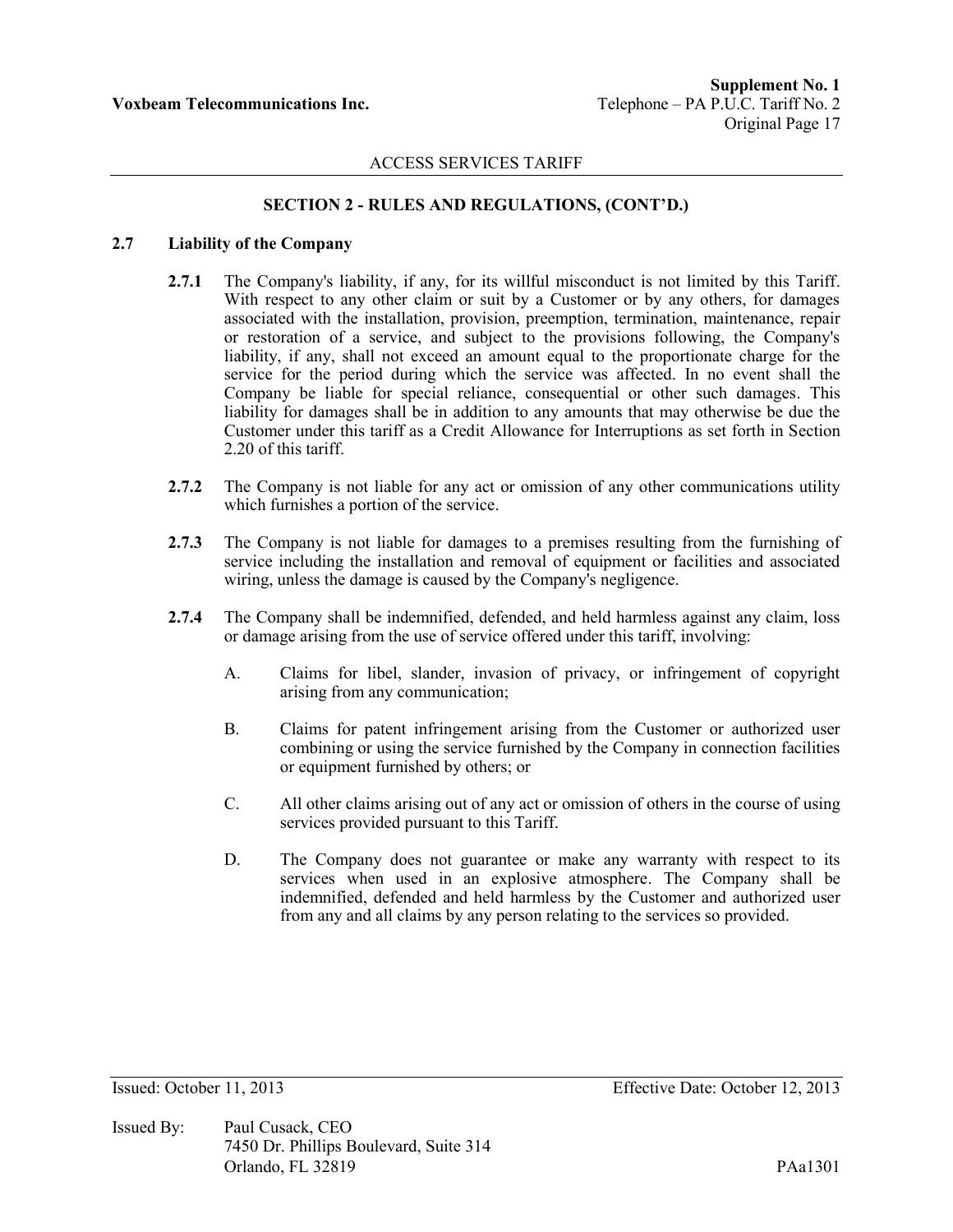# **SECTION 2 - RULES AND REGULATIONS, (CONT'D.)**

## **2.7 Liability of the Company, (Cont'd.)**

#### **2.7.4 (Cont'd.)**

E. No license under patents (other than the limited license to use) is granted by the Company or shall be implied or arise by estoppels, with respect to any service offered under this tariff. The Company will defend the Customer and authorized user against claims of patent infringement arising solely from the use by the Customer or authorized user of services offered under this tariff and will indemnify such Customer or authorized user for any damages awarded based solely on such claims.

No license under patents (other than the limited license to use) is granted by the Company or shall be implied or arise by estoppels, with respect to any service offered under this tariff. The Company will defend the Customer and authorized user against claims of patent infringement arising solely from the use by the Customer or authorized user of services offered under this tariff and will indemnify such Customer or authorized user for any damages awarded based solely on such claims.

F. The Company's failure to provide or maintain services under this tariff shall be excused by labor difficulties, facility availability, governmental orders, civil commotions, preemption of existing services to restore services in compliance with Part 64, Subpart D, Appendix A, of the FCC's Rules and Regulations, acts of God and other circumstances beyond the Company's reasonable control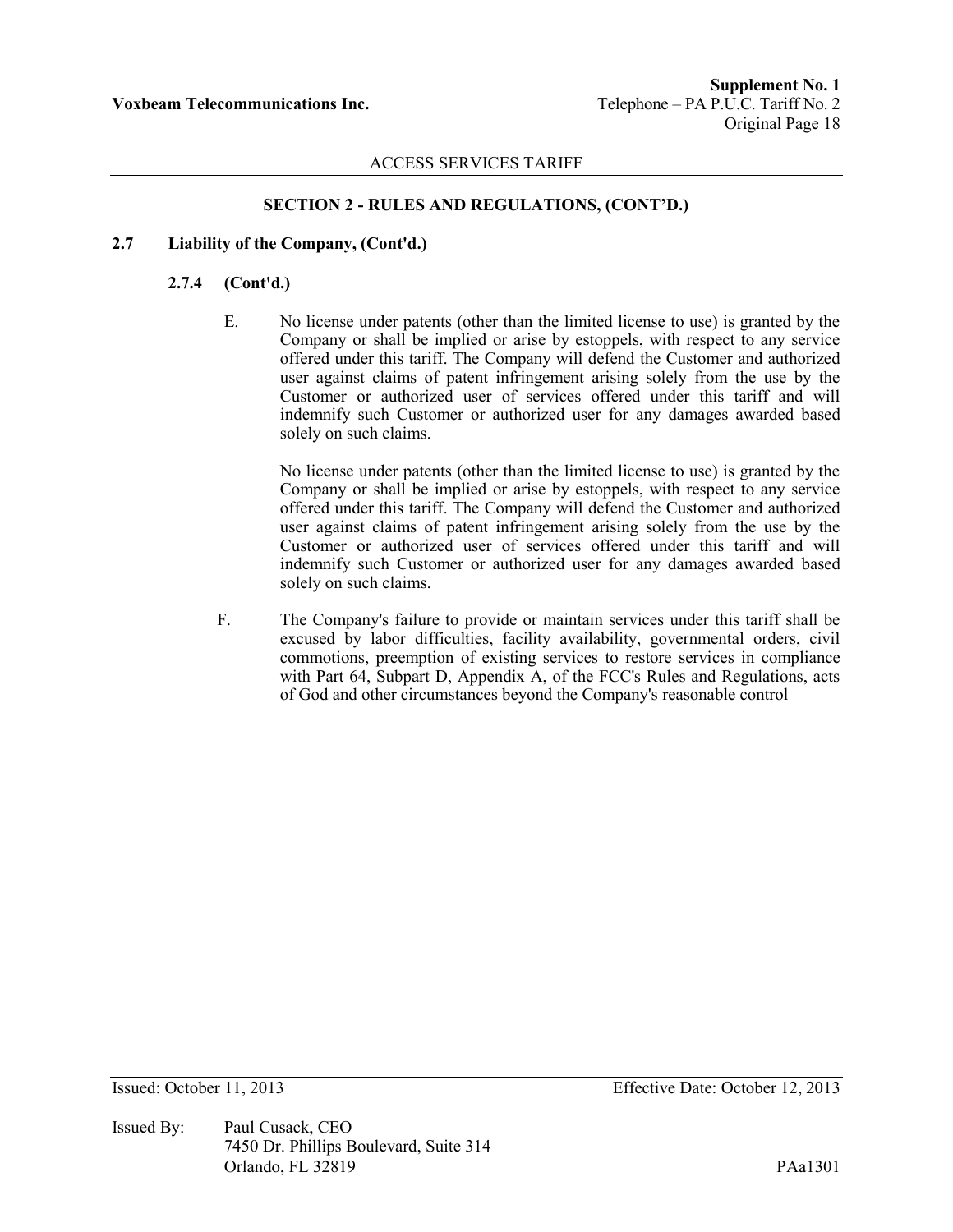## **SECTION 2 - RULES AND REGULATIONS, (CONT'D.)**

#### **2.7 Liability of the Company, (Cont'd.)**

- **2.7.6** No liability shall attach to the Company by reason of any defacement or damage to the Customer's premise resulting from the existence of the Company's equipment or facilities on such premise, or by the installation or removal thereof, when such defacement or damage is not the result of the gross negligence or intentional misconduct of the Company or its employees.
- **2.7.7** The Company does not guarantee nor make any warranty with respect to installations provided by it for use in an explosive atmosphere.
- **2.7.8** The Company makes no warranties or representations, express or implied, either in fact or by operation of law, statutory or otherwise, including warranties of merchantability or fitness for a particular use, except those expressly set forth herein.
- **2.7.9** Failure by the Company to assert its rights under a provision of this tariff does not preclude the Company from asserting its rights under other provisions.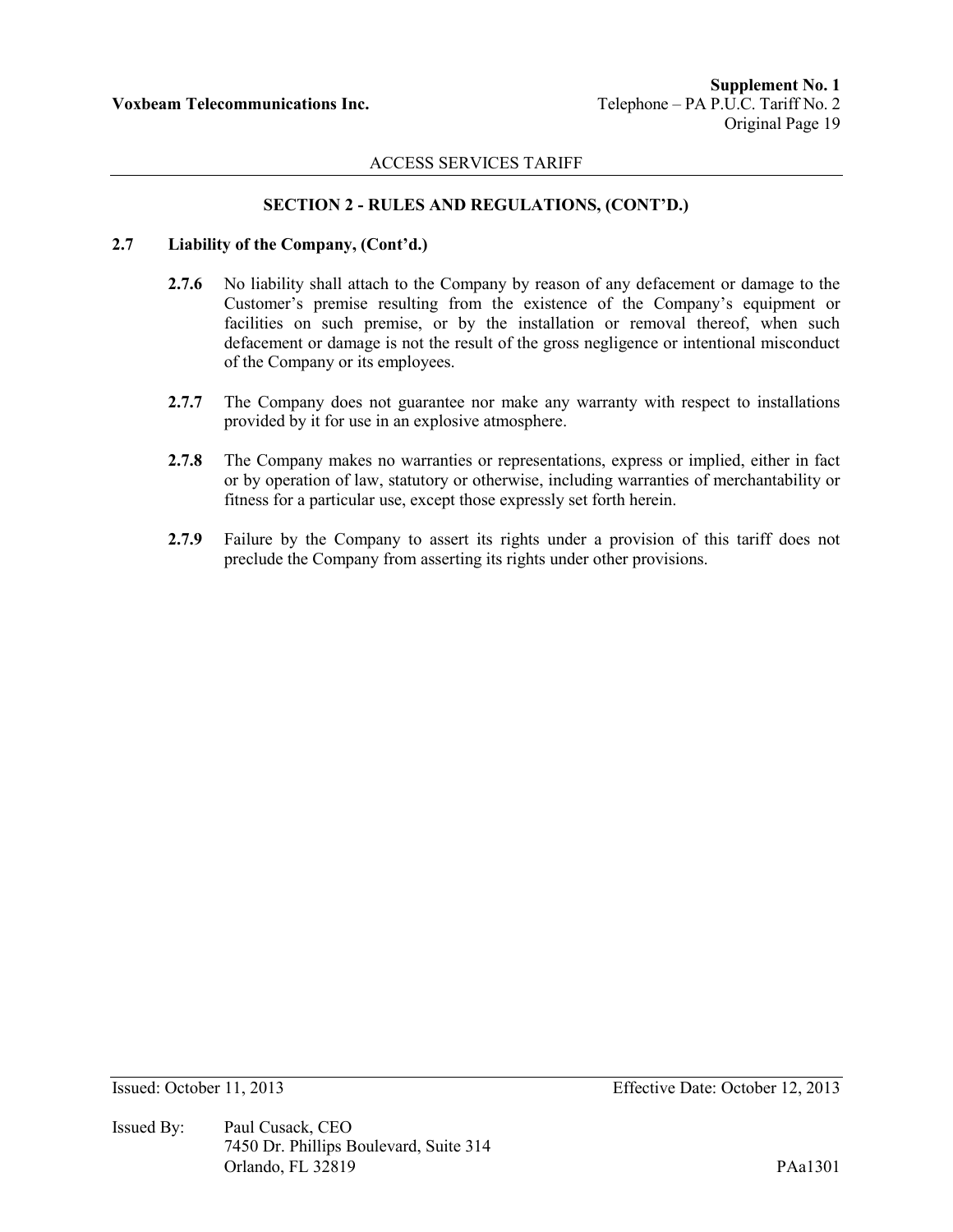# **SECTION 2 - RULES AND REGULATIONS, (CONT'D.)**

## **2.8 Liability of the Customer**

- **2.8.1** The Customer will be liable for damages to the facilities of the Company and for all incidental and consequential damages caused by the acts or omissions of the Customer, its officers, employees, agents, invites, or contractors where such acts or omissions are not the direct result of the Company's negligence or intentional misconduct.
- **2.8.2** To the extent caused by the acts or omissions of the Customer as described in 2.8.1, preceding, the Customer shall indemnify, defend and hold harmless the Company from and against all claims, actions, damages, liabilities, costs and expenses, for (1) any loss, destruction or damage to property of any third party, and (2) any liability incurred by any third party pursuant to this or any other tariff of the Company, or otherwise, for any interruption of, interference to, or other defect in any service provided to such third party.
- **2.8.3** A Customer shall not assert any claim against any other Customer or user of the Company's services for damages resulting in whole or in part from or arising in connection with the furnishing of service under this tariff including but not limited to mistakes, omissions, interruptions, delays, errors or other defects or misrepresentations, whether or not such other Customer or user contributed in any way to the occurrence of the damages, unless such damages were caused solely by the negligent or intentional act or omission of the other Customer or user and not by any act or omission of the Company. Nothing in this tariff is intended either to limit or to expand Customer's right to assert any claims against third parties for damages of any nature other than those described in the preceding sentence.
- **2.8.4** The Customer shall be fully liable for any damages, including, without limitation, usage charges, that the Customer may incur as a result of the unauthorized use of services provide to a Customer. Unauthorized use occurs when a person or entity that does not have actual, apparent, or implied authority to use the network, obtains the Company's services provided under this tariff. The unauthorized use of the Company's services includes, but is not limited to, the placement of calls from the Customer's premise, and the placement of calls through equipment controlled and/or provided by the Customer, that are transmitted over the Company's network without the authorization of the Customer. The Customer shall be fully liable for all such usage charges.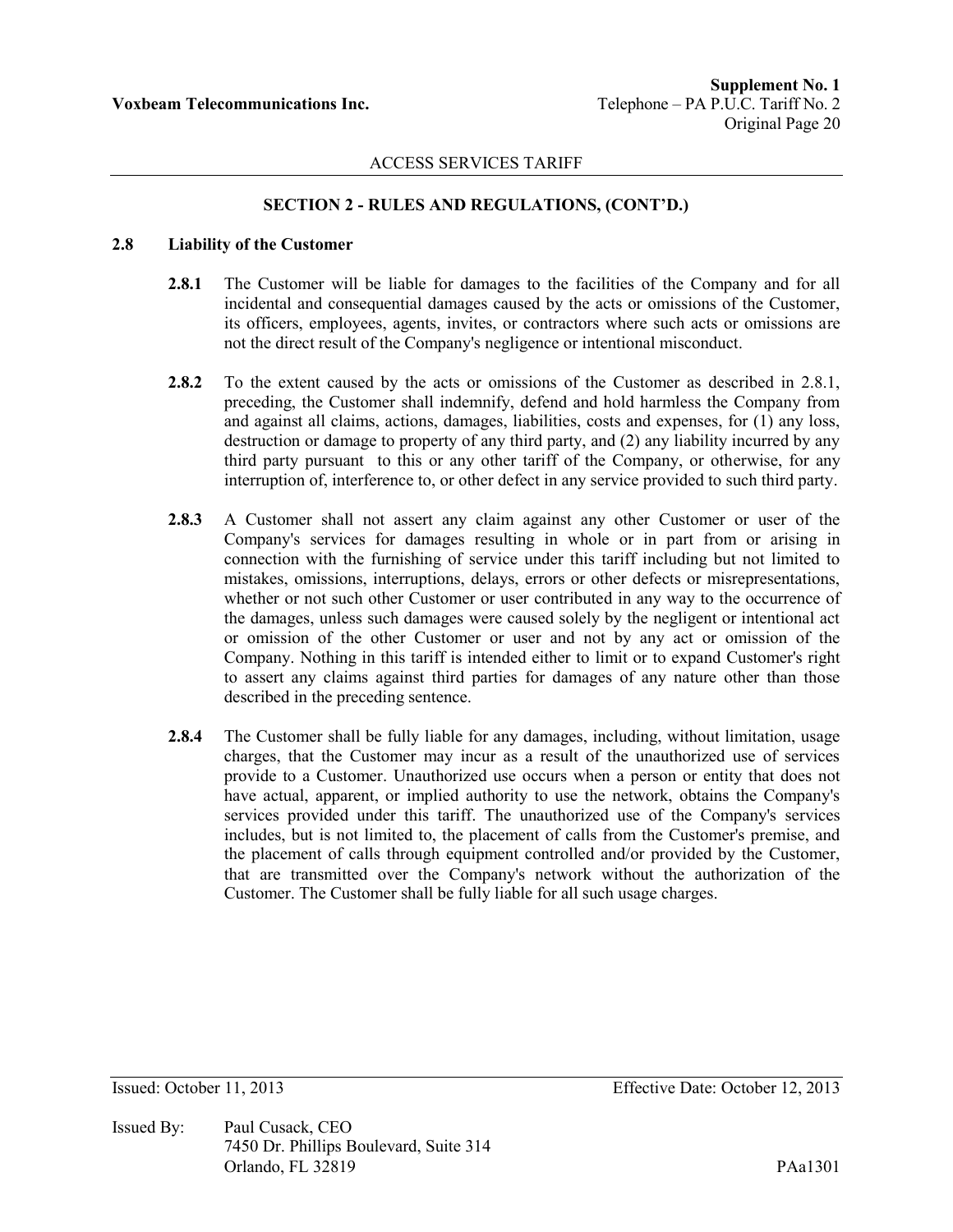## **SECTION 2 - RULES AND REGULATIONS, (CONT'D.)**

## **2.9 Obligations of the Customer**

- **2.9.1** The Customer is responsible for making proper application for service; placing any necessary orders; for complying with tariff regulations; and payment of charges for services provided. Specific Customer responsibilities include, but are not limited to the following:
	- A. reimbursing the Company for damage to or loss of the Company's facilities or equipment caused by the acts or omissions of the Customer; or the noncompliance by the Customer, with these regulations; or by fire or theft or other casualty on the Customer premise, unless caused by the gross negligence or intentional misconduct of the employees or agents of the Company;
	- B. providing at no charge, as specified from time to time by the Company, any needed equipment, secured space, power, supporting structures, and conduit to operate Company facilities and equipment installed on the premise of the Customer, and the level of heating and air conditioning necessary to maintain the proper operating environment on such premise;
	- C. obtaining, maintaining and otherwise having full responsibility for all rights-ofway and conduit necessary for installation of fiber optic cable and associated equipment used to provide communications services to the Customer from the cable building entrance or property line to the location of the equipment space described in Section 2.9.1.B. Any and all costs associated with the obtaining and maintaining the rights-of-way described herein, including the costs of altering the structure to permit installation of the Company provided facilities, shall be borne entirely by, or may be charged by the Company, to the Customer; the Company may require the Customer to demonstrate its compliance with this section prior to accepting an order for service;
	- D. providing a safe place to work and complying with all laws and regulations regarding the working conditions on the premise at which Company employees and agents shall be installing or maintaining the Company's facilities and equipment; the Customer may be required to install and maintain Company facilities and equipment within a hazardous area if, in the Company's opinion, injury or damage to the Company employees or property might result from installation or maintenance by the Company; the Customer shall be responsible for identifying, monitoring, removing and disposing of any hazardous material (e.g., friable asbestos) prior to any construction or installation work;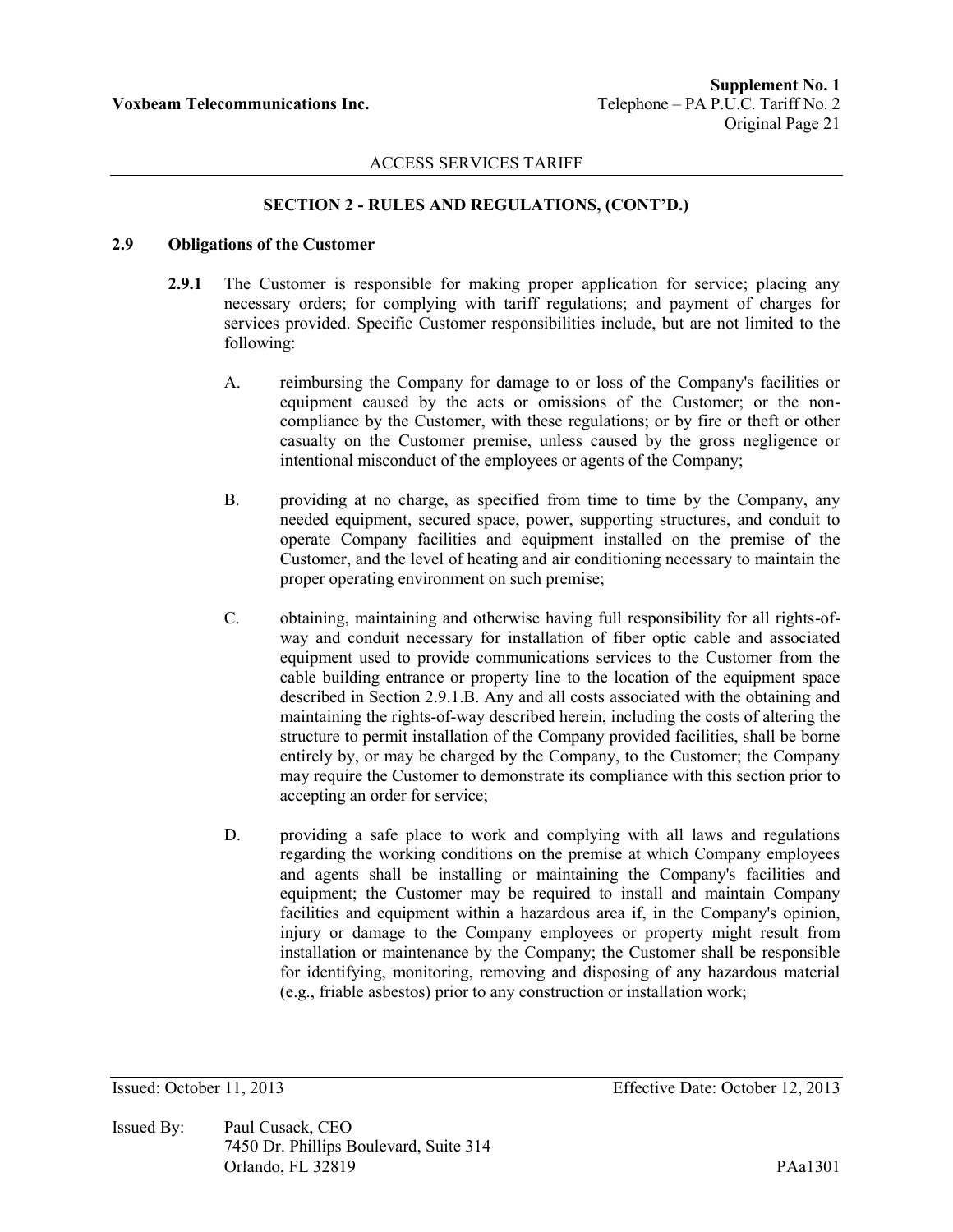# **SECTION 2 - RULES AND REGULATIONS, (CONT'D.)**

## **2.9 Obligations of the Customer (Cont'd.)**

## **2.9.1 (Cont'd.**)

- E. complying with all laws and regulations applicable to, and obtaining all consents, approvals, licenses and permits as may be required with respect to, the location of Company facilities and equipment in any Customer Premises or the rights-ofway for which Customer is responsible under Section 2.9 1.C; and granting or obtaining permission for Company agents or employees to enter the premise of the Customer at any time for the purpose of installing, inspecting, maintaining, repairing, or upon termination of service as stated herein, removing the facilities or equipment of the Company;
- F. not creating or allowing to be placed any liens or other encumbrances on the Company's equipment or facilities;
- G. making Company facilities and equipment available periodically for maintenance purposes at a time agreeable to both the Company and the Customer, such agreement not to be reasonably withheld or denied. No allowance will be made for the period during which service is interrupted for such purposes;
- H. taking all steps necessary to cancel or otherwise discontinue any service(s) to be replaced by any of the Company's service(s) as described herein; and
- I. ensuring that any Customer provided equipment and/or systems are properly interfaced with Company facilities or services, that the signals emitted into Company's network are of the proper mode, bandwidth, power, and signal level for the intended use of the Customer and in compliance with the criteria set forth in this tariff, and that the signals do not damage equipment, injure personnel, or degrade service to other Customers.

Issued By: Paul Cusack, CEO 7450 Dr. Phillips Boulevard, Suite 314 Orlando, FL 32819 PAa1301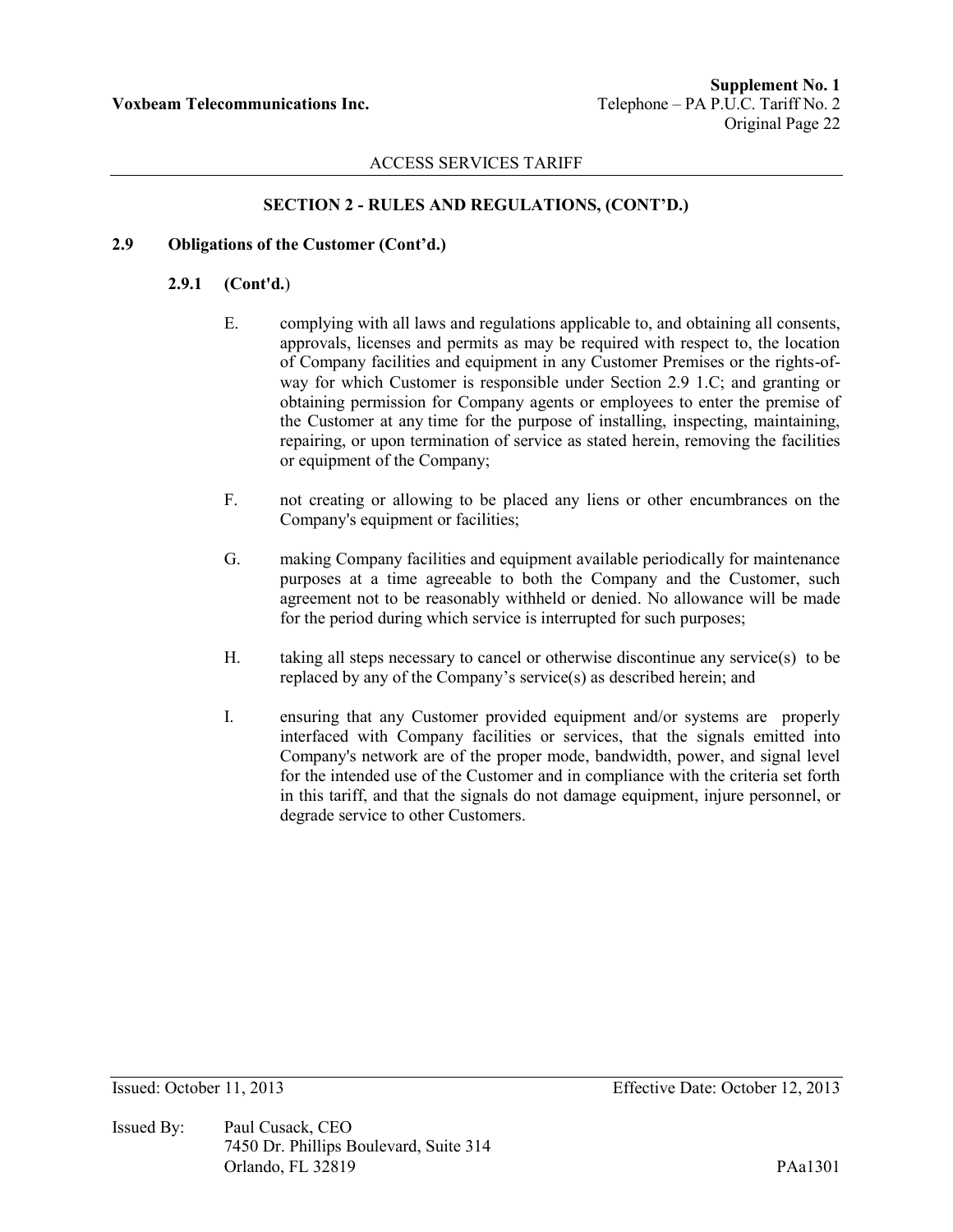## **SECTION 2 - RULES AND REGULATIONS, (CONT'D.)**

#### **2.9 Obligations of the Customer, (Cont'd.)**

- **2.9.2** With regard to access services provided by the Company, specific Customer responsibilities include, but are not limited to the following:
	- A. Design of Customer Services

The Customer shall be responsible for its own expense for the overall design of its services and for any redesigning or rearrangements of its services which may be required because of changes in facilities, operations or procedures of the Company, minimum protection criteria, or operating or maintenance characteristics of the facilities.

B. Network Contingency Coordination

The Customer shall, in cooperation with the Company, coordinate in planning the actions to be taken to maintain maximum network capability following natural or man-made disasters which affect telecommunications service.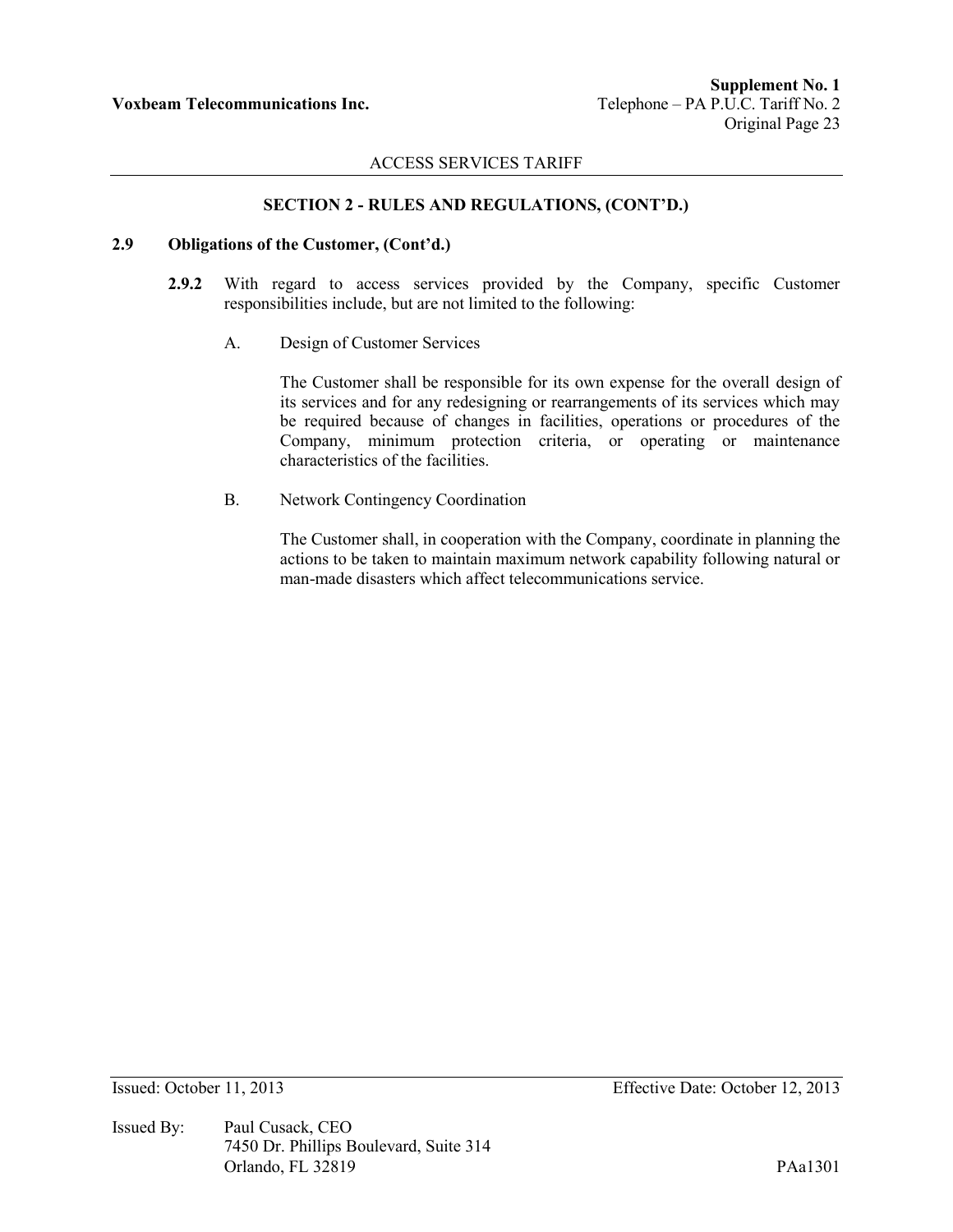## **SECTION 2 - RULES AND REGULATIONS, (CONT'D.)**

## **2.9 Obligations of the Customer, (Cont'd.)**

## **2.9.2 (Cont'd.)**

C. Jurisdictional Reports

The jurisdictional reporting requirements will be as specified below. When a Customer orders Access Service, its projected Percent Interstate Usage (PIU) must be provided in whole numbers to the Company. These whole number percentages will be used by the Company to apportion the use and/or charges between interstate and intrastate until a revised report is received as set forth herein. Reported or default PIU factors are used only where the call detail is insufficient to determine the appropriate jurisdiction of the traffic.

- 1. Originating Access: Originating access minutes consist of traffic originating from the Company Local Switching Center(s). The Customer must provide the Company with a projected PIU factor on an annual basis. If no PIU for originating minutes is submitted as specified herein, a default PIU of 50% will be applied by the Company.
- 2. (Terminating Access: Terminating access minutes consist of traffic terminating to the Company Local Switching Center(s). The Customer must provide the Company with a projected PIU factor on an annual basis. If no PIU for terminating minutes is submitted as specified herein, a default PIU of 50% will be applied by the Company.
- 3. Except where the Company measured access minutes are used as set forth above, the Customer reported Projected PIU factor as set forth above will be used until the Customer reports a different projected PIU factor, as set forth below.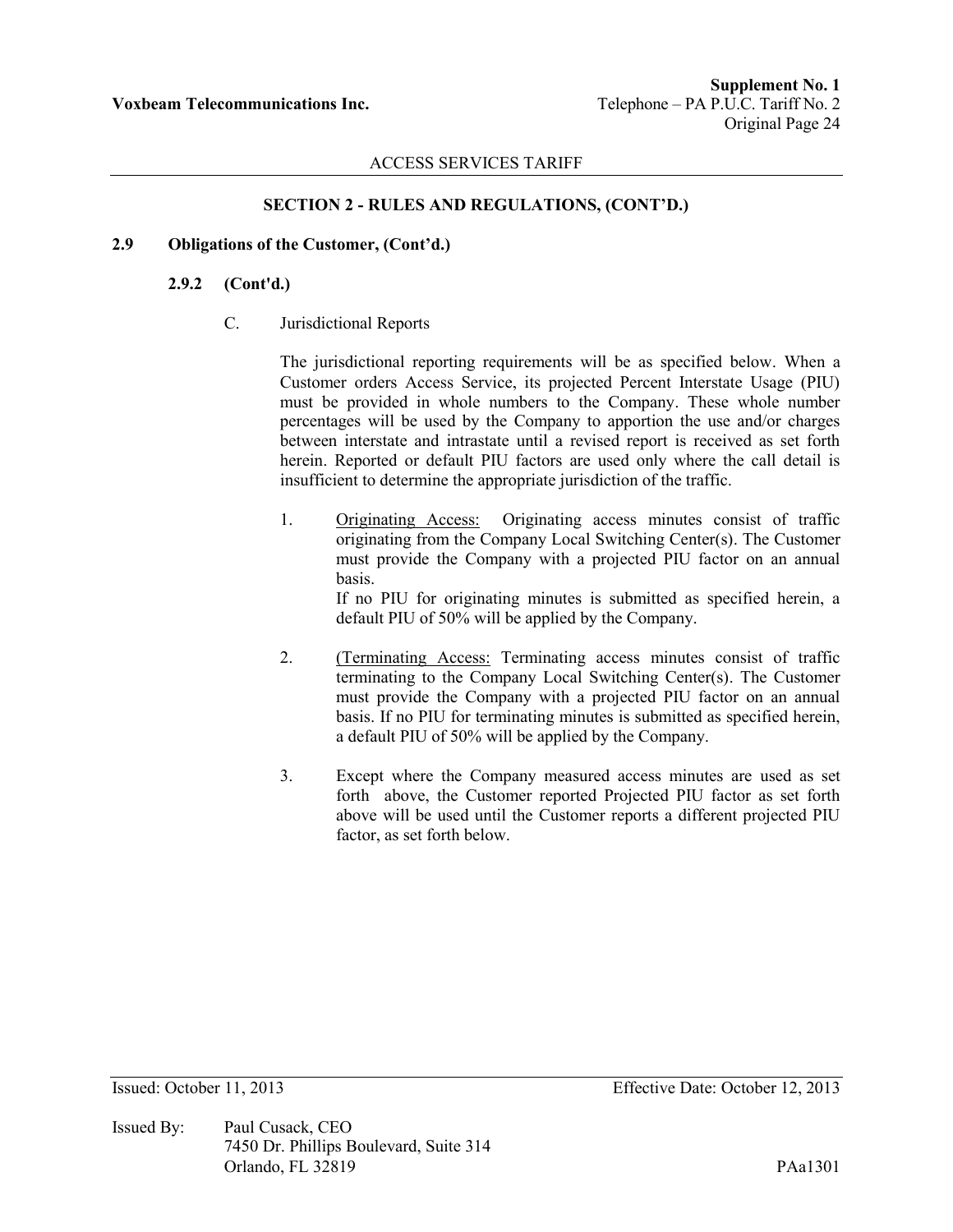# **SECTION 2 - RULES AND REGULATIONS, (CONT'D.)**

## **2.9 Obligations of the Customer, (Cont'd.)**

## **2.9.2 (Cont'd.)**

- D. Jurisdictional Audits:
	- 1. The Customer shall keep sufficient detail from which the percentages of interstate and intrastate use reported to the Company can be verified and upon request of the Company make such records available for inspection and audit. The customer must maintain these records for 24 months from the date the report became effective for billing purposes.
	- 2. Initiation of an audit will be at the sole discretion of the Company. The audit shall be performed by an independent party selected by the Company. An audit may be initiated by the Company for a single customer no more than once per year. The customer shall supply the required data within 30 calendar days of the Company request.
	- 3. In the event that an audit reveals that any customer reported PIU was incorrect, the Company shall apply the audit result to all usage affected by the audit. The customer shall be backbilled or credited, for a period retroactive to the date that the incorrect percentage was reported, but not to exceed 24 months. Backbilled amounts are subject to a late payment penalty and payment shall be made in immediately available funds, within 31 days from receipt of bill or by the following bill date, whichever is a shorter period.
	- 4. Should an audit reveal that the misreported percentage(s) of use has resulted in an underpayment of access charges to the Company of five percent or more of the total Switched Access Services bill, the customer shall reimburse the Company for the cost of the audit. Proof of cost shall be the bills, in reasonable detail submitted to the Company by the auditor.
	- 5. Within 15 days of completion of the auditor's report, the Company will furnish a copy of the audit results to the person designated by the customer to receive such results.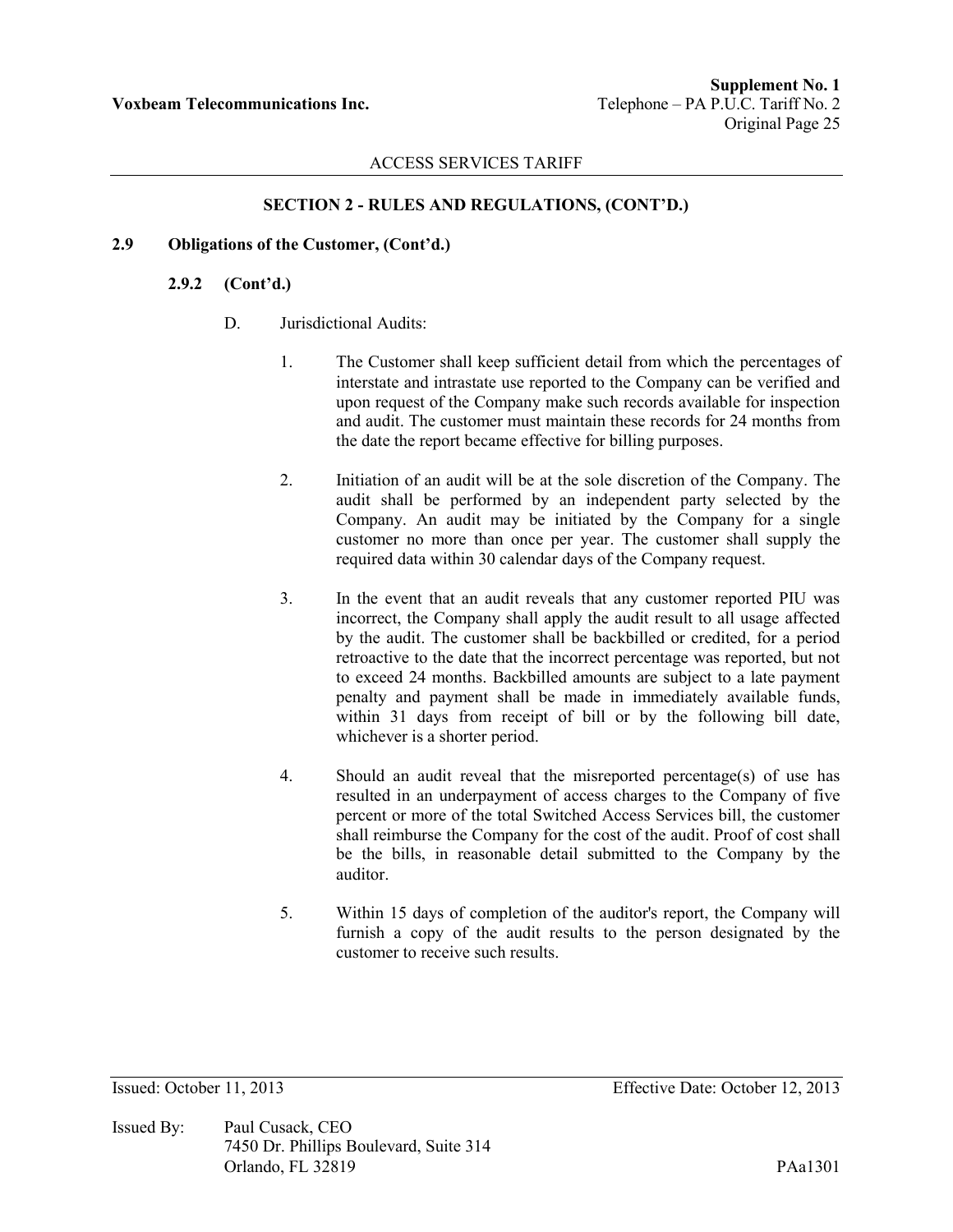# **SECTION 2 - RULES AND REGULATIONS, (CONT'D.)**

#### **2.10 Billing and Payment for Service**

#### **2.10.1 Responsibility for Charges**

The Customer is responsible for payment of all charges for services and equipment furnished to the Customer for transmission of calls via the Company. In particular and without limitation to the foregoing, the Customer is responsible for any and all cost(s) incurred as the result of:

- A. any delegation of authority resulting in the use of Customer's communications equipment and/or network services which result in the placement of calls via the Company;
- B. any and all use of the service arrangement provided by the Company, including calls which the Customer did not individually authorize;
- C. any calls placed by or through the Customer's equipment via any remote access feature(s);

## **2.10.2 Minimum Period**

The minimum period for which services are provided and for which rates and charges are applicable is one (1) month unless otherwise specified in this tariff or by mutually agreed upon contract. When a service is discontinued prior to the expiration of the minimum period, charges are applicable, whether the service is used or not.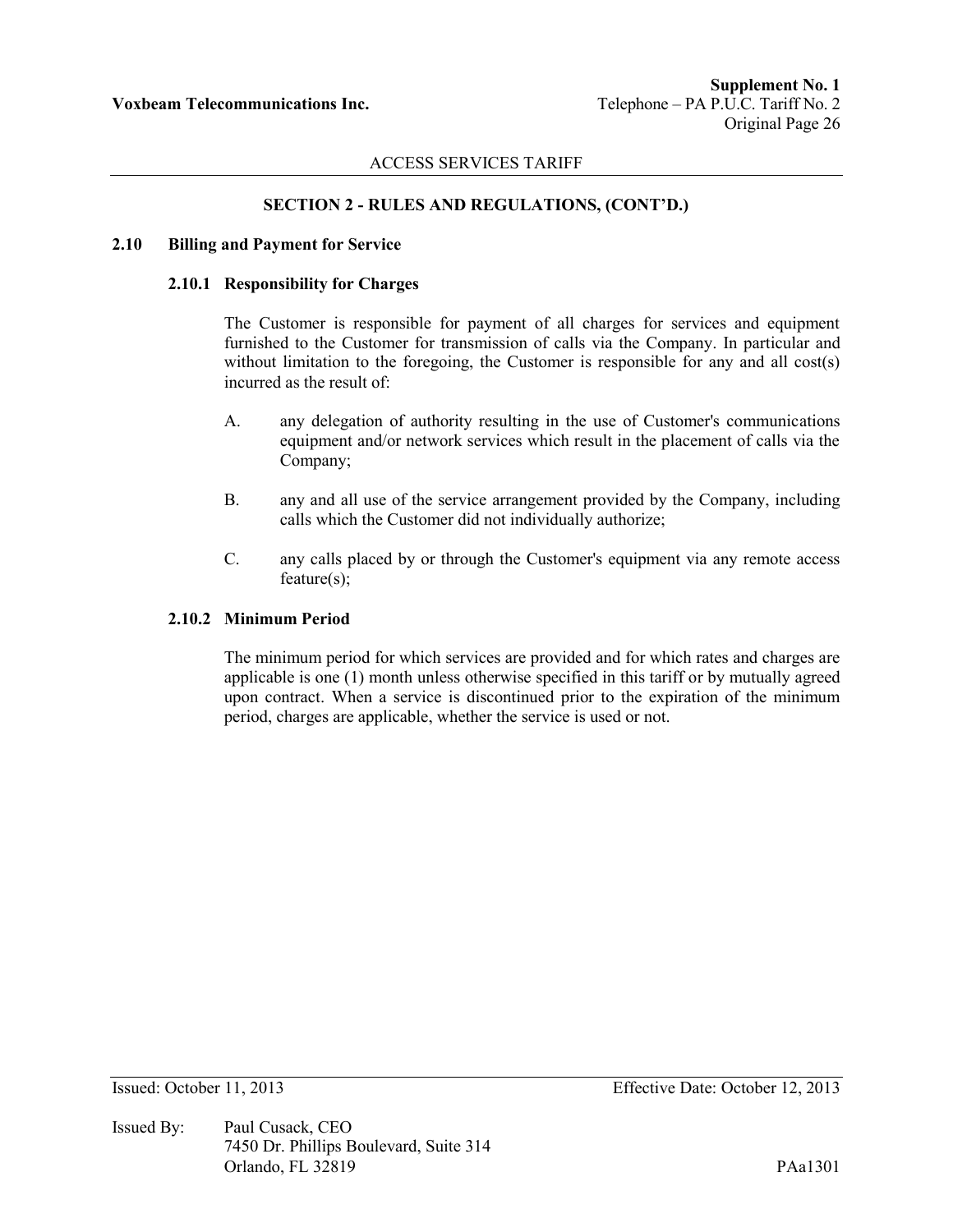# **SECTION 2 - RULES AND REGULATIONS, (CONT'D.)**

#### **2.10 Billing and Payment for Service, (Cont'd.)**

#### **2.10.3 Payment for Service**

- A. Unless otherwise specified herein, bills are due and payable upon receipt.
- B. The Company shall bill on a current basis all charges incurred by, and credits due to, the Customer under this tariff attributable to services established, provided, or discontinued during the preceding billing period.
- C. Non-Recurring Charges are due and payable within 20 days after the invoice date.
- D. The Company shall present invoices for all Charges monthly to the Customer.
- E. If any portion of the payment is received by the Company after the date due, or if any portion of the payment is received by the Company in funds, which are not immediately available upon presentment, then a late payment penalty shall be due to the Company. The late payment penalty shall be the portion of the payment not received by the date due, multiplied by a late factor of 1.25% and is in compliance with Pa Code 52, §64.16.
- F. If a service is disconnected by the Company in accordance with this tariff and later restored, restoration of service will be subject to all applicable installation charges.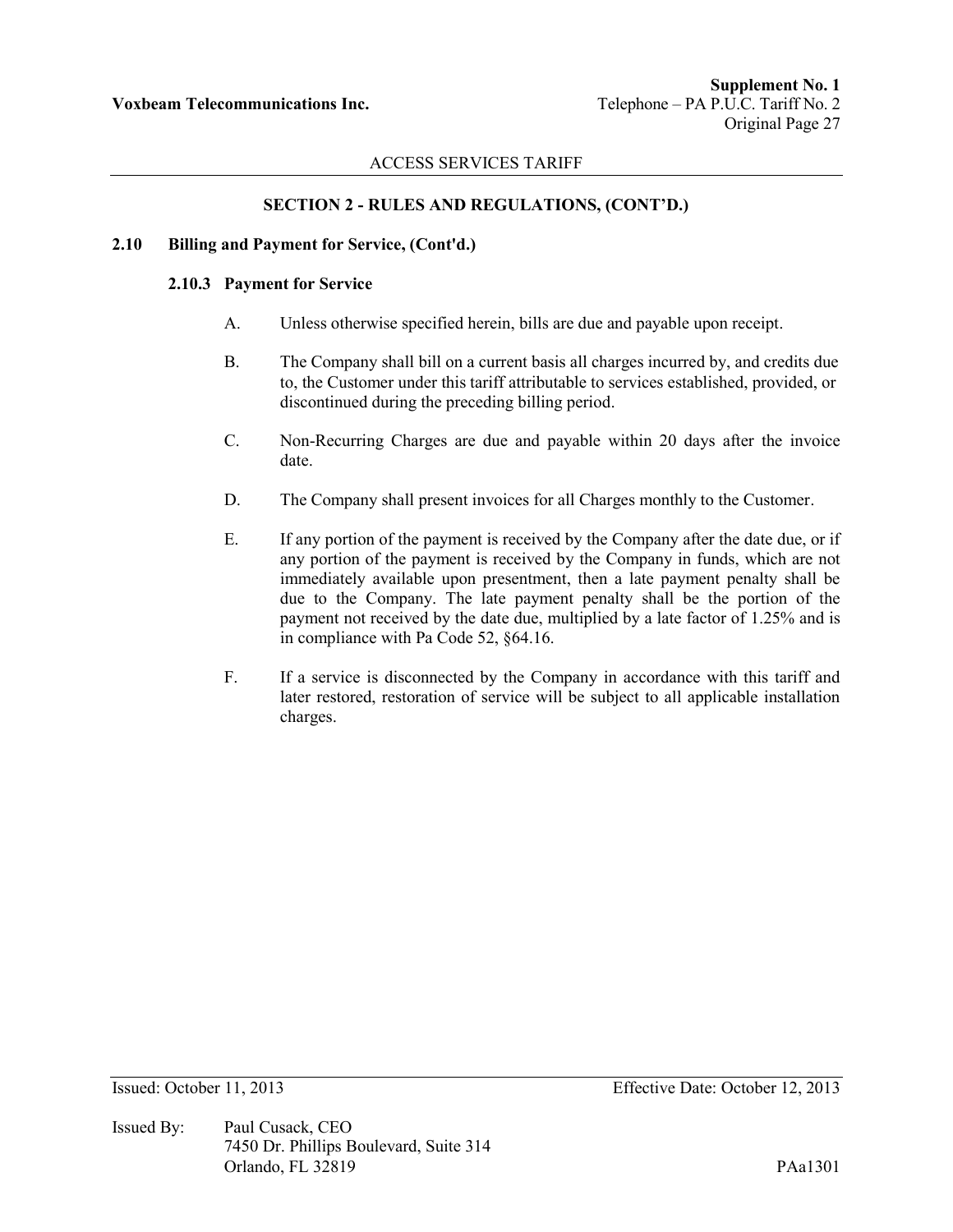# **SECTION 2 - RULES AND REGULATIONS, (CONT'D.)**

#### **2.10 Billing and Payment for Service, (Cont'd.)**

#### **2.10.4 Disputed Charges**

- A. In the event that a billing dispute occurs concerning any charges billed to the Customer by the Company, the Customer must submit a documented claim for the disputed amount. The Customer will submit all documentation as may reasonably be required to support the claim, including but not limited to the specific invoices and amounts disputed, and all reasons therefore. All claims must be submitted to the Company within ninety (90) days of the invoice date of the bill for the disputed services. The Company shall review Customer disputes in a reasonably timely fashion, and the Company shall resolve each dispute based on the terms of this tariff.
- B. Customer shall pay any undisputed charges in full by the due date of the invoice(s) and in any event, prior to or at the time of submitting a good faith dispute. Failure to tender payment for undisputed invoices or portions thereof is a sufficient evidence for the Company to deny a dispute due to the Customer's failure to demonstrate that the dispute was made in good faith.
- C. If the dispute is resolved in favor of the Company and the Customer has paid the disputed amount on or before the payment due date, no interest credit or penalties will apply.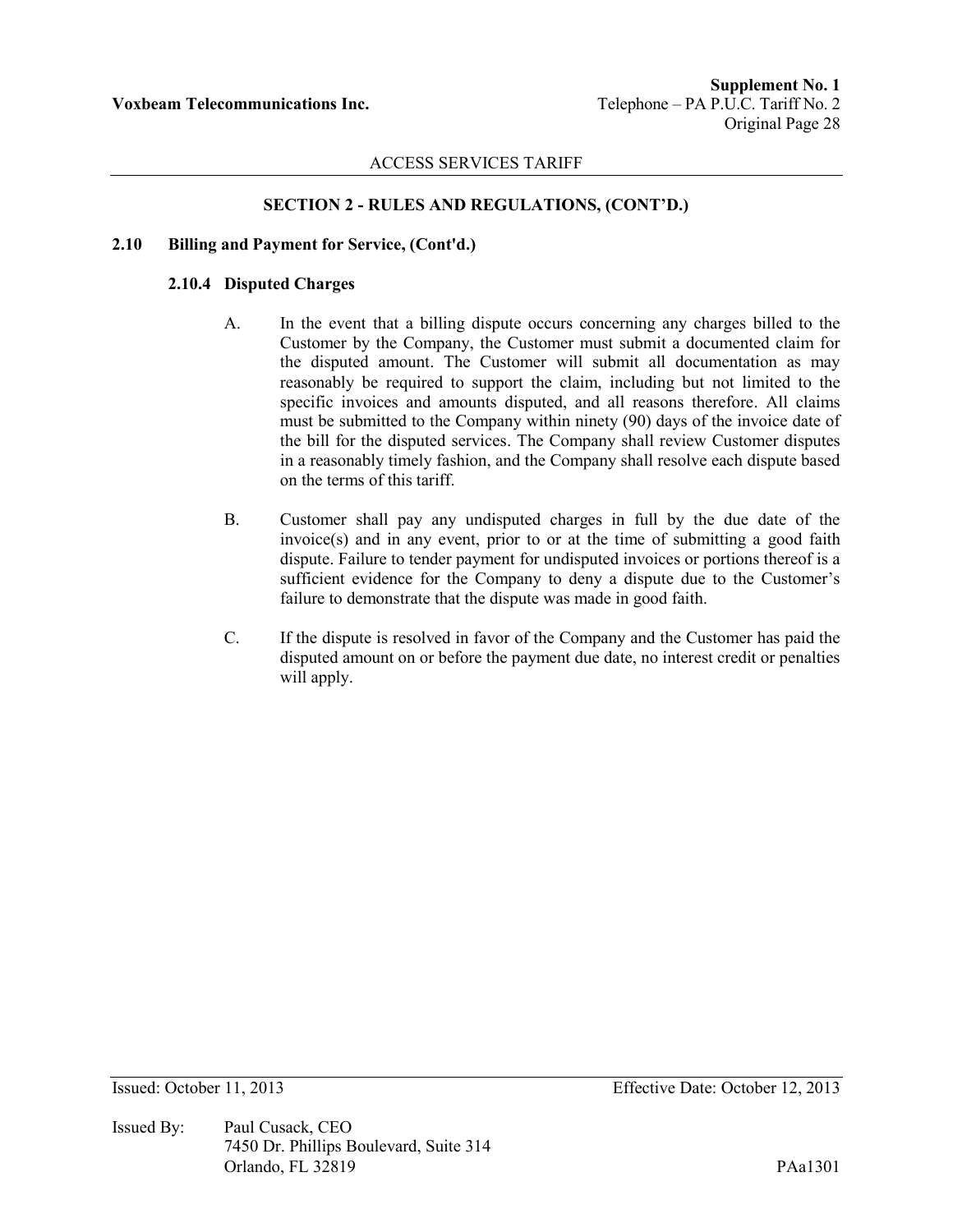## **SECTION 2 - RULES AND REGULATIONS, (CONT'D.)**

#### **2.10 Billing and Payment for Service, (Cont'd.)**

#### **2.10.5 Returned Check Charge**

A service charge of \$20.00 will be assessed for all checks returned by a bank or other financial institution for: insufficient or uncollected funds, closed account, apparent tampering, missing signature or endorsement, or any other insufficiency or discrepancy necessitating return of the instrument at the discretion of the drawee bank or other financial institution.

#### **2.11 Taxes, Surcharges and Fees**

- **2.11.1** All state and local taxes (i.e., gross receipts tax, sales tax, municipal utilities tax) are listed as separate line items on the Customer's bill and are not included in the quoted rates and charges set forth in this tariff. To the extent that a municipality, other political subdivision or local agency of government, or Commission imposes upon and collects from the Company a gross receipts tax, sales tax, occupation tax, license tax, permit fee, rights-of-way fee, franchise fee, or other regulatory fee or tax, such and fees and taxes shall, insofar as practicable and allowed by law, be billed pro rata to Customers receiving service from the Company within the territorial limits of such municipality, other political subdivision or local agency of government. It shall be the responsibility of the Customer to pay any such taxes and fees that subsequently become applicable retroactively.
- **2.11.2** The Company may adjust its rates and charges or impose additional rates and charges on its Customers in order to recover amounts it is required by governmental or quasigovernmental authorities to collect from or pay to others in support of statutory or regulatory programs.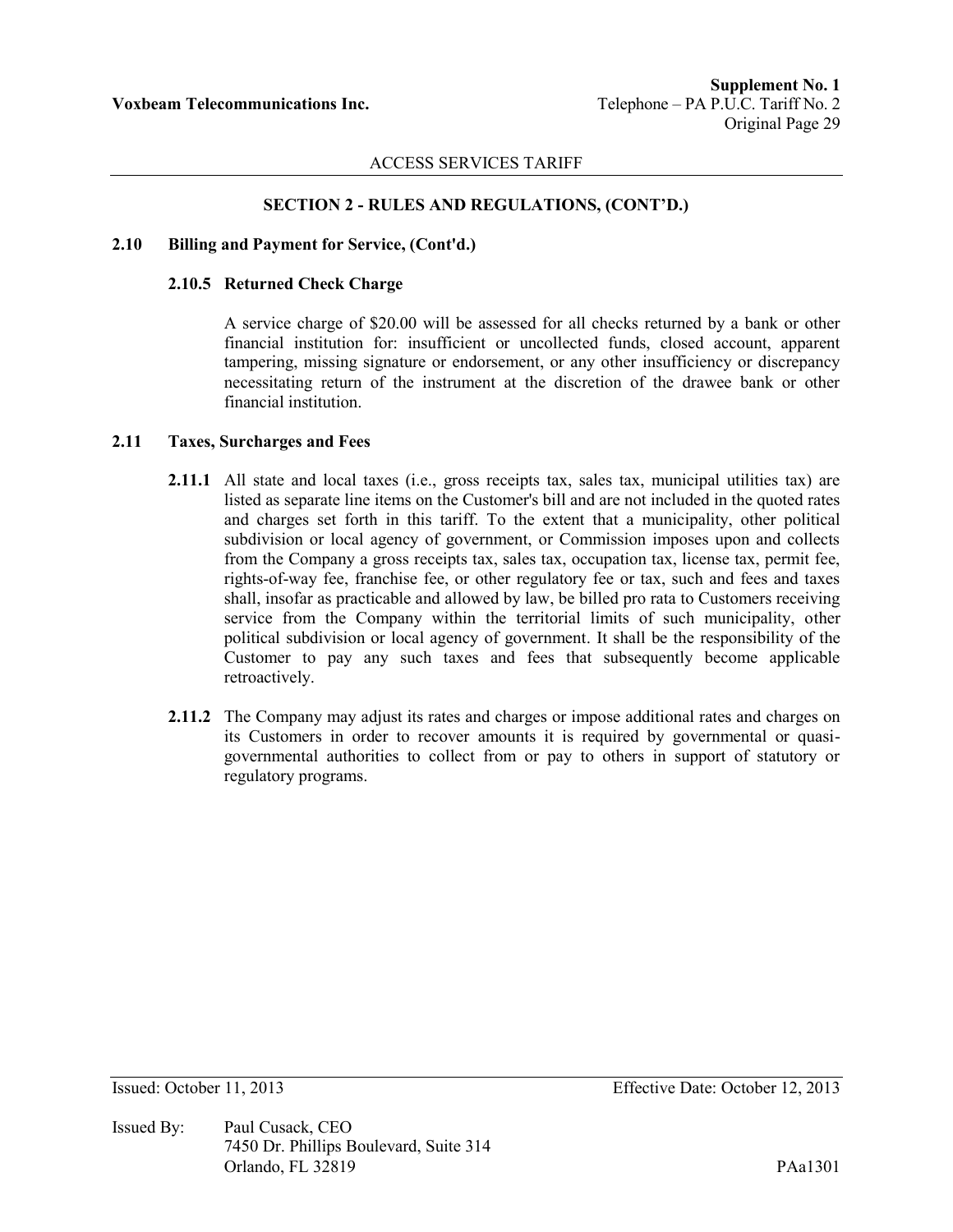## **SECTION 2 - RULES AND REGULATIONS, (CONT'D.)**

## **2.12 Deposits and Advanced Payments**

## **2.12.1 General**

The Company reserves the right to validate the creditworthiness of Customers and billed parties through available verification procedures. Where a Customer's creditworthiness is unacceptable to the Company, Company may refuse to provide service, require a deposit or advance payment, or otherwise restrict or interrupt service to a Customer.

# **2.12.2 Deposits**

- A. The Company will, in order to safeguard its interests, only require a customer who has a proven history of late payments to the Company or does not have established credit to make a deposit prior to or at any time after the provision of service to the customer to be held by the Company as a guarantee of the payment of rates and charges. A deposit does not relieve the Customer of the responsibility for the prompt payment of bills on presentation. A deposit may be required in addition to an advance payment.
- B. The maximum amount of any deposit shall not exceed the equivalent of the customers estimated liability for two months' service.
- C. All cash or cash-equivalent deposits from the date of deposit shall be paid interest thereon, commencing from the date of the payment to the date of the refund. The rate of interest on deposits shall be 6% annually without deduction for any taxes on such deposit.
- D. If the amount of a deposit is proven to be less than required to meet the requirements specified above, the Customer shall be required to pay an additional deposit upon request.
- E. Within 30 days after prompt and timely payment of all charges for twelve monthly consecutive billing periods, Company will refund the deposit to the Customer. The refund will include any accumulated interest according to the terms set forth herein. Payment of a charge is prompt and timely if received prior to the date that the charge becomes delinquent provided that the payment is not returned for insufficient funds or closed account.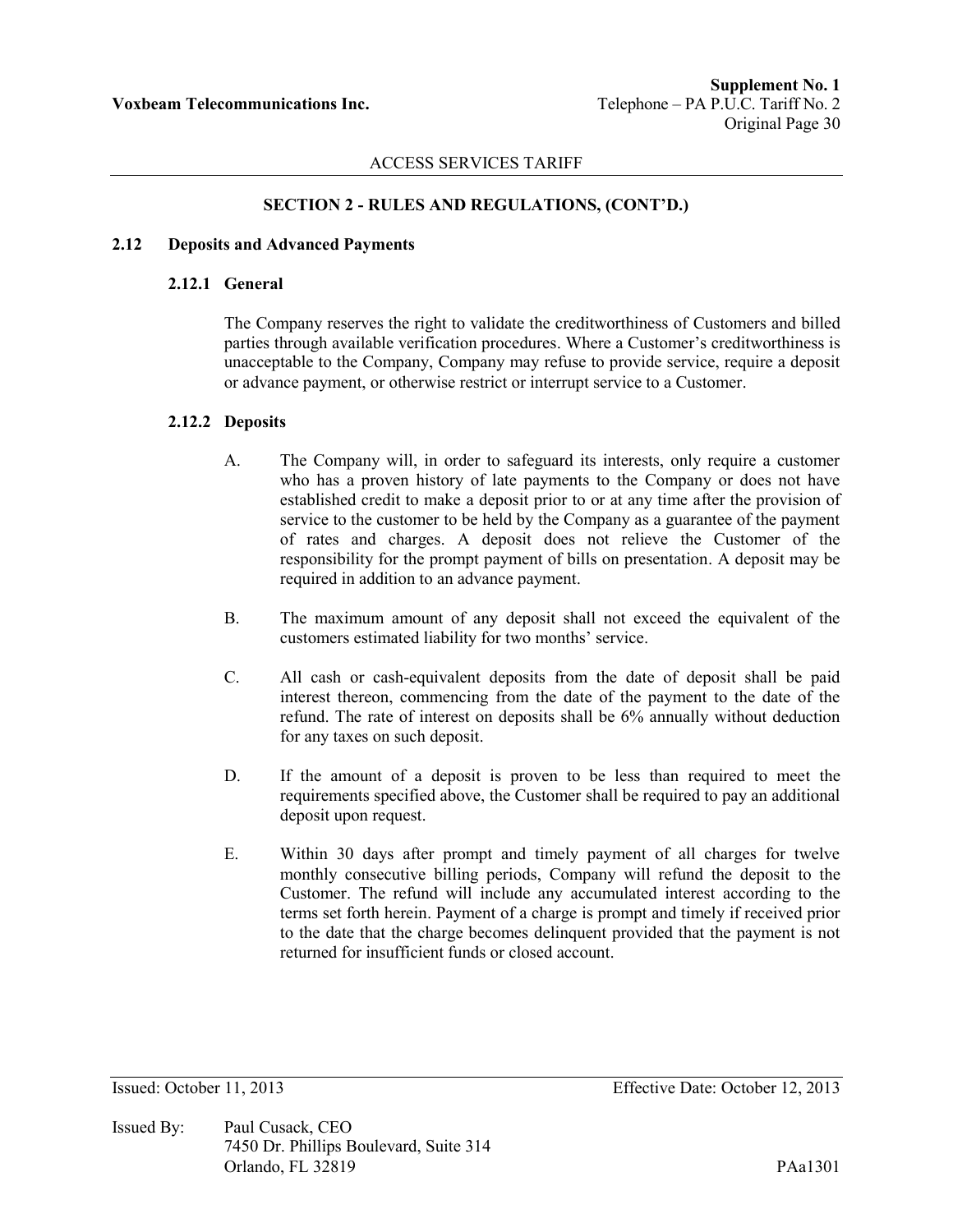# **SECTION 2 - RULES AND REGULATIONS, (CONT'D.)**

#### **2.12 Deposits and Advanced Payments**

#### **2.12.3 Advance Payments**

To safeguard its interests, the Company may require a Customer to make an advance payment before services and facilities are furnished. The advance payment will not exceed an amount equal to one (1) month's estimated billing. This will be applied against the next month's charges and a new advance payment may be collected for the next month, if necessary. Advance payments do not accrue interest. An advance payment may be required in addition to a deposit.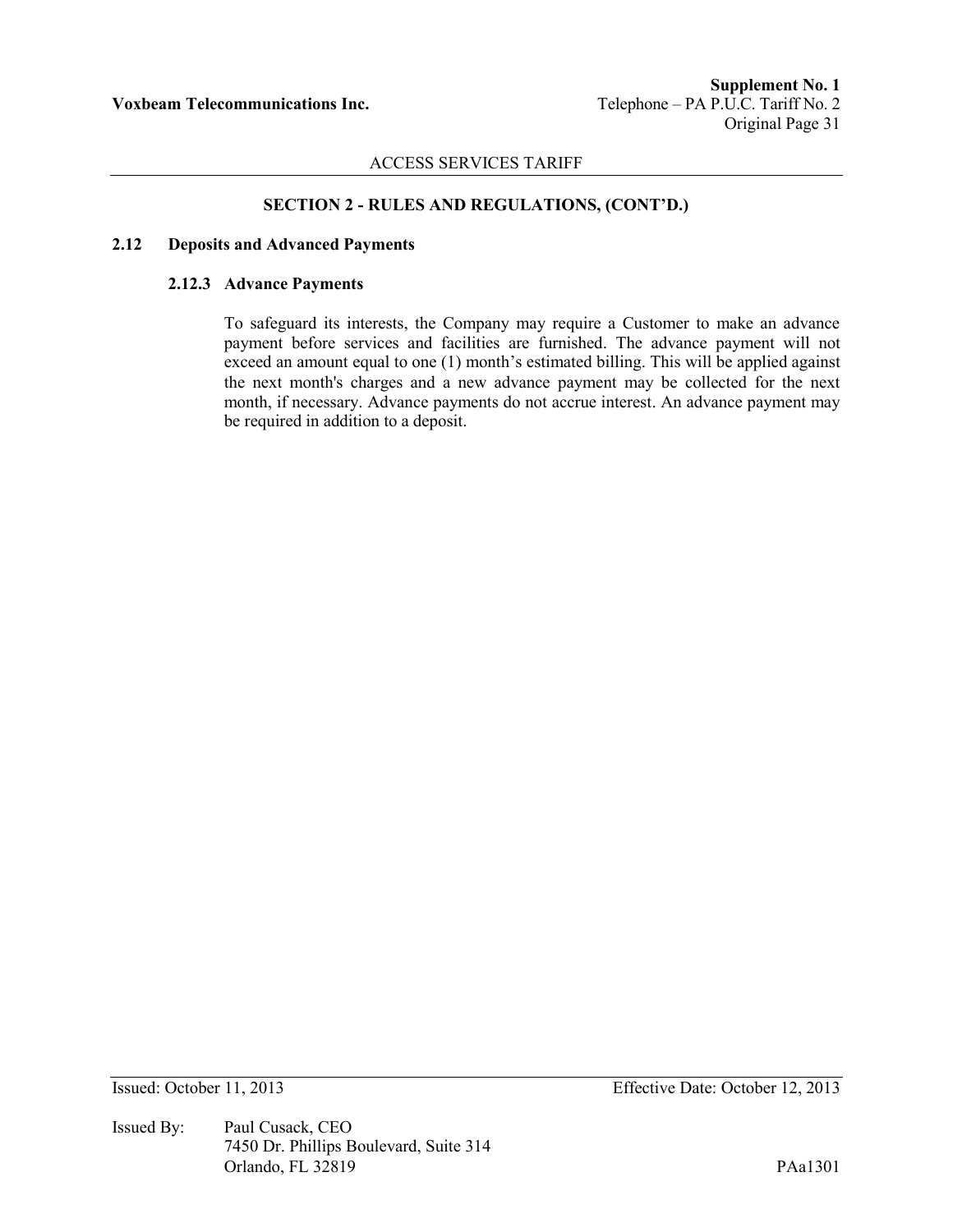# **SECTION 2 - RULES AND REGULATIONS, (CONT'D.)**

#### **2.13 Cancellation by Customer**

#### **2.13.1 General**

- A. Customers of the Company's service may cancel service by providing the Company with written notification thirty (30) days prior to the requested cancellation date. The Company shall hold the Customer responsible for payment of all bills for service furnished until the cancellation date specified by the Customer or until thirty (30) days after the date that the cancellation notice is received, whichever is later.
- B. Customers seeking to cancel service have an affirmative obligation to block traffic originating from or terminating to the Company's network. By originating traffic from or terminating traffic to the Company's network, the Customer will have constructively ordered the Company's switched access service.

## **2.13.2 Cancellation of Contract Services**

- A. If a Customer cancels a service order or terminates services before the completion of the term or where the Customer breaches the terms in the service contract, the Customer may be requested by the Company to pay to Company termination liability charges. These charges shall become due and owing as of the effective date of the cancellation or termination. Unless otherwise specified in this tariff, the termination liability shall be equal to:
	- 1. all unpaid nonrecurring charges reasonably expended by the Company to establish service to Customer, plus;
	- 2. any disconnection, early cancellation or termination charges reasonably incurred and paid to third parties by the Company on behalf of Customer, plus;
	- 3. all recurring charges specified in the applicable service order for the balance of the then current term.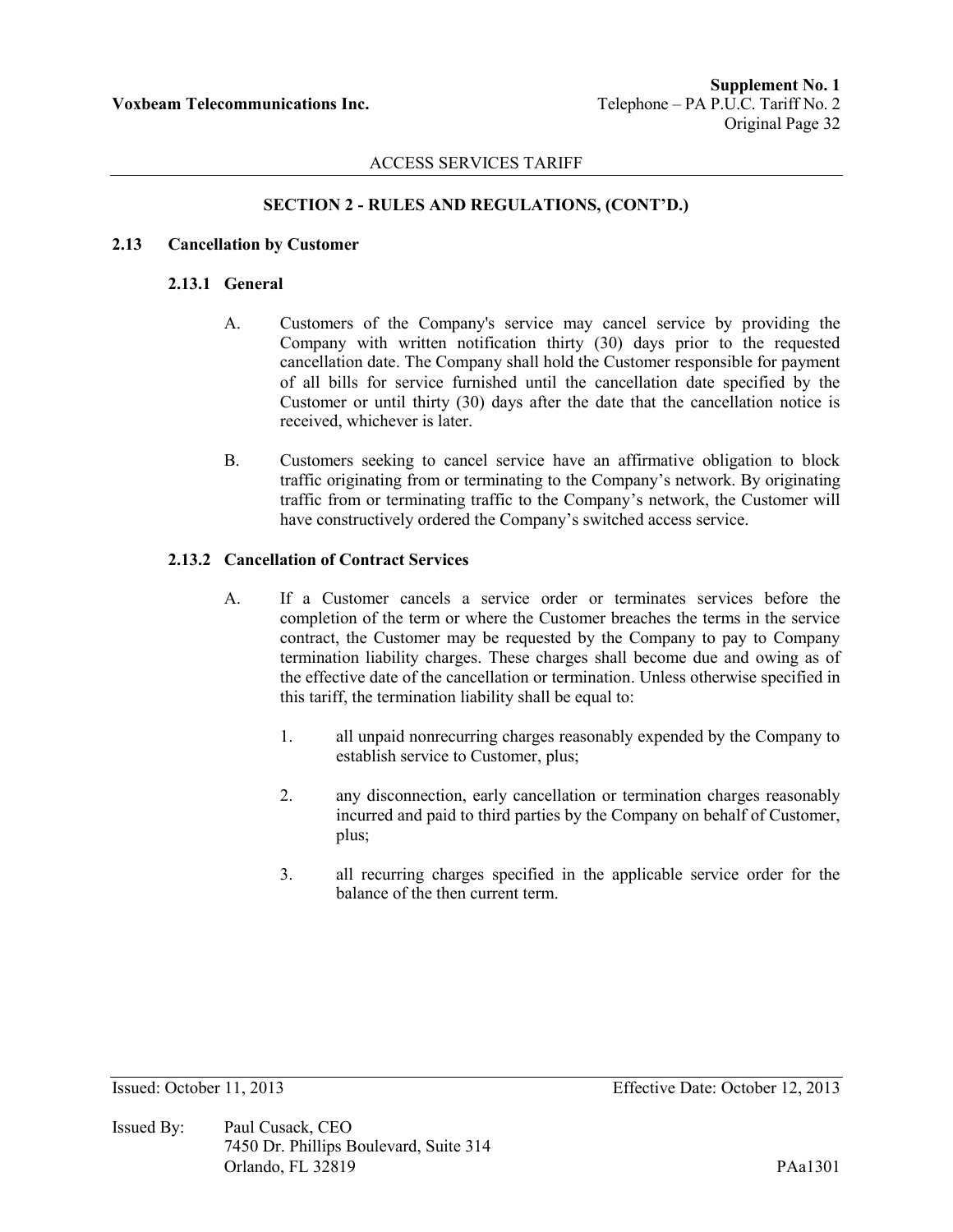# **SECTION 2 - RULES AND REGULATIONS, (CONT'D.)**

#### **2.13 Cancellation by Customer, (Cont'd.)**

#### **2.13.3 Cancellation of Application for Service**

- A. Where the Company permits the Customer to cancel an application for service prior to the start of service or prior to any special construction, no charges will be imposed except for those specified below.
- B. Where, prior to cancellation by the Customer, the Company incurs any expenses in installing the service or in preparing to install the service that it otherwise would not have incurred, a charge equal to the costs the Company incurred, less net salvage, shall apply, but in no case shall this charge exceed the sum of the charge for the minimum period of services ordered, including installation charges, and all charges others levy against the Company that would have been chargeable to the Customer had service begun.
- C. Where the Company incurs any expense in connection with special construction, or where special arrangements of facilities or equipment have begun, before the Company receives a cancellation notice, a charge equal to the costs incurred, less net salvage, may apply. In such cases, the charge will be based on such elements as the cost of the equipment, facilities, and material, the cost of installation, engineering, labor, and supervision, general and administrative expense, other disbursements, depreciation, maintenance, taxes, provision for return on investment, and any other costs associated with the special construction or arrangements.
- D. The charges described above will be calculated and applied on a case-by-case basis.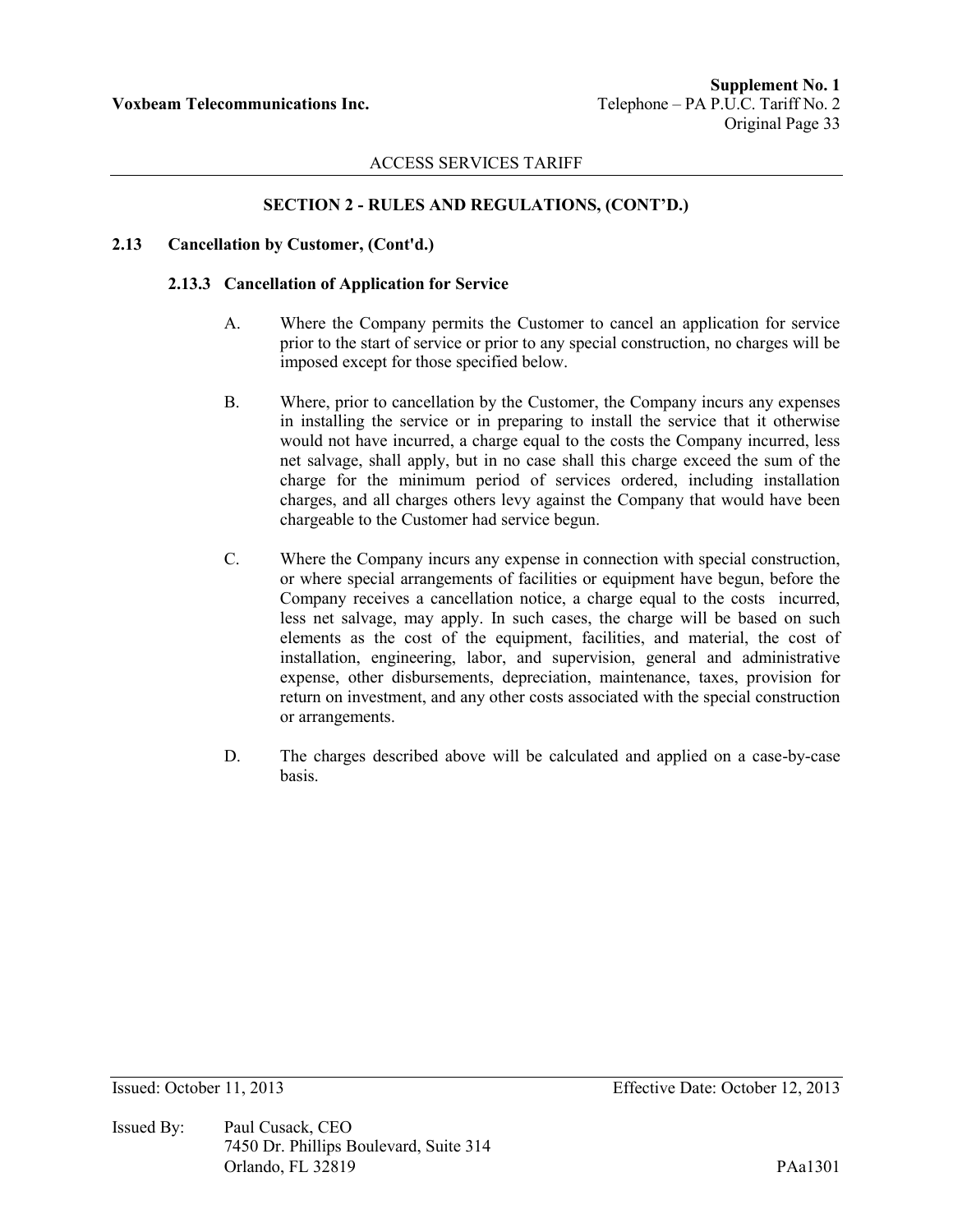# **SECTION 2 - RULES AND REGULATIONS, (CONT'D.)**

## **2.14 Cancellation by Company**

- **2.14.1** Service continues to be provided until canceled by the Customer pursuant to Section 2.13 or until discontinued by the Company. The Company may render bills subsequent to the termination of service for charges incurred before termination. The Customer shall pay such bills in full in accordance with the payment terms of this tariff.
- **2.14.2** The Company may refuse or discontinue service to a Customer without notice under the following conditions:
	- A. For violation of law or this tariff: Except as provided elsewhere in this tariff, the Company may refuse, suspend or cancel service, without notice, for any violation of terms of this tariff, for any violation of any law, rule, regulation, order, decree or policy of any government authority of competent jurisdiction, or by reason of any order or decision of a court or other government authority having jurisdiction which prohibits the Company from furnishing such service or prohibits Customer from subscribing to, using, or paying for such service.
	- B. For the Company to comply with any order or request of any governmental authority having jurisdiction: The Company may refuse, suspend or cancel service, without notice, in order to permit the Company to comply with any order or request of any governmental authority having jurisdiction.
	- C. In the event of Customer or Authorized User use of equipment in such a manner as to adversely affect the Company's equipment or service to others.
	- D. In the event of tampering with the equipment or services of the Company or its agents.
	- E. In the event of unauthorized or fraudulent use of service. Whenever service is discontinued for fraudulent use of service, the Company may, to the extent that Company opts to restore such service, require the Customer to make, at Customer's own expense, all changes in facilities or equipment necessary to eliminate illegal use and to pay an amount reasonably estimated as the loss in revenues resulting from such fraudulent use.
	- F. If any of the facilities, appliances, or apparatus on Customer's premises are found to be unsafe or causing harm to the Company's facilities, and may refuse to furnish service until the applicant or Customer shall have remedied the condition.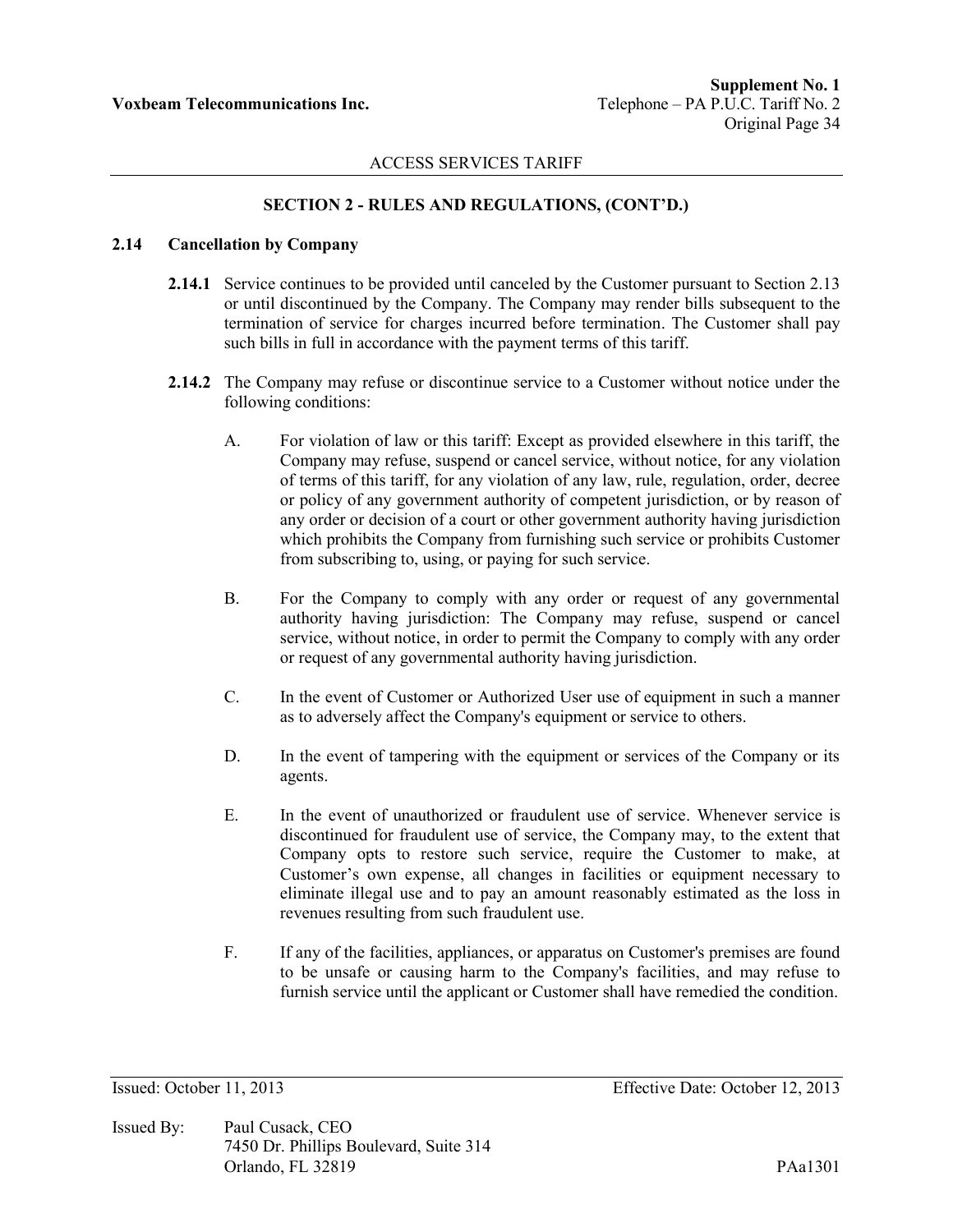### **SECTION 2 - RULES AND REGULATIONS, (CONT'D.)**

### **2.14 Cancellation by Company, (Cont'd.)**

- **2.14.3** The Company may refuse or discontinue service provided that, unless otherwise stated, the Customer shall be given five (5) days written notice to comply with any rule or remedy any deficiency:
	- A. For nonpayment: The Company, by written notice to the Customer and in accordance with applicable law, may refuse, suspend or cancel service without incurring any liability when there is an unpaid balance for service that is past due.
	- B. For returned checks: The Customer whose check or draft is returned unpaid for any reason, after two attempts at collection, may, at the Company's discretion, be subject to refusal, suspension or cancellation of service in the same manner as provided for nonpayment of overdue charges.
	- C. For neglect or refusal to provide reasonable access to the Company or its agents for the purpose of inspection and maintenance of equipment owned by the Company or its agents.
	- D. For Customer use or Customer's permitting use of obscene, profane or grossly abusive language over the Company's facilities, and who, after five (5) days notice, fails, neglects or refuses to cease and refrain from such practice or to prevent the same, and to remove its property from the premises of such person.
	- E. For use of telephone service for any property or purpose other than that described in the application.
	- F. For Customer's breach of any contract for service between the Company and the Customer.
	- G. For periods of inactivity in excess of sixty (60) days.

Issued By: Paul Cusack, CEO 7450 Dr. Phillips Boulevard, Suite 314 Orlando, FL 32819 PAa1301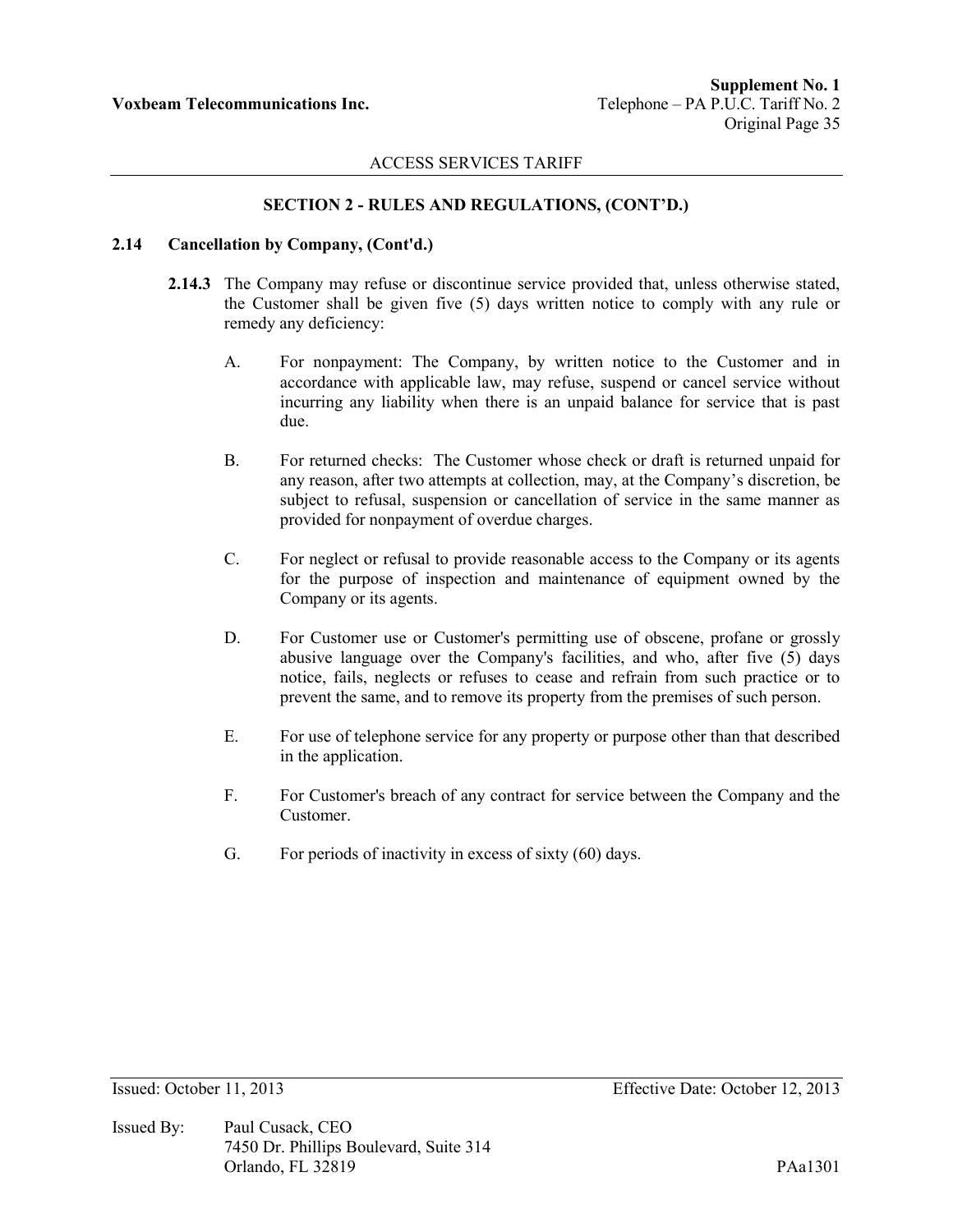## **SECTION 2 - RULES AND REGULATIONS, (CONT'D.)**

## **2.15 Restoration of Service**

- **2.15.1** If service has been discontinued for nonpayment or as otherwise provided herein and the Customer wishes service continued, service may be restored at the Company's sole discretion, when all past due amounts are paid or the event giving rise to the discontinuance (if other than nonpayment) is corrected. Customers whose service was disconnect for non-payment may be required to pay a deposit and/or advance payment prior to service restoration.
- **2.15.2** A restoration fee of \$25.00, or the actual costs incurred by the Company plus an administrative charge, whichever is greater, applies to Customers whose service is restored following disconnection by the Company.
- **2.15.3** Restoration of disrupted services shall be in accordance with applicable Commission and/or Federal Communications Commission Rules and Regulations specified in Part 64, Subpart D, which specify the priority system for such activities.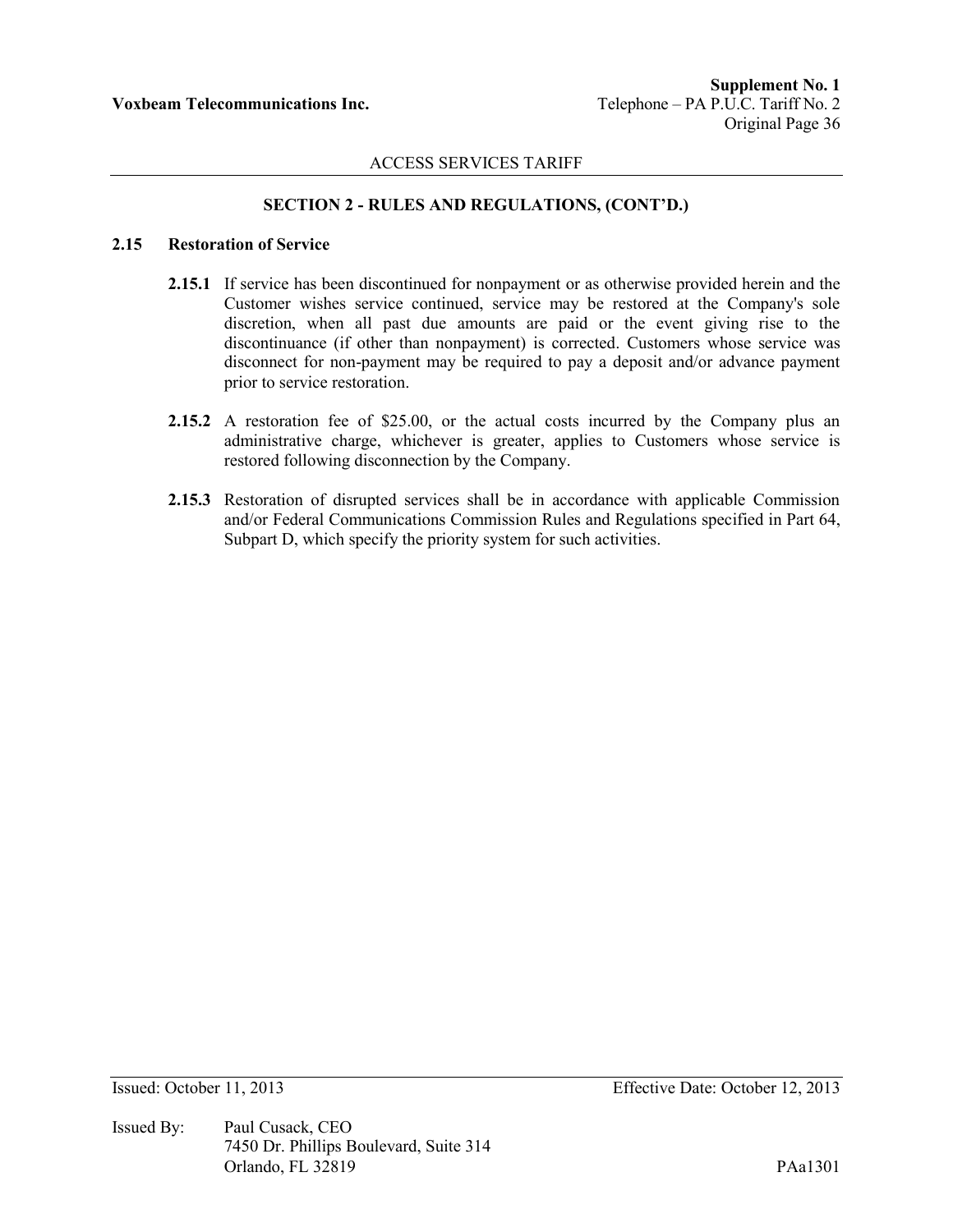## **SECTION 2 - RULES AND REGULATIONS, (CONT'D.)**

#### **2.16 Provision of Company Equipment and Facilities**

- **2.16.1** The Company shall use reasonable efforts to maintain only the facilities and equipment that it furnishes to the Customer. The Customer may not nor may the Customer permit others to rearrange, disconnect, remove, attempt to repair, or otherwise interfere with any of the facilities or equipment installed by the Company, except upon the written consent of the Company.
- **2.16.2** The Company may substitute, change or rearrange any equipment or facility at any time and from time to time, but shall not thereby alter the technical parameters of the service provided the Customer.
- **2.16.3** Equipment the Company provides or installs at the Customer premises shall not be used for any purpose other than that for which the equipment is provided.
- **2.16.4** The Company shall not be responsible for the installation, operation, or maintenance of any Customer provided communications equipment. Where such equipment is connected to the facilities furnished under this tariff, the responsibility of the Company shall be limited to the furnishing of facilities offered under this tariff and to the maintenance and operation of such facilities. Subject to this responsibility, the Company shall not be responsible for:
	- A. the transmission of signals by Customer provided equipment or for the quality of, or defects in, such transmission; or
	- B. the reception of signals by Customer-provided equipment; or
	- C network control signaling where such signaling is performed by Customerprovided network control signaling equipment.

Issued By: Paul Cusack, CEO 7450 Dr. Phillips Boulevard, Suite 314 Orlando, FL 32819 PAa1301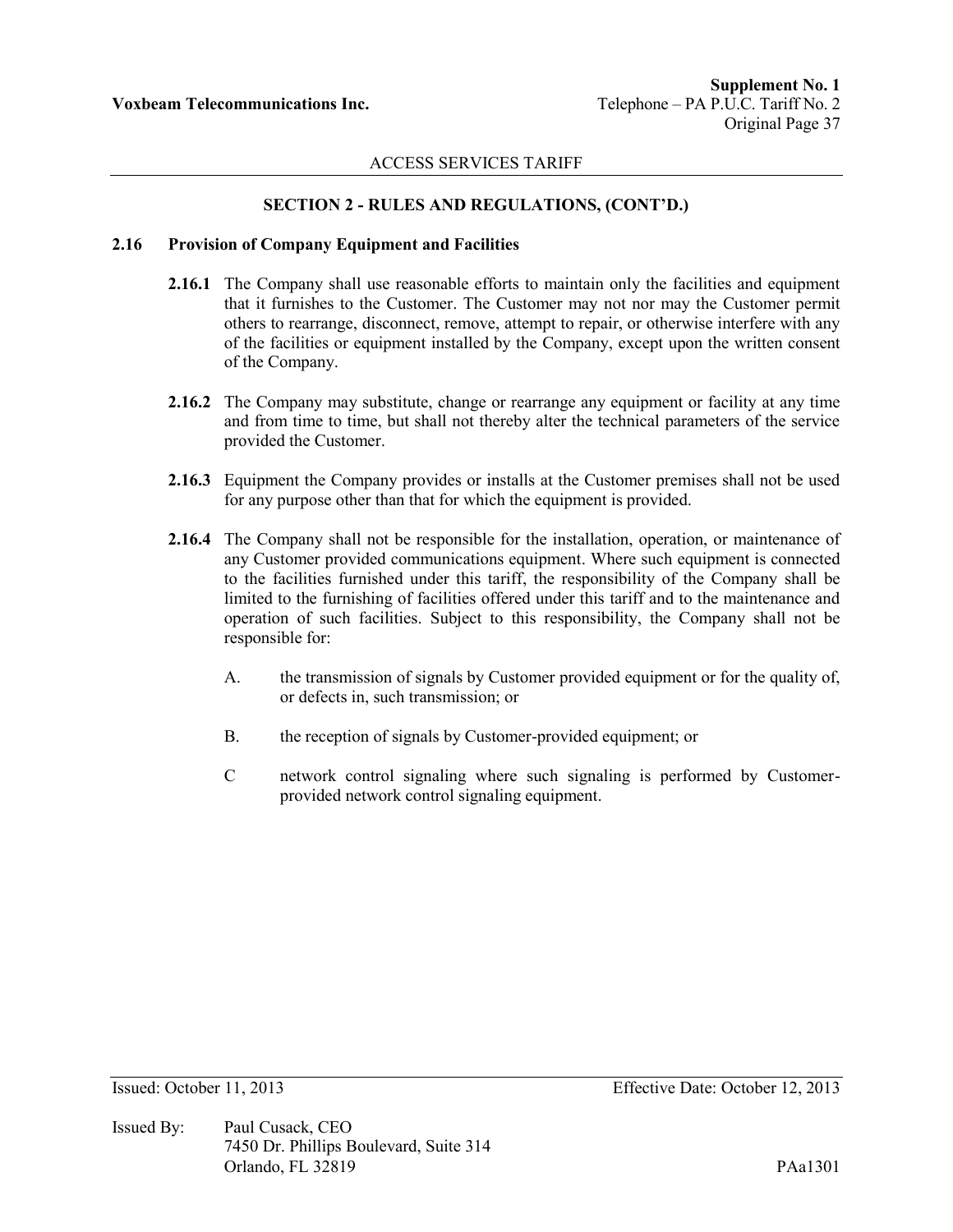# **SECTION 2 - RULES AND REGULATIONS, (CONT'D.)**

### **2.17 Interconnection**

- **2.17.1** Service furnished by the Company may be interconnected with services or facilities of other authorized communications common carriers and with private systems, subject to technical limitations established by the Company. Service furnished by the Company is not part of a joint undertaking with such other common carriers or systems. Any special interface equipment or facilities necessary to achieve compatibility between the facilities of Company and other participating carriers shall be provided at the Customer's expense.
- **2.17.2** Connection with the facilities or services of other carriers shall be under the applicable terms and conditions of the other carriers' tariffs. The Customer is responsible for taking all necessary legal steps for interconnecting Customer-provided terminal equipment or systems with Company's facilities. Customer shall secure all licenses, permits, rights-ofway, and other arrangements necessary for such interconnection.
- 2.17.3 The Customer shall ensure that the facilities or equipment provided by another carrier are properly interconnected with the facilities or equipment of the Company. If the Customer maintains or operates the interconnected facilities or equipment in a manner which results or may result in harm to the Company's facilities, equipment, personnel, or the quality of service, the Company may, upon five (5) days written notice, require the use of protective equipment at the Customer's expense. If this written notice fails to eliminate the actual or potential harm, the Company may, upon additional five (5) days written notice, terminate the existing service of the Customer.
- **2.17.4** If harm to the Company's network, personnel or services is imminent due to interconnection with another carrier's services, the Company reserves the right to shut down Customer's service immediately, with no prior notice required.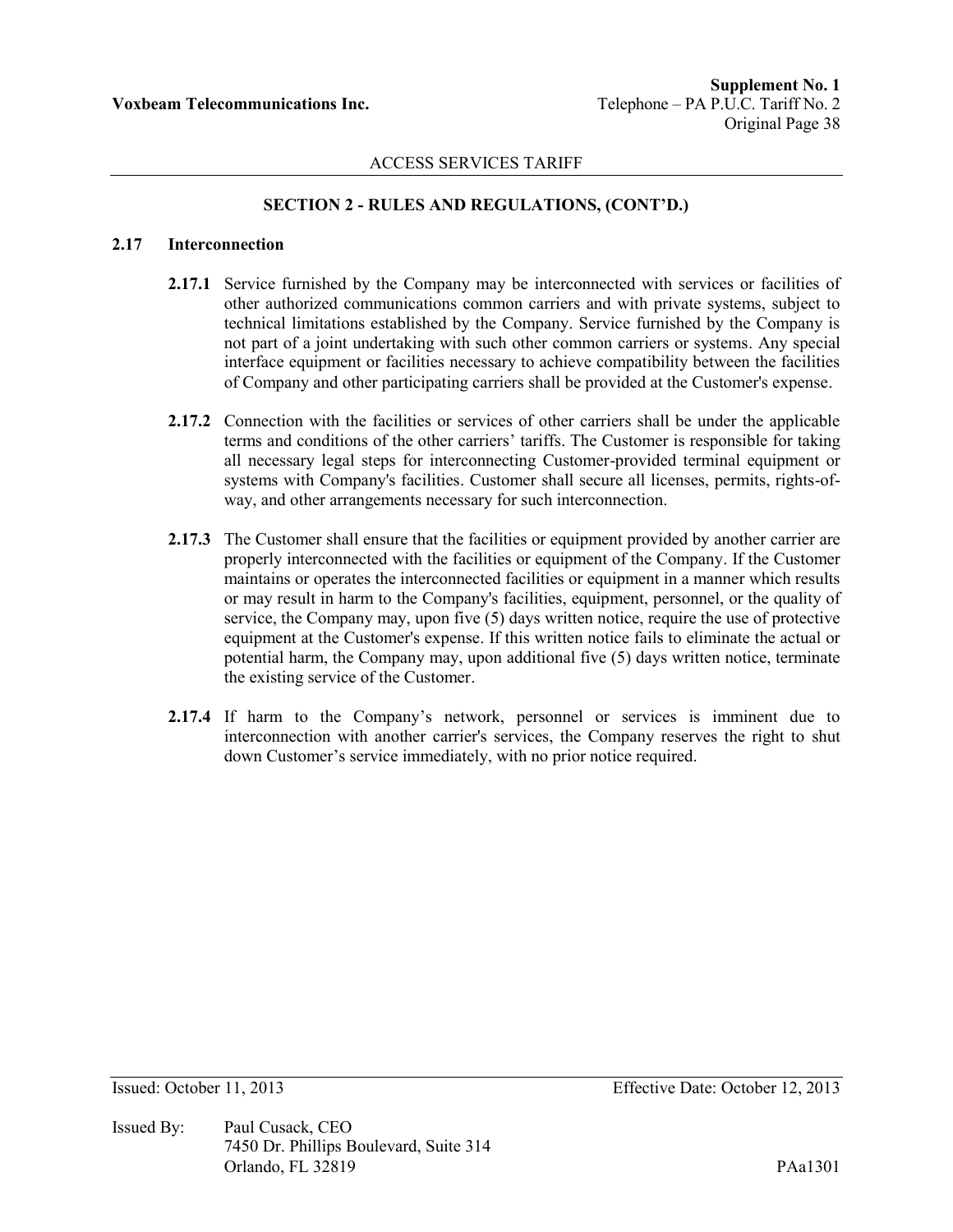# **SECTION 2 - RULES AND REGULATIONS, (CONT'D.)**

### **2.18 Customer-Provided Equipment**

- **2.18.1** The Company's services are designed primarily for the transmission of voice-grade telephonic signals, except as otherwise stated in this tariff. A user may transmit any form of signal that is compatible with the Company's equipment, but the Company does not represent that its services will be suitable for purposes other than voice-grade telephonic communication except as specifically stated in this tariff.
- **2.18.2** Terminal equipment on the user's premises and the electric power consumed by such equipment shall be provided by and maintained at the expense of the Customer. The Customer is responsible for the provision of wiring or cable to connect its terminal equipment to the Company's network.
- **2.18.3** The Customer is responsible for ensuring that Customer-provided equipment connected to Company equipment and facilities is compatible with such equipment and facilities. The magnitude and character of the voltages and currents impressed on Companyprovided equipment and wiring by the connection, operation, or maintenance of such equipment and wiring shall be such as not to cause damage to the Company-provided equipment and wiring or injury to the Company's employees or to other persons. Any additional protective equipment required to prevent such damage or injury shall be provided by the Company at the Customer's expense, subject to prior Customer approval of the equipment expense.
- **2.18.4** Upon suitable notification to the Customer, and at a reasonable time, the Company may make such tests and inspections as may be necessary to determine that the Customer is complying with the requirements under this Section 2.18 for the installation, operation, and maintenance of Customer-provided facilities, equipment, and wiring in the connection of Customer-provided facilities and equipment to Company-owned facilities and equipment.
- **2.18.5** If the protective requirements for Customer-provided equipment are not being complied with, the Company may take such action as it deems necessary to protect its facilities, equipment, and personnel. The Company may, upon five (5) days written notice, require the use of additional protective equipment at the Customer's expense. If this written notice fails to remedy any protective deficiencies or potential harm, the Company may, upon additional five (5) days written notice, terminate the existing service of the Customer.
- **2.18.6** If harm to the Company's network, personnel or services is imminent, the Company reserves the right to shut down Customer's service immediately, with no prior notice required.

Issued By: Paul Cusack, CEO 7450 Dr. Phillips Boulevard, Suite 314 Orlando, FL 32819 PAa1301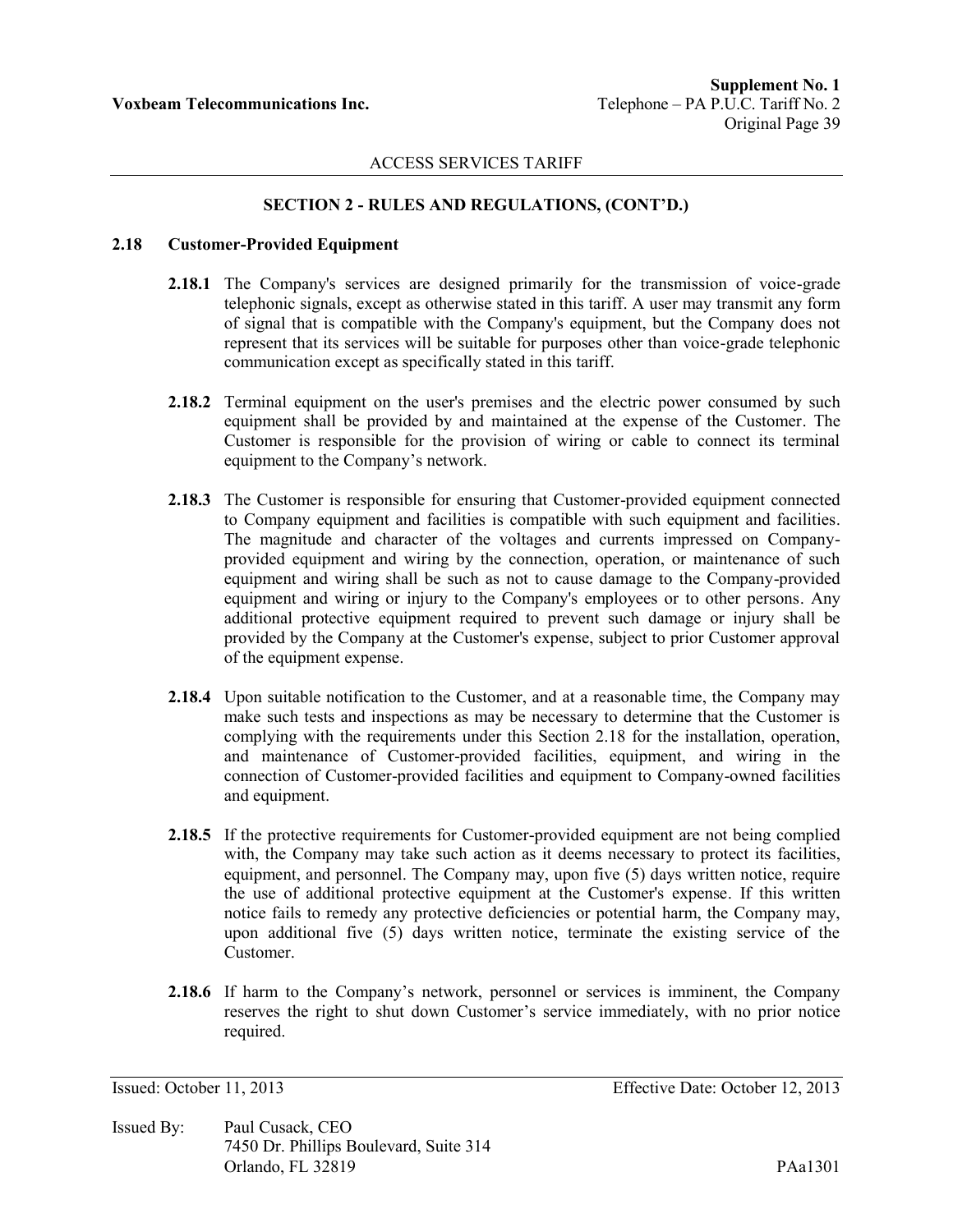## **SECTION 2 - RULES AND REGULATIONS, (CONT'D.)**

### **2.19 Inspection, Testing and Adjustments**

- **2.19.1** The Company may, upon reasonable notice, make such tests and inspections as may be necessary to determine whether the terms and conditions of this tariff are being complied with in the installation, operation or maintenance of the Customer's or the Company's facilities or equipment. The Company may interrupt service at any time, without penalty or liability, due to the departure from or reasonable suspicion of the departure from any of these terms and conditions.
- **2.19.2** Upon reasonable notice, the facilities or equipment provided by the Company shall be made available to the Company for such tests and adjustments as may be necessary for their maintenance in a condition satisfactory to the Company. No interruption allowance shall be granted for the time during which such tests and adjustments are made, unless such interruption exceeds twenty-four hours in length and is requested by the Customer.
- **2.19.3** The Company will provide the Customer reasonable notification of service-affecting activities that may occur in normal operation of its business. Such activities may include, but are not limited to, equipment or facilities additions, removals or rearrangements and routine preventative maintenance. Generally, such activities are not specific to an individual Customer but affect many Customers' services. No specific advance notification period applies to all service activities. The Company will work cooperatively with the Customer to determine the reasonable notification requirements. With some emergency or unplanned service-affecting conditions, such as an outage resulting from cable damage, notification to the Customer may not be possible.

Issued By: Paul Cusack, CEO 7450 Dr. Phillips Boulevard, Suite 314 Orlando, FL 32819 PAa1301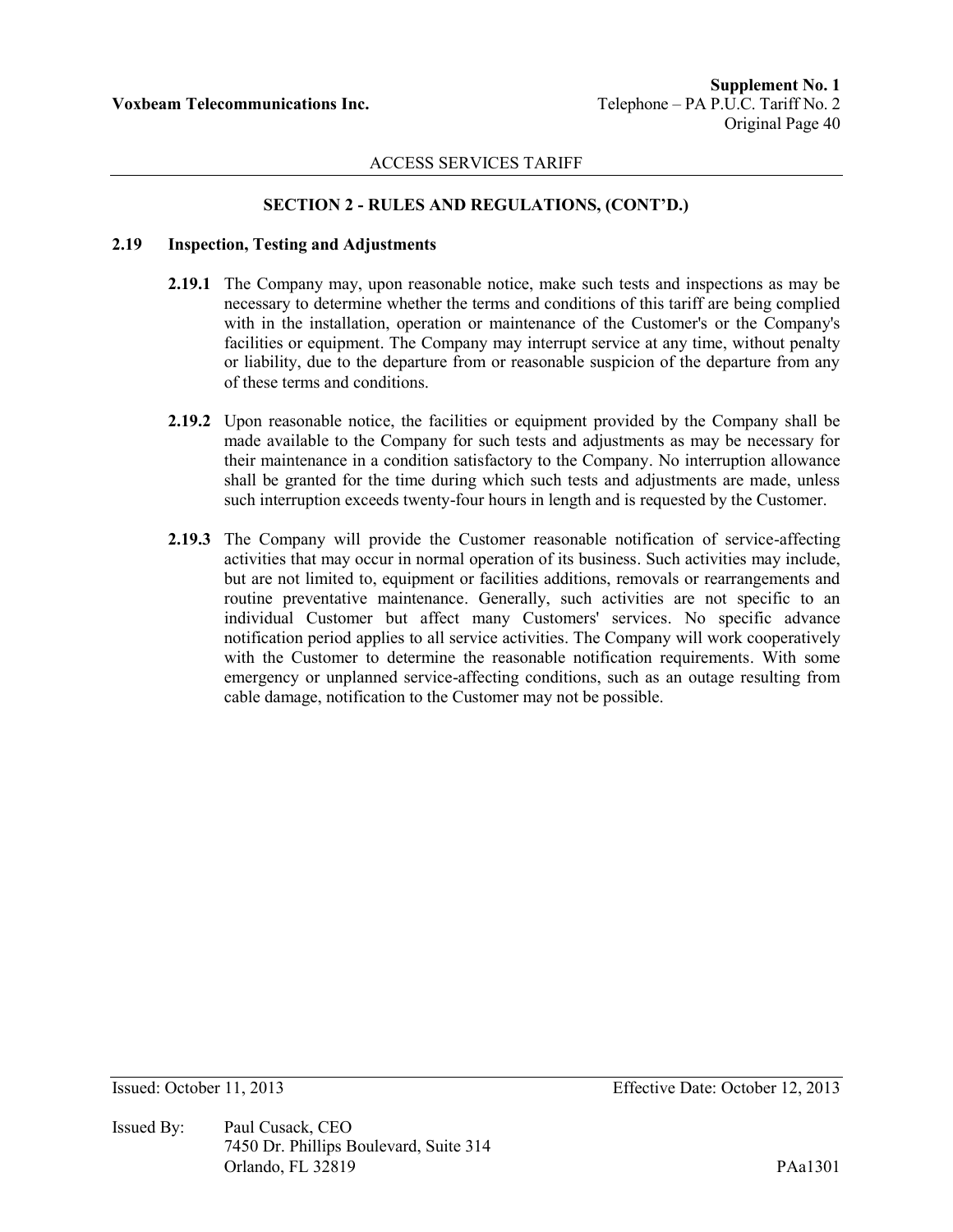# **SECTION 2 - RULES AND REGULATIONS, (CONT'D.)**

### **2.20 Allowances for Interruptions in Service**

### **2.20.1 General**

- A. Upon the written request of the Customer, delivered to the Company no later than thirty (30) days following the date of service interruption, a credit allowance will be given when service is interrupted, except as specified in Section 2.20.2 following. A service is interrupted when it becomes inoperative to the Customer, e.g., the Customer is unable to transmit or receive, because of a failure of a component furnished by the Company under this tariff.
- B. An interruption period begins when the Customer reports to the Company a service, facility or circuit is inoperative and, if necessary, releases it for testing and repair by the Company, as determined in its sole and reasonable discretion. An interruption period ends when the service, facility or circuit is operative.
- C. If the Customer reports a service, facility or circuit to be interrupted but declines to release it for testing and repair, refuses access to its premises for test and repair by the Company, or continues to make voluntary use of the service, the service, facility or circuit is considered to be impaired but not interrupted. No credit allowances will be made for a service, facility or circuit considered by the Company to be impaired.
- D. The Customer shall be responsible for the payment of service charges for visits by the Company's agents or employees to the premises of the Customer when the service difficulty or trouble report results from the use of equipment or facilities provided by any party other than the Company, including but not limited to the Customer.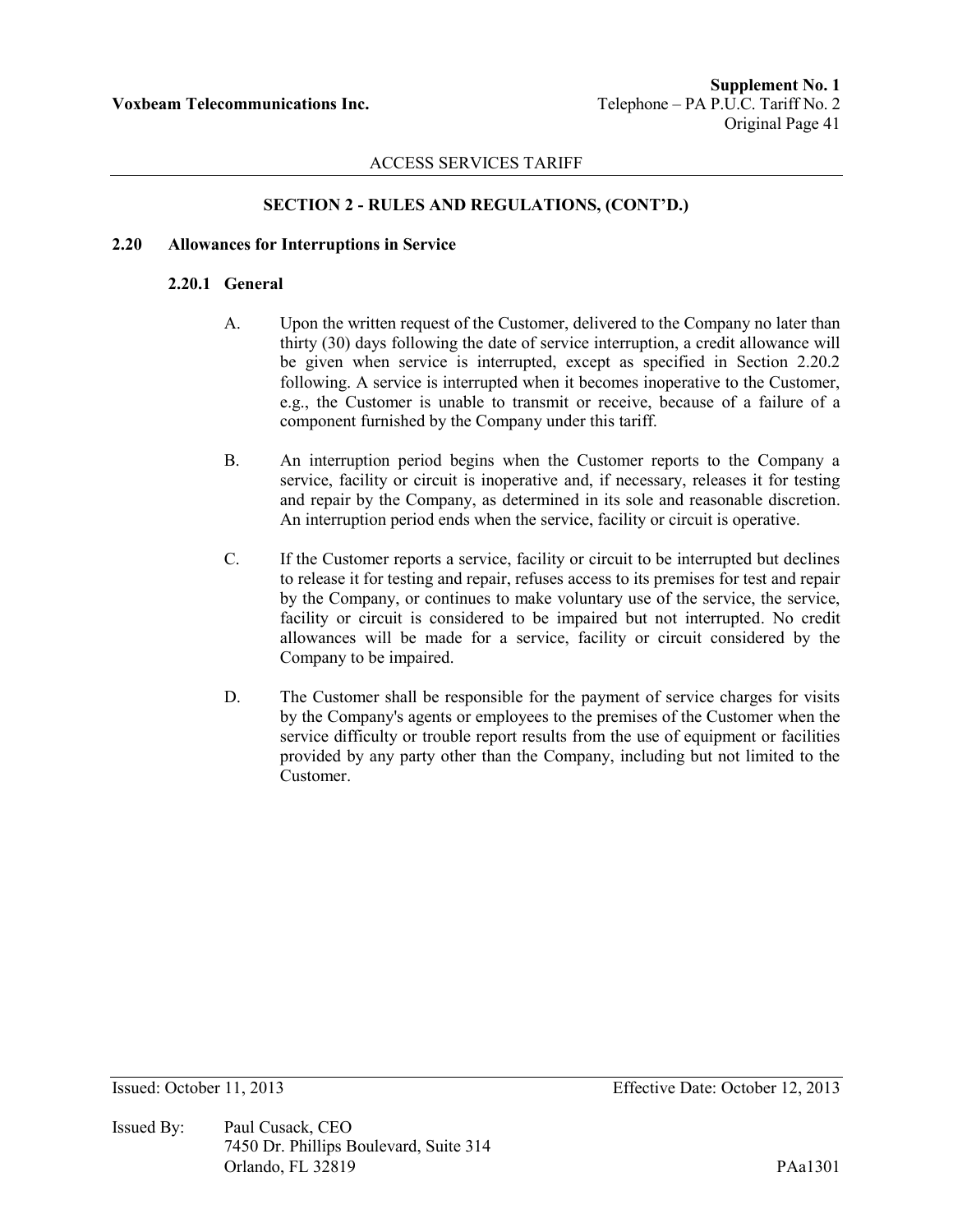## **SECTION 2 - RULES AND REGULATIONS, (CONT'D.)**

### **2.20 Allowances for Interruptions in Service, (Cont'd.)**

### **2.20.2 Limitations of Allowances**

- **A.** No credit allowance will be made for any interruption in service:
	- 1. due to the negligence of or noncompliance with the provisions of this tariff by any person or entity other than the Company, including but not limited to the Customer;
	- 2. due to the failure of power, equipment, systems, connections or services not provided by the Company;
	- 3. due to circumstances or causes beyond the reasonable control of the Company;
	- 4. during any period in which the Company is not given full and free access to its facilities and equipment for the purposes of investigating and correcting interruptions;
	- 5. during any period when the Customer has released service to the Company for maintenance purposes or for implementation of a Customer order for a change in service arrangements;
	- 6. that occurs or continues due to the Customer's failure to authorize replacement of any element of special construction; and
	- 7. that was not reported to the Company within 30 days of the date that service was affected.
	- 8. Cellular and other wireless transmission is subject to interruptions including but not limited to, dropped calls, interrupted calls, unintelligible calls, one-way audio and other problems created by factors beyond Company's control. Under no circumstances will Company provide credit or payment of any kind for calls which experience problems related to cellular (wireless) transmissions.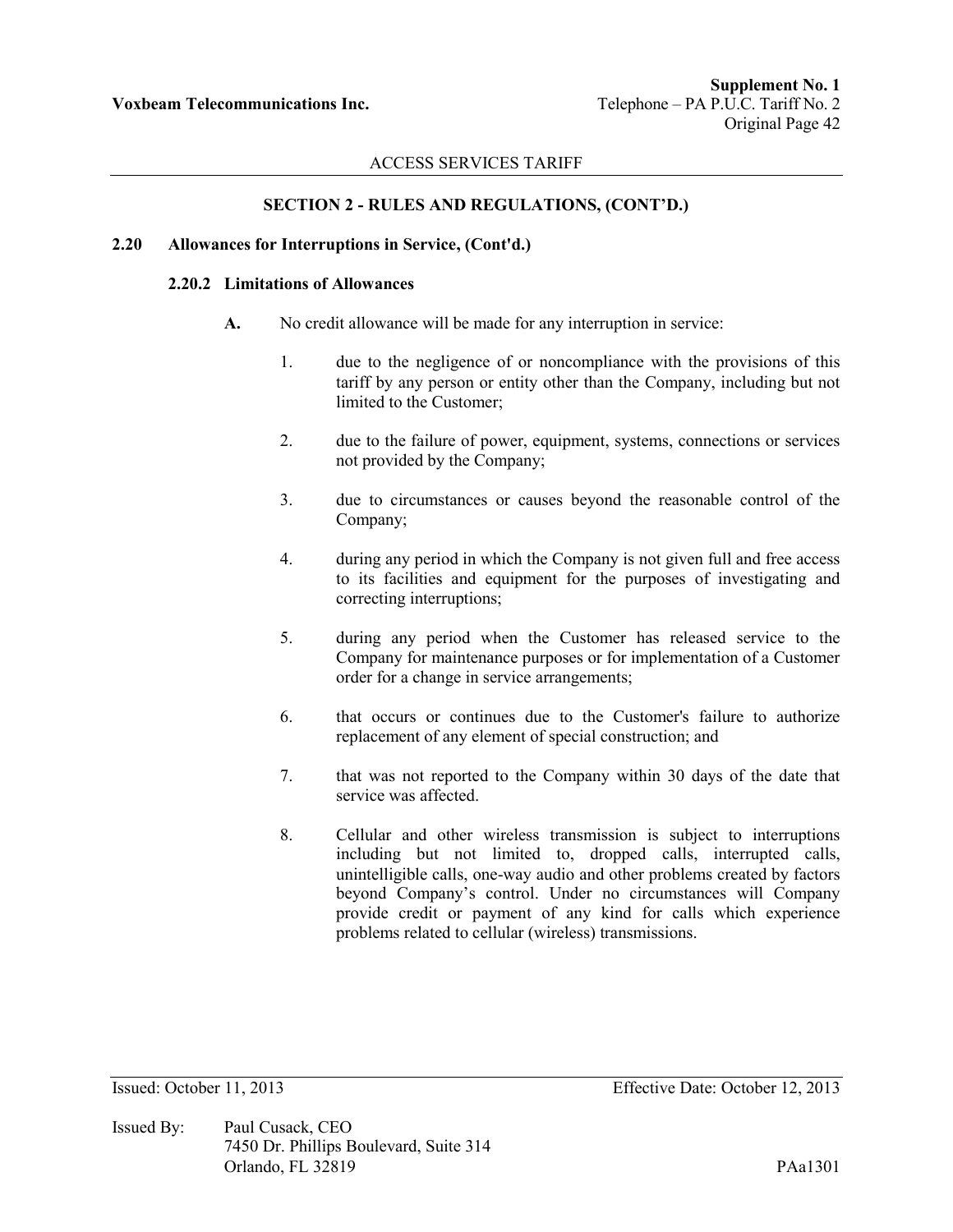### **SECTION 2 - RULES AND REGULATIONS, (CONT'D.)**

#### **2.20 Allowances for Interruptions in Service, (Cont'd.)**

#### **2.20.3 Use of Another Means of Communications**

If the Customer elects to use another means of communications during the period of interruption, the Customer must pay the charges for the alternative service used.

#### **2.20.4 Application of Credits for Interruptions in Service**

- A. Except as provided in Section 2.20.2.A., if a Customer's service is interrupted, and it remains interrupted for eight normal working hours or longer after access to the premises is made available and after being reported to be out of order, appropriate adjustments or refunds shall be made to the Customer, when such adjustment exceeds \$1.00.
- B. The amount of adjustment or refund shall be determined on the basis of the known period of interruption, generally beginning from the time the service interruption is first reported. The refund to the Customer shall be a pro rata part of the month's flat rate charges (if any) for the period of days and that portion of the service facilities rendered useless or inoperative. The refund may be accomplished by a credit on a subsequent bill for the service.
- C. For purposes of credit computation every month shall be considered to have seven hundred and twenty (720) hours. For services with a monthly recurring charge, no credit shall be allowed for an interruption of continuous duration of less than eight (8) hours. The Customer shall be credited for an interruption of eight (8) or more hours at the rate of 1/720th of the monthly charge for the services affected for each day that the interruption continues. The formula used for computation of credits is as follows:

Credit =  $A/720 \times B$ 

 $A =$  outage time in hours (must be 8 or more)  $B =$  total monthly recurring charge for affected service.

D. No credits will be provided for usage sensitive services.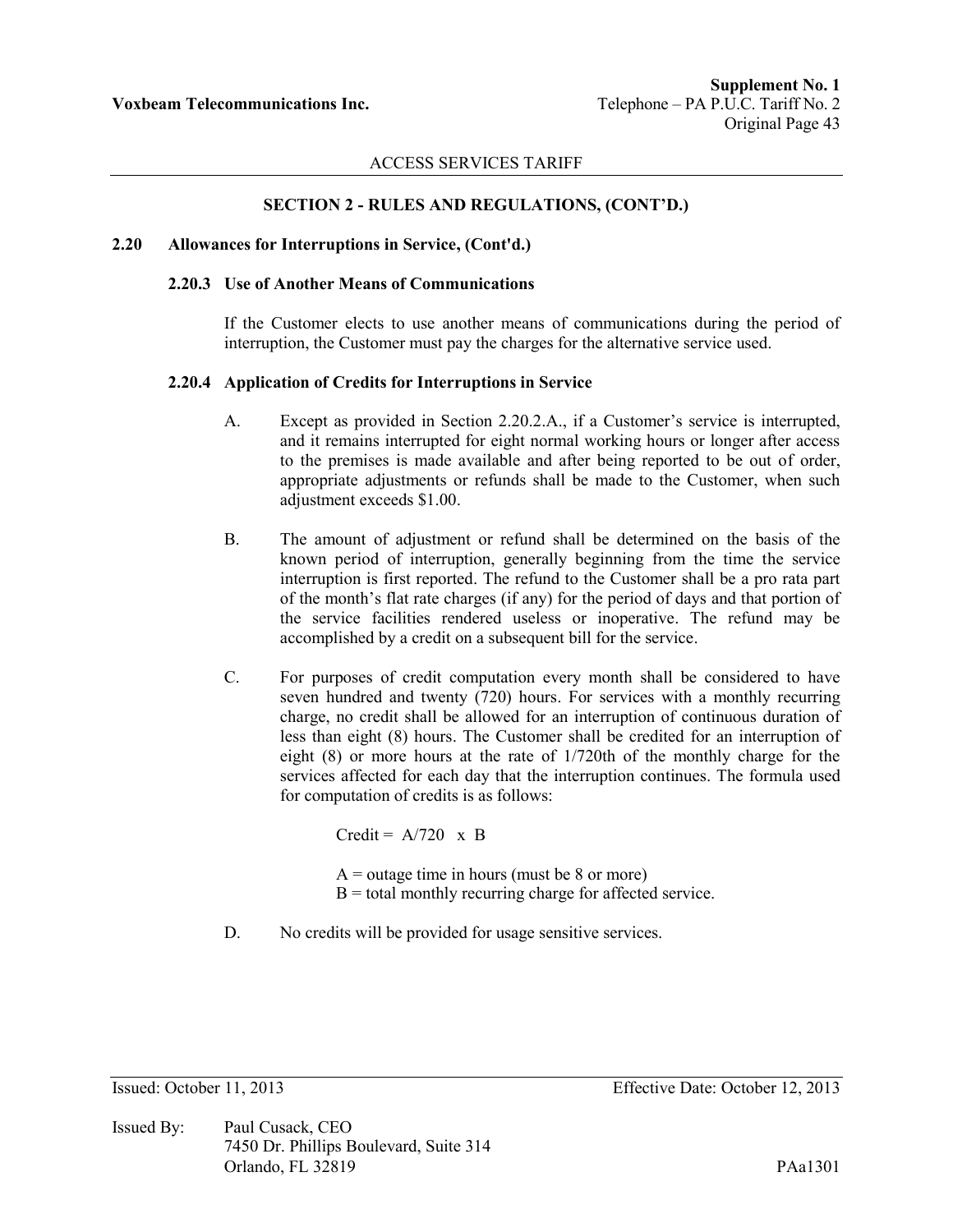# **SECTION 2 - RULES AND REGULATIONS, (CONT'D.)**

### **2.21 Notices and Communications**

- **2.21.1** The Customer shall designate on the service order, or shall otherwise provide, an address to which the Company shall mail or deliver all notices and other communications, except that Customer may also designate a separate address to which the Company's bills for service shall be mailed.
- **2.21.2** The Company shall designate on the service order an address to which the Customer shall mail or deliver all notices and other communications, except that Company may designate a separate address on bills for service to which the Customer shall mail payment on that bill.
- **2.21.3** Notice of a pending disconnection of a Customer's service may contain the reason for the notice, the date of the notice, a description of any remedies the Customer may make, the time allotted for the Customer to make remedies (if any), and a toll free customer service number the Customer may call to obtain additional information.
- **2.21.4** Except as otherwise stated in this tariff, all other notices or communications required to be given under this tariff will be in writing.
- **2.21.5** Notices and other communications of either party, and all bills mailed by the Company, shall be presumed to have been delivered to the other party on the second business day following placement of the notice, communication or bill with the U.S. mail or a private delivery service, prepaid and properly addressed, or when actually received or refused by the addressee, whichever occurs first.
- **2.21.6** The Company or the Customer shall advise the other party of any changes to the addresses designated for notices, other communications or billing, by following the procedures for giving notice set forth herein.

Issued By: Paul Cusack, CEO 7450 Dr. Phillips Boulevard, Suite 314 Orlando, FL 32819 PAa1301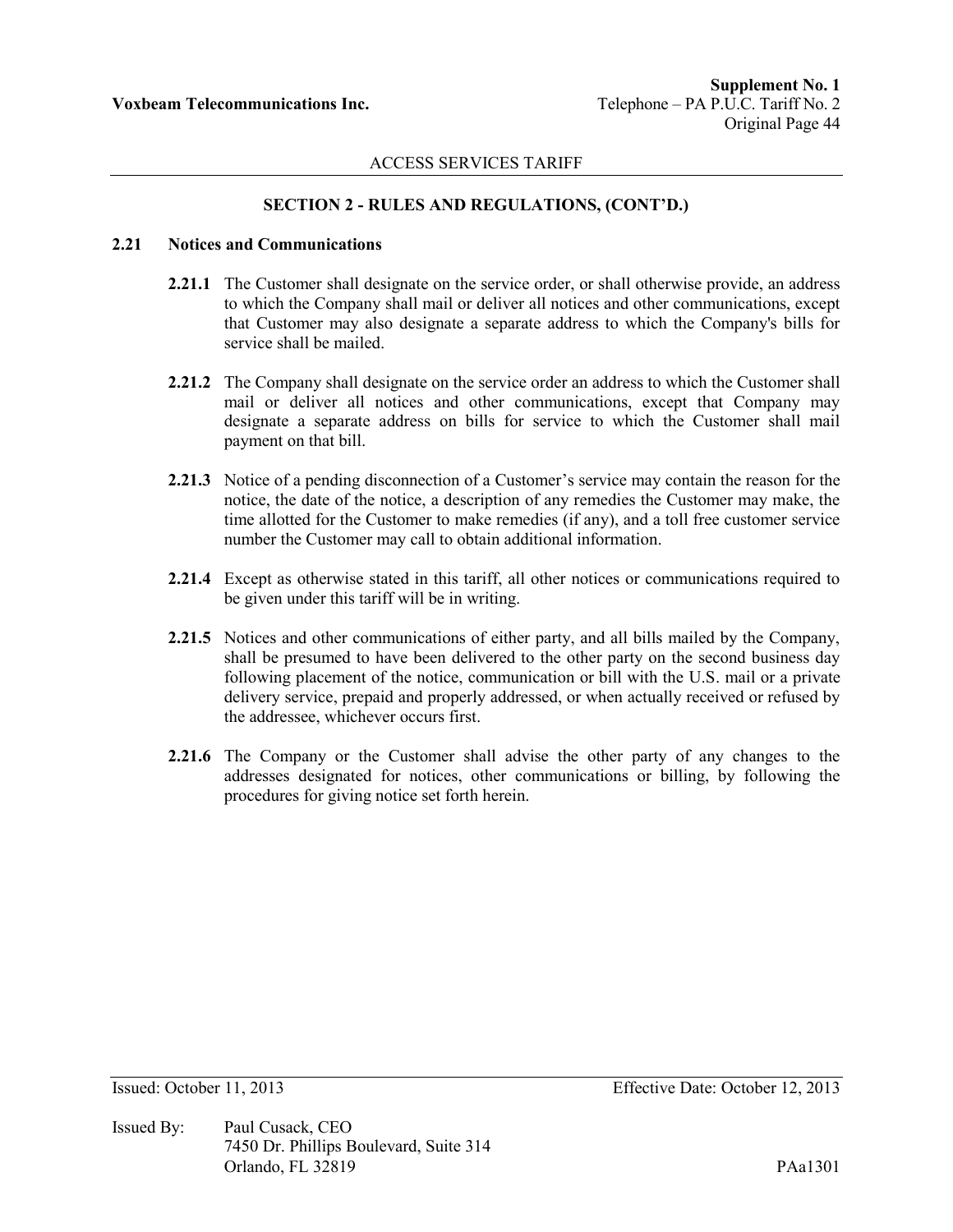# **SECTION 2 - RULES AND REGULATIONS, (CONT'D.)**

## **2.22 Mixed Interstate and Intrastate Switched Access Services**

- **2.22.1** When mixed interstate and intrastate switched access service is provided, all charges, including nonrecurring charges, usage charges, and optional features, will be prorated between interstate and intrastate. The percentage provided in the reports as set forth in 2.9.2 preceding will serve as the basis for prorating the charges. Except as provided in Section 2.24, the percentage of an access service to be charged as interstate is applied in the following manner:
	- A. For nonrecurring chargeable rate elements, multiply the PIU times the quantity of chargeable elements times the interstate tariff rate per element.
	- B. For usage sensitive chargeable rate elements, multiply the PIU times actual use (measured or Company assumed average use) times the interstate rate.
- **2.22.2** A similar calculation is then performed to determine the intrastate portion of the bill.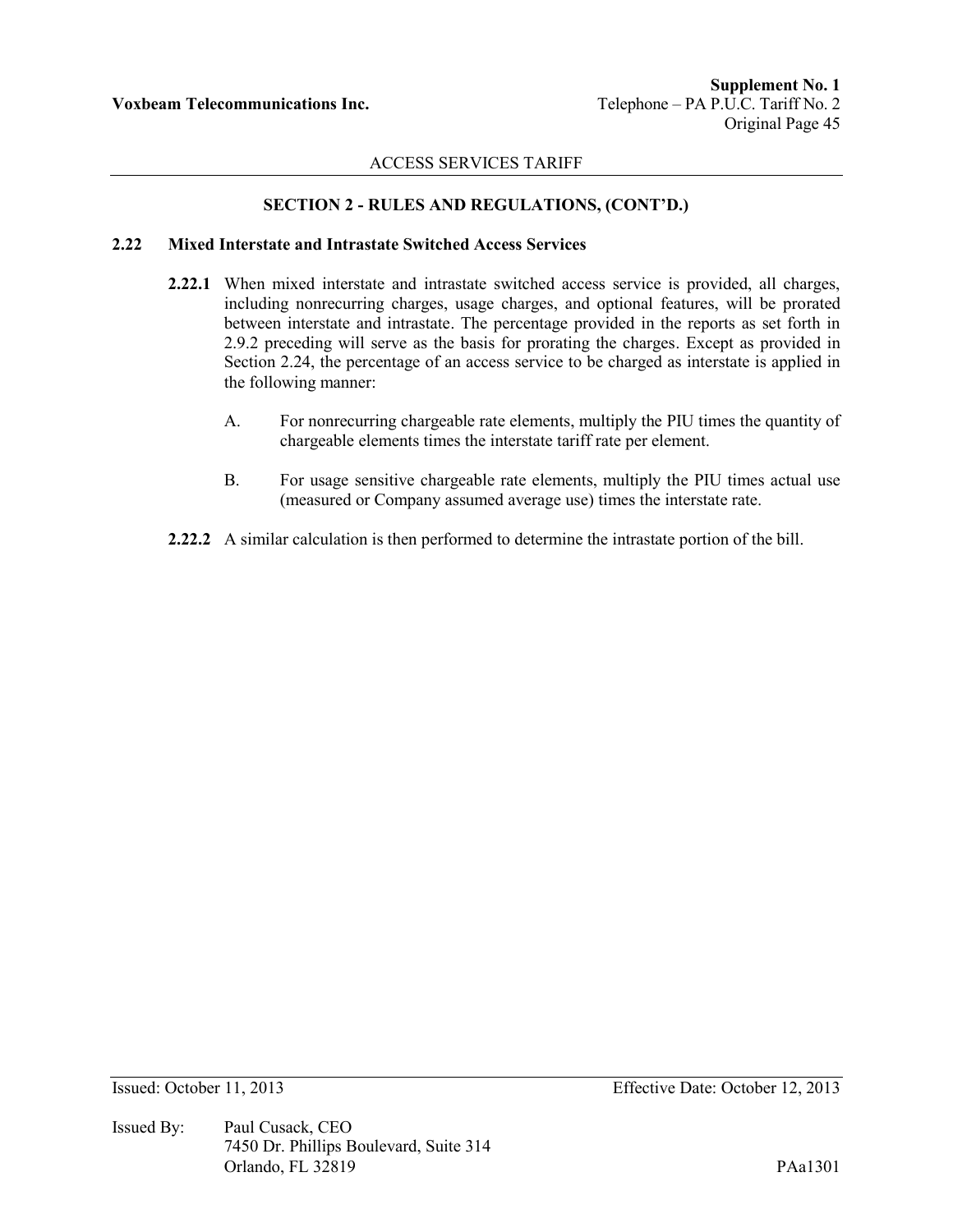# **SECTION 2 - RULES AND REGULATIONS, (CONT'D.)**

### **2.23 Determination of Jurisdiction of Mixed Interstate and Intrastate Dedicated Facilities**

- **2.23.1** When mixed interstate and intrastate service is provided over a dedicated facility, the jurisdiction will be determined as follows. For jurisdictional reports required for switched access, see Section 2.9.2.
	- A. If the Customer's estimate of the interstate traffic on the service equals 10% or more of the total traffic on that service, the service will be provided according to the applicable rules and regulations of the appropriate interstate tariff.
	- B. If the Customer's estimate of the interstate traffic on the service is less than 10% of the total traffic on that service, the service will be provided according to the applicable rules and regulations of this tariff.
	- C. If the percentage of interstate traffic on the service changes to the extent that it alters the jurisdiction of the service, the Customer must notify the Company of any required change in status. The affected service will revert to the appropriate jurisdictional tariff within the next full billing cycle. Any applicable termination liability will be transferred with the jurisdictional change of the service.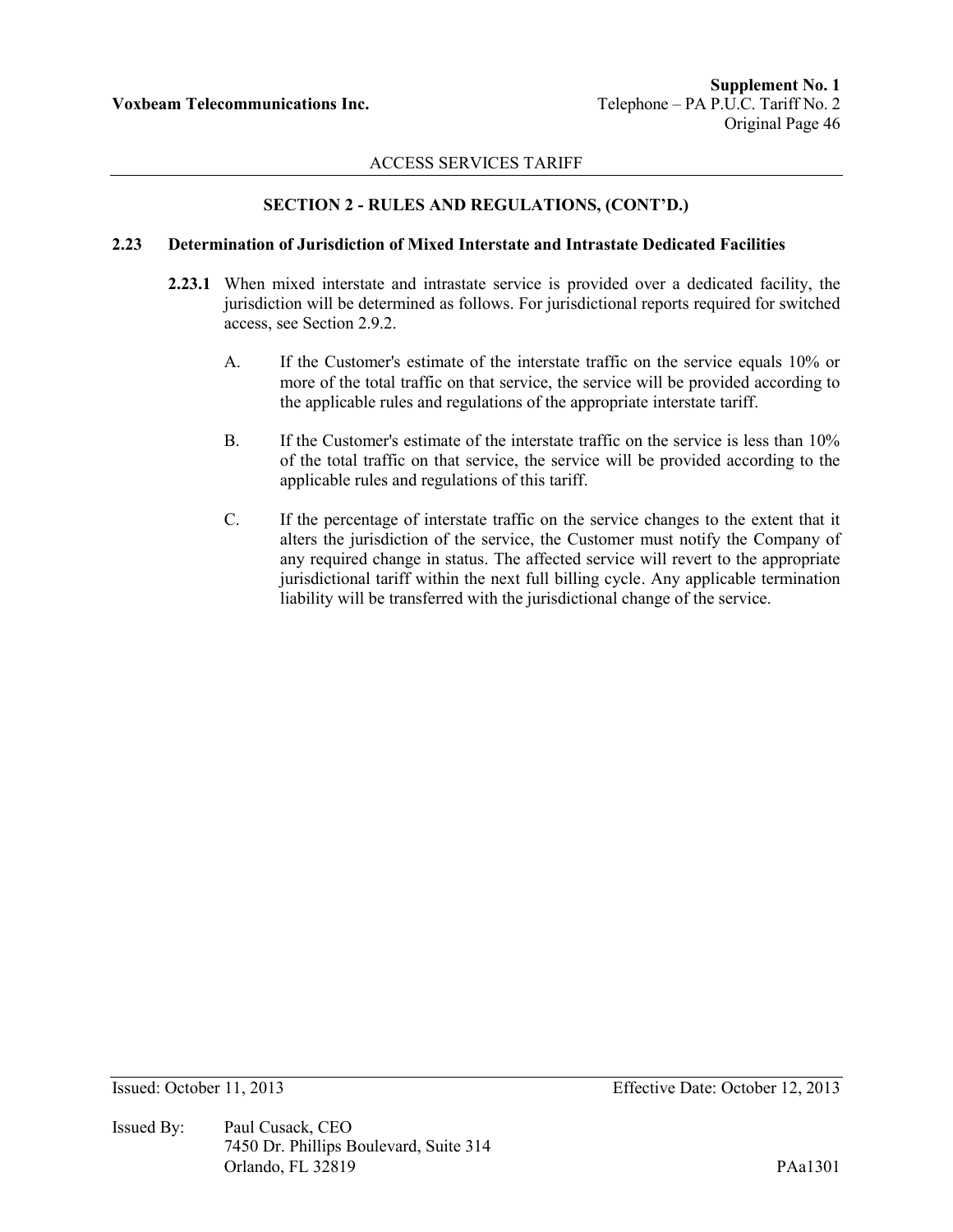### **SECTION 2 - RULES AND REGULATIONS, (CONT'D.)**

# **2.24 Identification and Rating of VoIP-PSTN Traffic**

#### **2.24.1 Scope**

VoIP-PSTN Traffic is the traffic exchanged in time division multiplexing ("TDM") format that originates and/or terminates in Internet protocol ("IP") format. This section governs the identification of VoIP-PSTN Traffic that is required to be compensated at interstate access rates (unless the parties have agreed otherwise) by the Federal Communications Commission in its Report and Order in WC Docket Nos. 10-90 et. al., FCC No. 11-161 (November 18, 2011) ("FCC Order"). Specifically, this section establishes the method of separating such traffic (referred to in this tariff as "Relevant VoIP-PSTN Traffic") from the Customer's traditional intrastate access traffic, so that such Relevant VoIP-PSTN Traffic can be billed in accordance with the FCC Order.

#### **2.24.2 Rating of VoIP-PSTN Traffic**

The Relevant VoIP-PSTN Traffic identified in accordance with this tariff section will be billed at the following rates:

A. Verizon Pennsylvania and Verizon North

|    | Tandem-Switched Transport - Termination, per minute<br>Tandem-Switched Transport - Facility, per minute per mile<br>Access Tandem Switching, per minute<br>CMUX, per minute<br>CTP, per minute | \$0.000000<br>\$0.000002<br>\$0.001574<br>\$0.000000<br>\$0.001688 |
|----|------------------------------------------------------------------------------------------------------------------------------------------------------------------------------------------------|--------------------------------------------------------------------|
|    | Local Switching, per minute                                                                                                                                                                    | \$0.002406                                                         |
| B. | The United Telephone Company of Pennsylvania LLC d/b/a CenturyLink                                                                                                                             |                                                                    |
|    | Tandem-Switched Transport - Termination, per minute per<br>termination                                                                                                                         | \$0.000449                                                         |
|    | Tandem-Switched Transport - Facility, per minute per mile                                                                                                                                      | \$0.000022                                                         |
|    | Access Tandem Switching, per minute                                                                                                                                                            | \$0.001438                                                         |
|    | CMUX, per minute                                                                                                                                                                               | \$0.000469                                                         |
|    | CTP, per minute                                                                                                                                                                                | \$0.000490                                                         |
|    | Local Switching, per minute                                                                                                                                                                    | \$0.003892                                                         |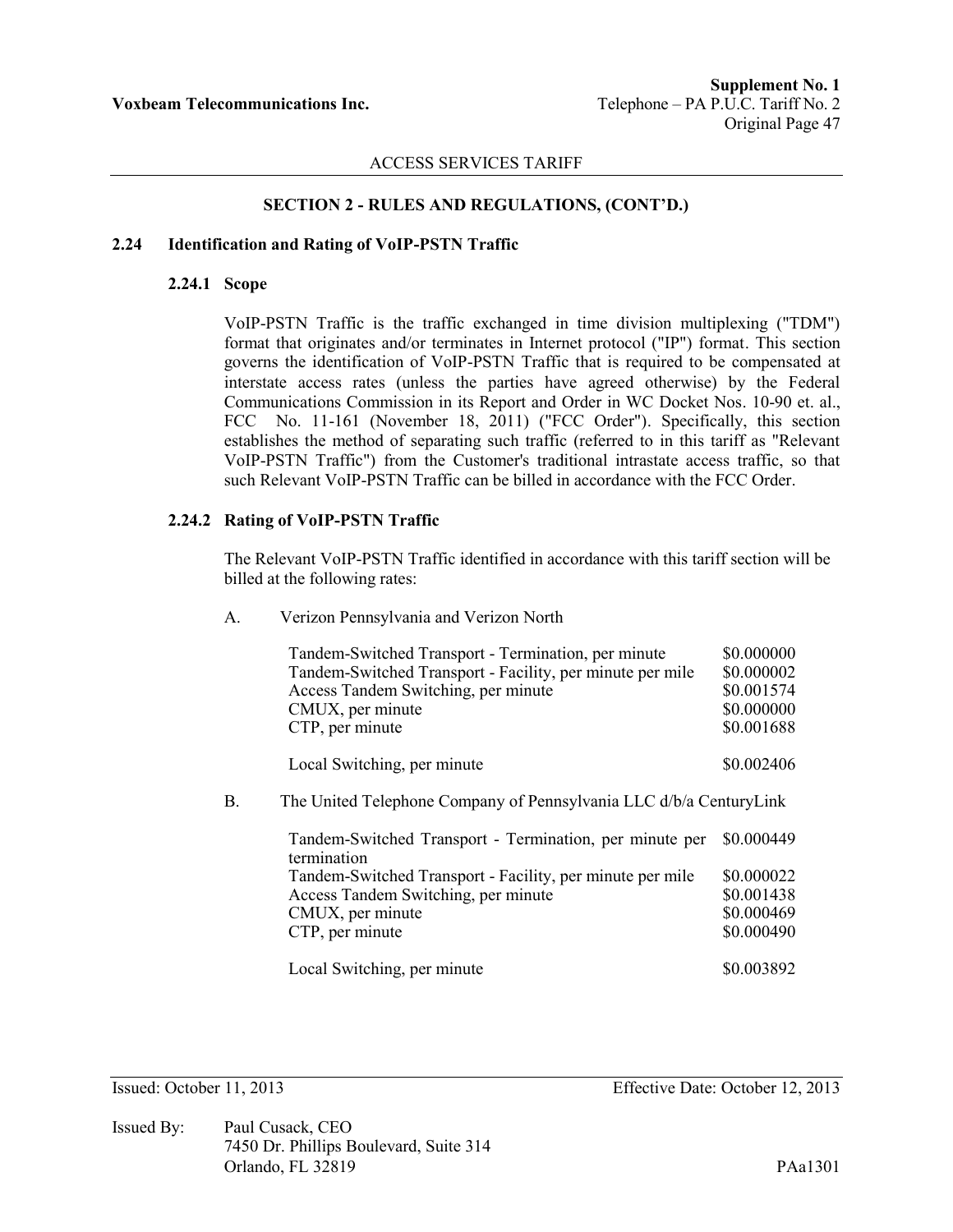## **SECTION 2 - RULES AND REGULATIONS, (CONT'D.)**

## **2.24 Identification and Rating of VoIP-PSTN Traffic, (Cont'd.)**

#### **2.24.3 Calculation and Application of Percent-VoIP-Usage Factor**

The Company will determine the number of Relevant VoIP-PSTN Traffic minutes of use ("MOU") to which interstate rates will be applied under subsection B., above, by applying a Percent VoIP Usage ("PVU") factor to the total intrastate access MOU (however determined – either based on call detail information or PIU) exchanged between the Company and the Customer. The PVU will be derived and applied as follows:

- A. The Customer will calculate and furnish to the Company a factor (the "PVU-A") representing the percentage of the total intrastate and interstate access MOU that the Customer exchanges with the Company in the State, that (a) is sent to the Company and that originates in IP format; or (b) is received from the Company and terminates in IP format. This PVU-A shall be based on information such as the number of the Customer's retail VoIP subscriptions in the state (e.g., as reported on FCC Form 477), traffic studies, actual call detail, or other relevant and verifiable information.
- B. Company will, likewise, calculate a factor (the "PVU-B") representing the percentage of the Company's total access MOU in the State that the Company originates or terminates in IP format. This PVU-B shall be based on information such as the number of the Company's retail VoIP subscriptions in the state (e.g., as reported on FCC Form 477), traffic studies, actual call detail, or other relevant and verifiable information.
- C. The Company will use the PVU-A and PVU-B factors to calculate an effective PVU factor that represents the percentage of total access MOU exchanged between the Company and the Customer that is originated or terminated in IP format, whether at the Company's end, at the Customer's end, or at both ends. The PVU factor will be calculated as the sum of: (A) the PVU-A factor and (B) the PVU-B factor times (1.0 minus the PVU-A factor).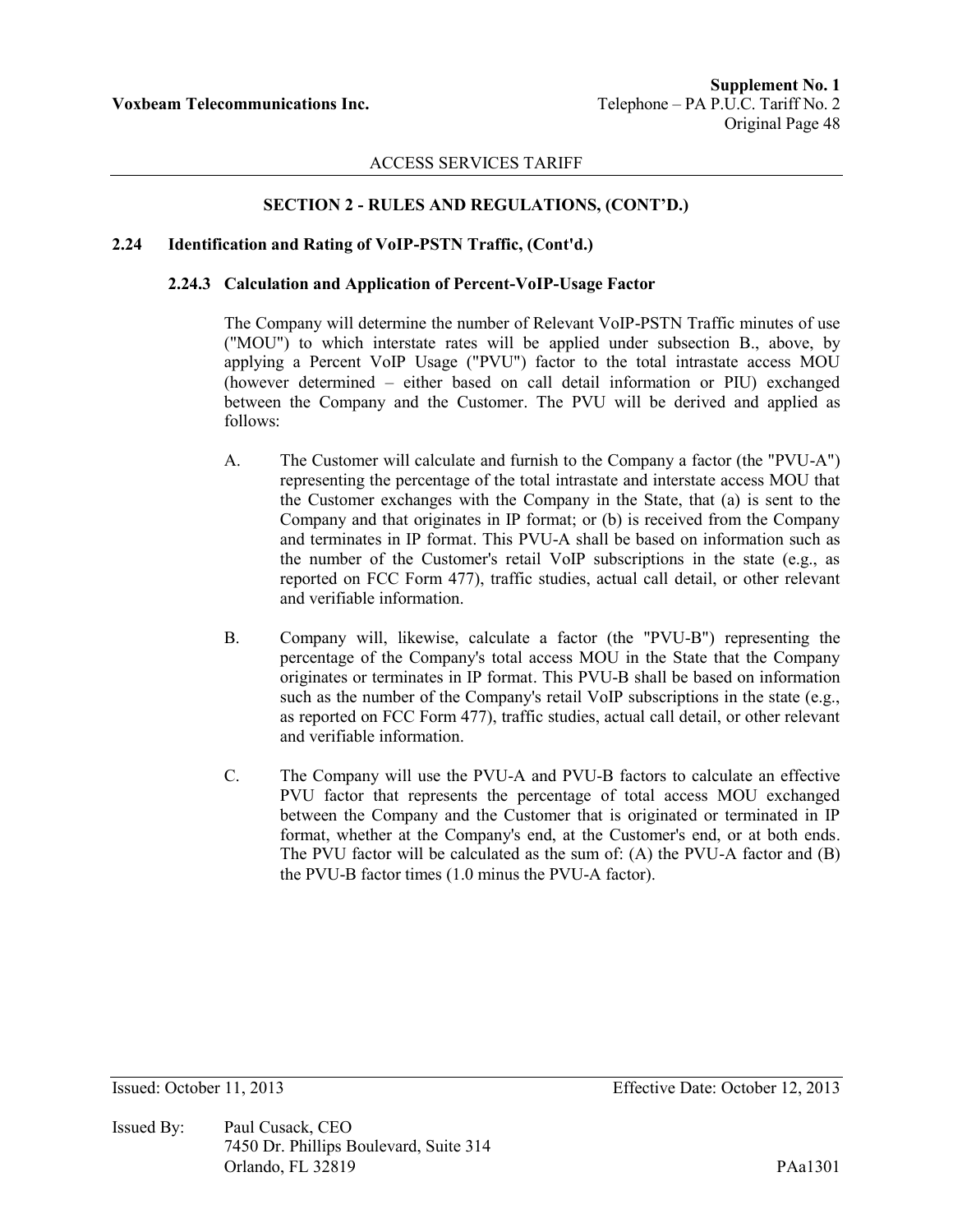## **SECTION 2 - RULES AND REGULATIONS, (CONT'D.)**

### **2.24 Identification and Rating of VoIP-PSTN Traffic, (Cont'd.)**

### **2.24.3 Calculation and Application of Percent-VoIP-Usage Factor, (Cont'd.)**

D. The Company will apply the effective PVU factor to the total intrastate access MOU exchanged with the Customer to determine the number of Relevant VoIP-PSTN Traffic MOUs.

Example 1: The PVU-B is 10% and the PVU-A is 40%. The effective PVU factor is equal to  $40\% + (10\% \times 60\%) = 46\%$ . The Company will bill 46% of the Customer's intrastate access MOU in accordance with the Company's applicable interstate switched access tariff.

Example 2: The PVU-B is 10% and the PVU-A is 0%. The effective PVU factor is  $0\% + (100\% \times 10\%) = 10\%$ . The Company will bill 10% of the Customer's intrastate access MOU in accordance with the Company's applicable interstate switched access tariff.

Example 3: The PVU-A is 100%. No matter what the PVU-B factor is, the effective PVU is 100%. The Company will bill 100% of the Customer's intrastate access MOU in accordance with the Company's applicable interstate switched access tariff.

E. If the Customer does not furnish the Company with a PVU-A pursuant to the preceding paragraph 1, the Company will utilize an effective PVU equal to the PVU-B.

Issued By: Paul Cusack, CEO 7450 Dr. Phillips Boulevard, Suite 314 Orlando, FL 32819 PAa1301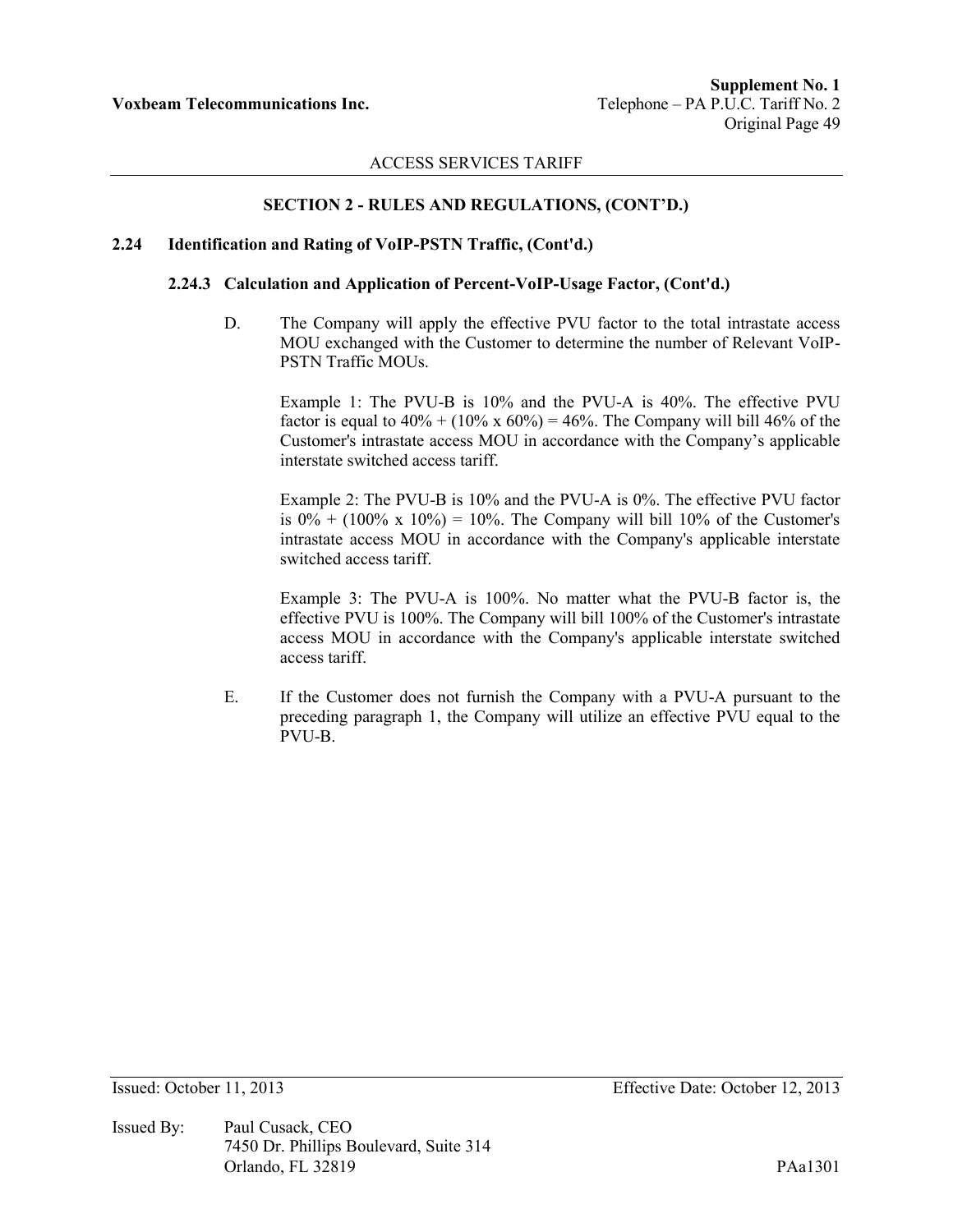## **SECTION 2 - RULES AND REGULATIONS, (CONT'D.)**

## **2.24 Identification and Rating of VoIP-PSTN Traffic, (Cont'd.)**

#### **2.24.4 PVU Factor Updates**

The Customer may update the PVU-A factor or the Company may update the PVU-B quarterly using the method set forth in subsection C.1., above. If the Customer chooses to submit such updates, it shall forward to the Company, no later than 15 days after the first day of January, April, July and/or October of each year, a revised PVU-A factor based on data for the prior three months, ending the last day of December, March, June and September, respectively. The Company will use the revised PVU-A to calculate a revised PVU. The revised PVU factor will apply prospectively and serve as the basis for billing until superseded by a new PVU.

### **2.24.5 PVU Factor Verification**

Not more than twice in any year, the Company may ask the Customer to verify the PVU-A factor furnished to the Company and Customer may ask the Company to verify the PVU-B factor and the calculation of the PVU factor. The party so requested shall comply, and shall reasonably provide the records and other information used to determine the respective PVU-A and PVU-B factors.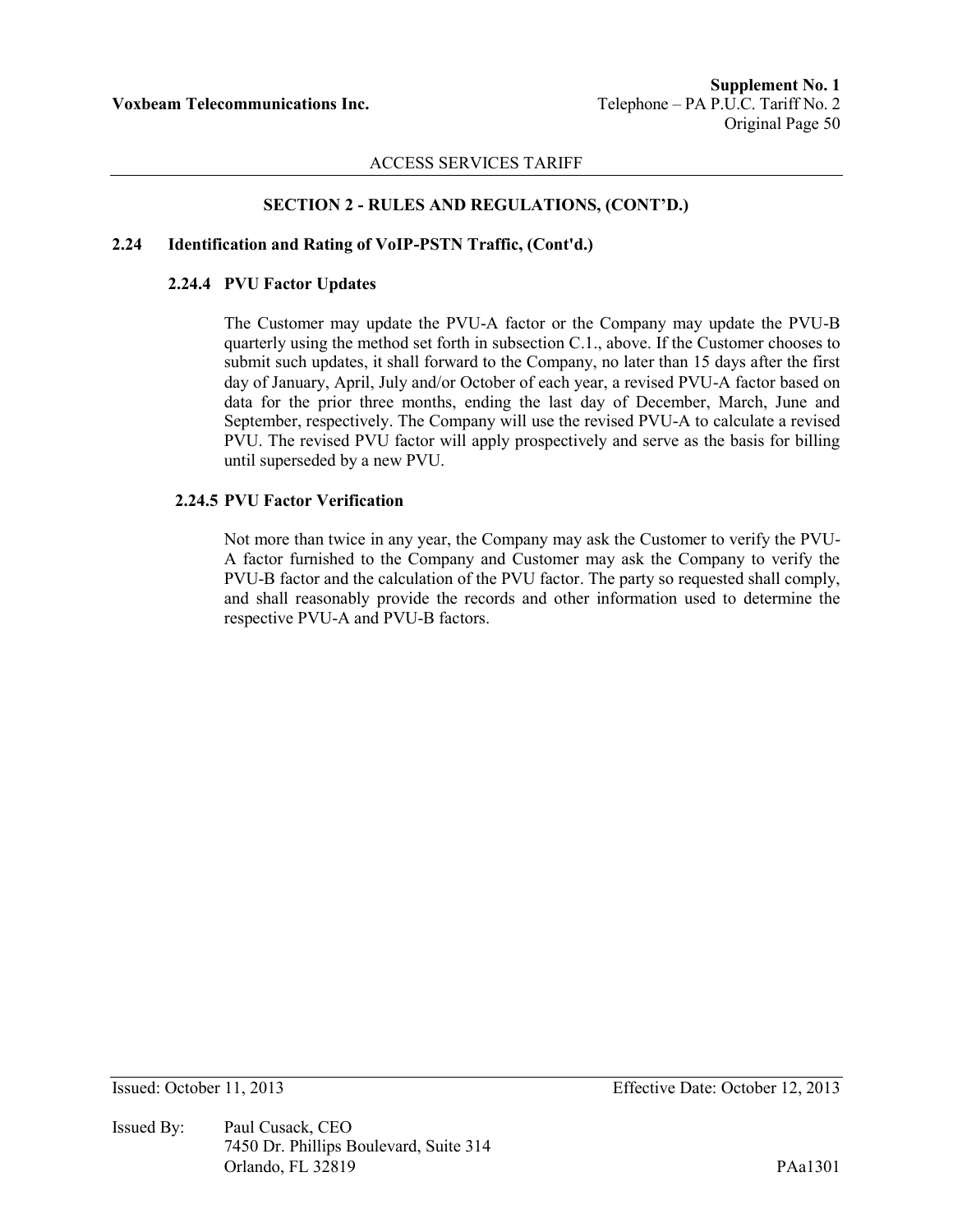## **SECTION 3 - SWITCHED ACCESS SERVICE**

# **3.1 General**

- **3.1.1** Switched Access Service provides a two-point communications path between a Customer's Premises and an End User's Premises. It provides for the use of common terminating, switching and trunking facilities and common subscriber plant, and is functionally equivalent to the incumbent local exchange company (ILEC) interstate exchange access services typically associated with the following rate elements: carrier common line (originating); carrier common line (terminating); local end office switching (including common trunk port); interconnection charge; information surcharge; tandem switched transport termination (fixed) (including common multiplexing); tandem switched transport facility (per mile); and tandem switching.
- **3.1.2** When a rate as set forth in this tariff is shown to more than two decimal places, the charges will be determined using the rate shown. The resulting amount will then be rounded to the nearest penny (i.e., rounded to two decimal places).
- **3.1.3** In the absence of an ASR as described in Section 3.4, delivery of calls to, or acceptance of calls from, the Customer's End User location(s) via Company-provided switched access services shall constitute a Constructive Order and an agreement by the Customer to purchase the Company's switched access services as described and priced herein.
- **3.1.4** In those situations where a CMRS provider terminates interMTA traffic to the end-user subscribers of the Company then the rates, terms and conditions of this tariff will apply.
- **3.1.5** The Company will assess and collect switched access rate elements under this tariff for access services, regardless of whether the Company itself delivers such traffic to the called party's premises or delivers the call to the called party's premises via contractual or other arrangements with an affiliated or unaffiliated provider of VoIP service that does not itself seek to collect switched access charges for the same traffic. The Company will not charge for functions not performed by the Company, its affiliated or unaffiliated provider of VoIP service. For purposes of this provision, functions provided by the Company as part of transmitting telecommunications between designated points using, in whole or in part, technology other than TDM transmission in a manner that is comparable to a service offered by a local exchange carrier constitutes the functional equivalent of carrier access service.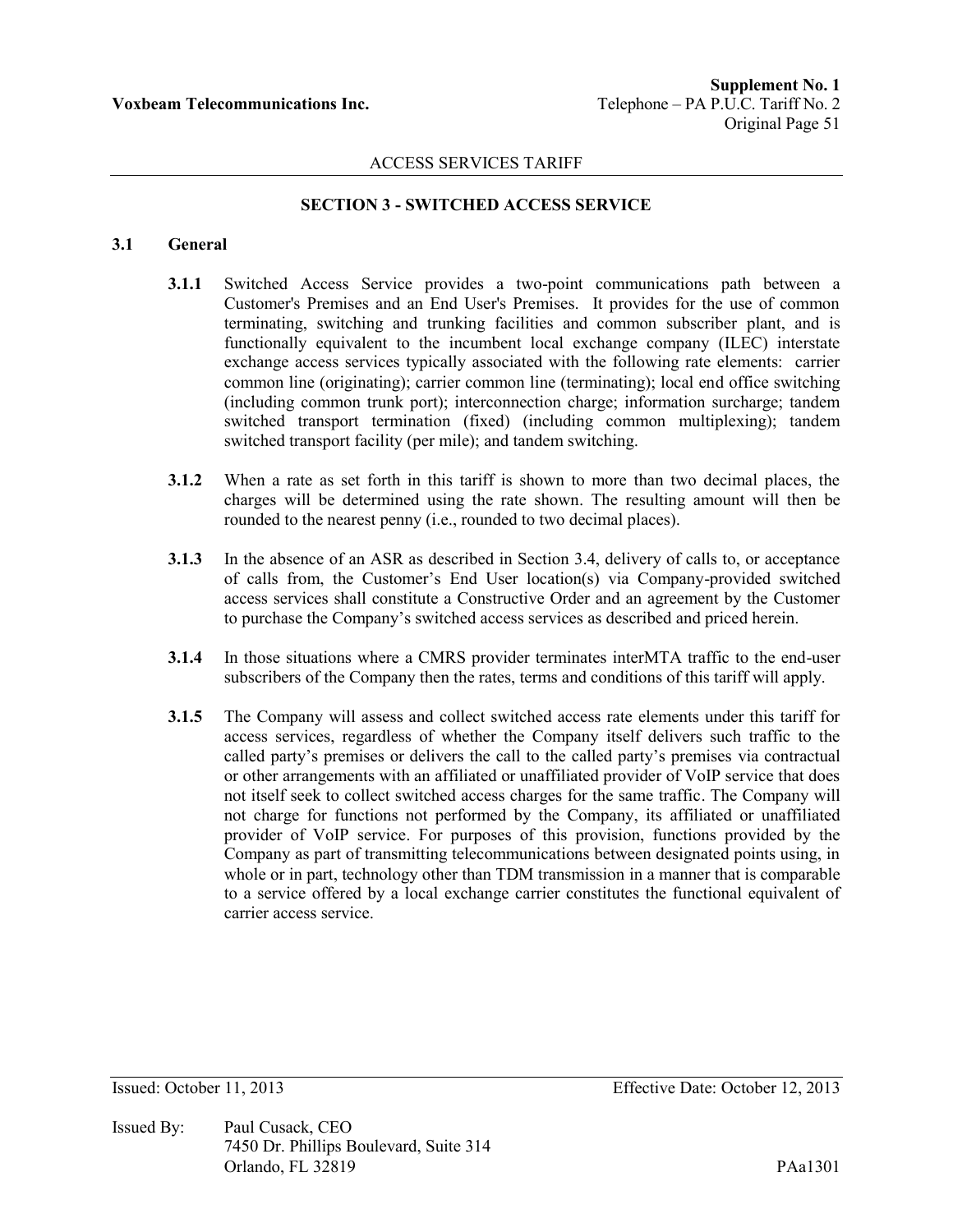## **SECTION 3 - SWITCHED ACCESS SERVICE, (CONT'D.)**

## **3.2 Manner of Provision**

- **3.2.1** Switched Access Service is furnished for originating and/or terminating traffic.
- **3.2.2** Feature Group Access is provisioned, at minimum, at the DS-1 level and provides lineside or trunk-side access to End Office switches, for the Customer's use in originating and terminating communications. Basic Switched Access Service will be provided with Multi-Frequency In Band Signaling (SS7 is also available, where capabilities exist).

#### **3.2.3 Two types of Feature Group Access are available:**

- A. Tandem Connect Access: This option applies when the Customer has no direct facilities to the End Office. All traffic is routed to and from End Office via an Access Tandem. Delivery of calls to, or acceptance of calls from, the Customer's End User location(s) via Tandem Connect Access shall constitute a Constructive Order and an agreement by the Customer to purchase the Company's switched access services as described and priced herein.
- B. Direct Connect Access: This option applies when the Customer has direct facilities to the End Office. This transmission path is dedicated to the use of a single Customer. The Company may require the Customer to submit an ASR or comparable documentation for Direct Connect Access. The dedicated components of Direct Connect Access are provided on an Individual Case Basis as Special Service Arrangements pursuant to Section 6 of this tariff.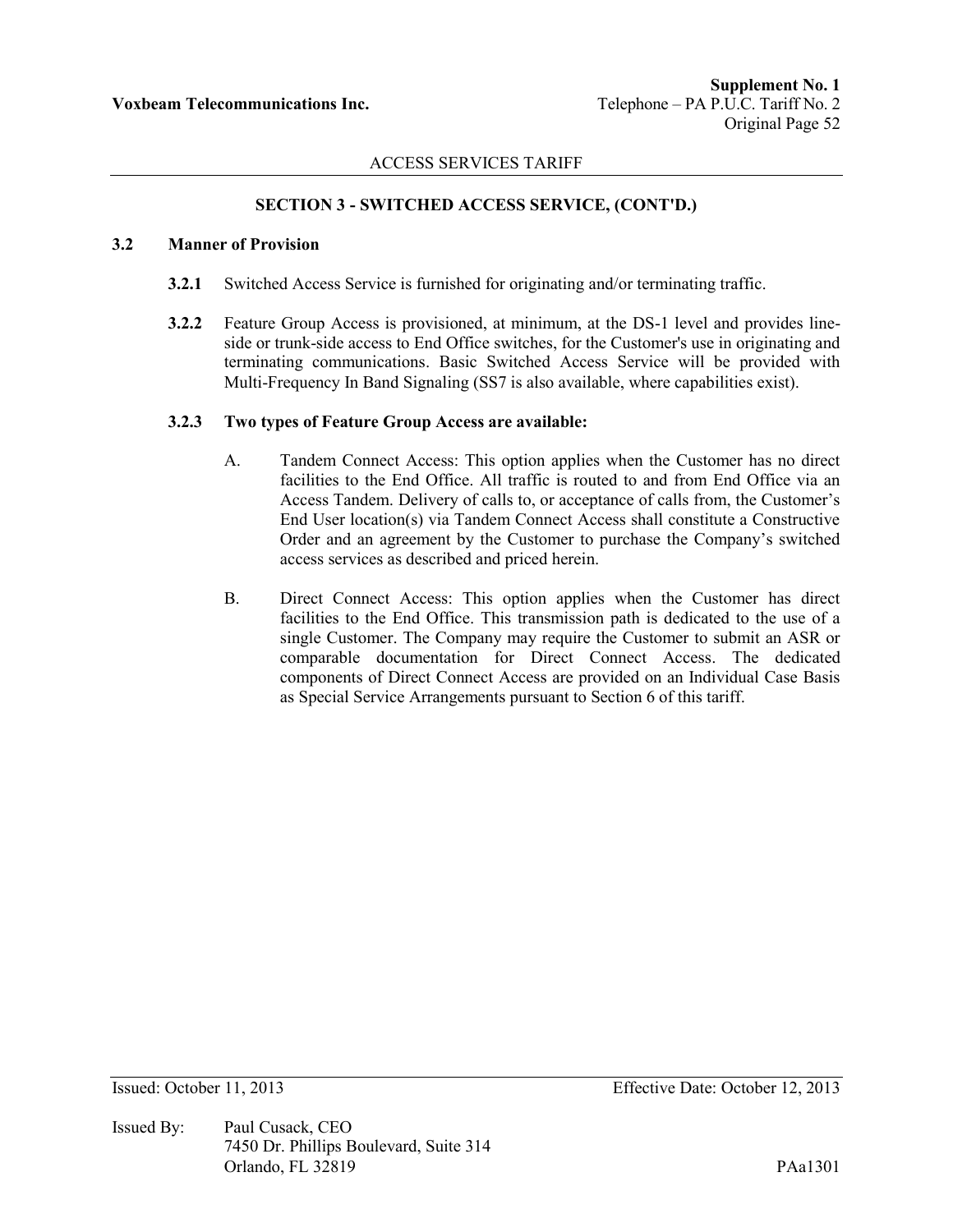# **SECTION 3 - SWITCHED ACCESS SERVICE, (CONT'D.)**

# **3.3 Rate Categories**

There are five rate categories which apply to Switched Access Service:

- Common Line
- Switched Transport
- End Office Switching
- Toll-Free 8XX Data Base Access Service
- Optional Features

## **3.3.1 Common Line**

The Common Line component is related to the use of Company-provided or leased end user common lines, or equivalent connections, by Customers and End Users for Intrastate access.

## **3.3.2 Switched Transport**

The Switched Transport component is related to the transmission and tandem switching facilities between the customer designated premises and the end office switch(es) where the customer's traffic is switched to originate or terminate the customer's communications. The Switched Transport component also includes transport between an end office which serves as host for a remote switching system or module (RSS or RSM) and the RSS or RSM.

## **3.3.3 End Office Switching**

The End Office Switching component is related to the use of end office switching equipment, the terminations in the end office of end user lines, the terminations of calls at Company Intercept Operators or recordings, the Signaling Transfer Point (STP) costs, and the SS7 signaling function between the end office and the STP.

Issued By: Paul Cusack, CEO 7450 Dr. Phillips Boulevard, Suite 314 Orlando, FL 32819 PAa1301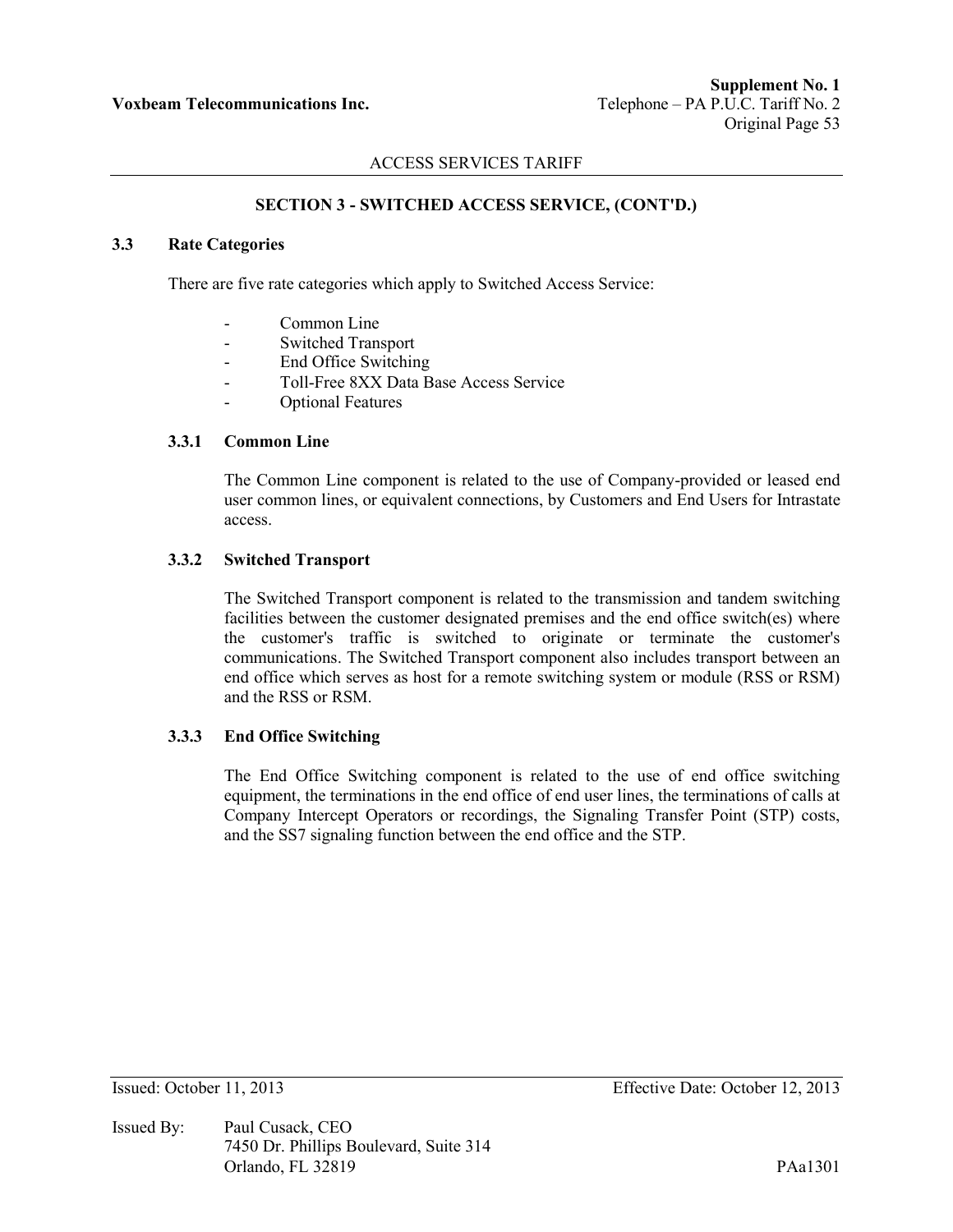# **SECTION 3 - SWITCHED ACCESS SERVICE, (CONT'D.)**

### **3.3 Rate Categories (Continued)**

### **3.3.4 Toll-Free 8XX Data Base Query**

The Toll-Free 8XX Data Base Query Charge, will apply for each Toll-Free 8XX call query received at the Company's (or its provider's) Toll-Free 8XX data base.

### **3.3.5 Switched Access Optional Features**

Various optional features may be available and will be priced on an individual case basis.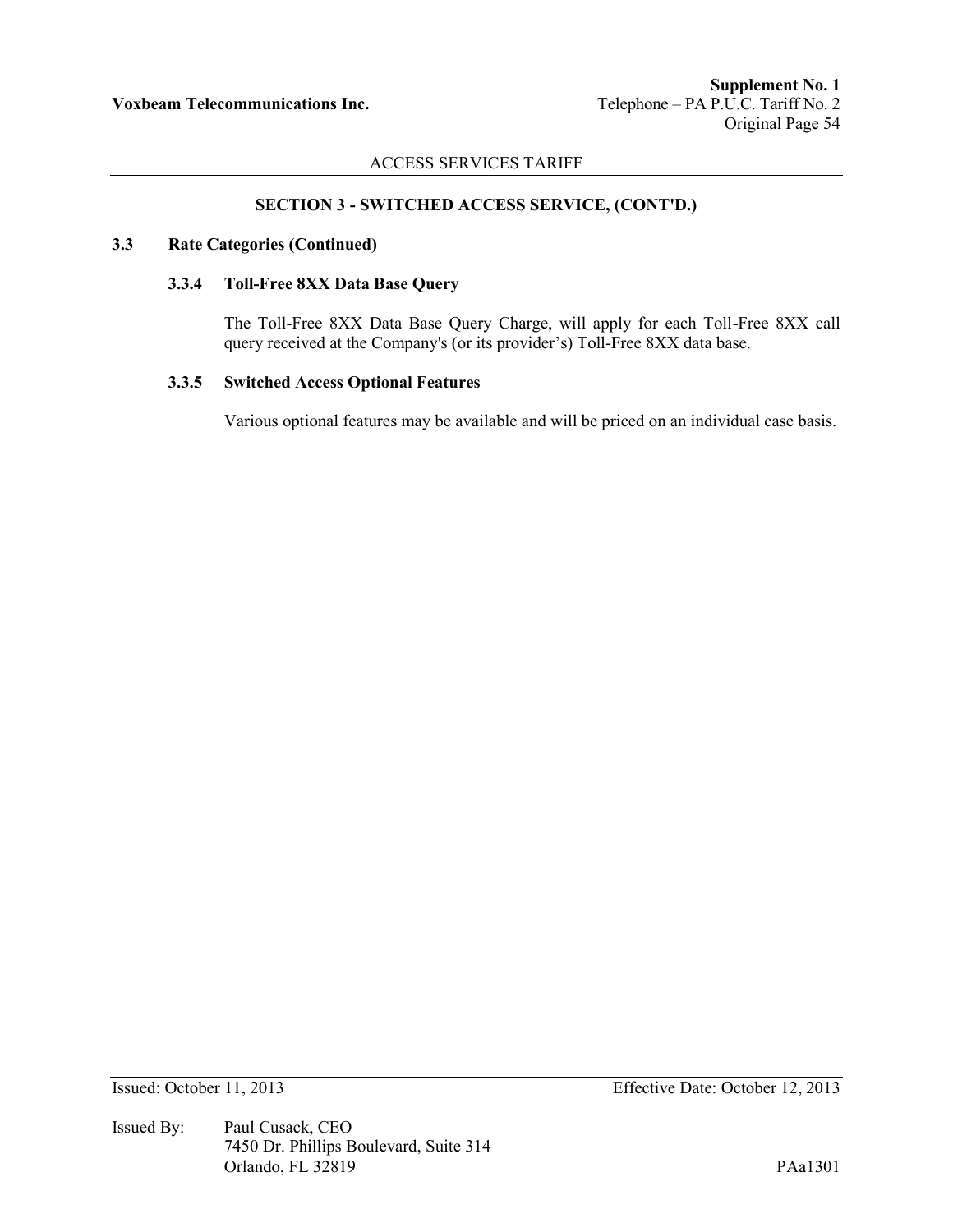## **SECTION 3 - SWITCHED ACCESS SERVICE, (CONT'D.)**

### **3.4 Access Ordering**

### **3.4.1 General**

- A. Customers may order switched access through a Constructive Order, as defined herein, or through an ASR. The format and terms of the ASR will be as specified in the Industry Access Service Order Guidelines, unless otherwise specified herein.
- B. A Customer may order any number of services of the same type and between the same premises on a single ASR. All details for services for a particular order must be identical.
- C. The Customer shall provide all information necessary for the Company to provide and bill for the requested service. When placing an order for Access Service, the Customer shall provide the following minimum information:
	- 1. Customer name and Premises address(es);
	- 2. Billing name and address (when different from Customer name and address); and
	- 3. Customer contact name(s) and telephone number(s) for the following provisioning activities: order negotiation, order confirmation, interactive design, installation and billing.

Issued By: Paul Cusack, CEO 7450 Dr. Phillips Boulevard, Suite 314 Orlando, FL 32819 PAa1301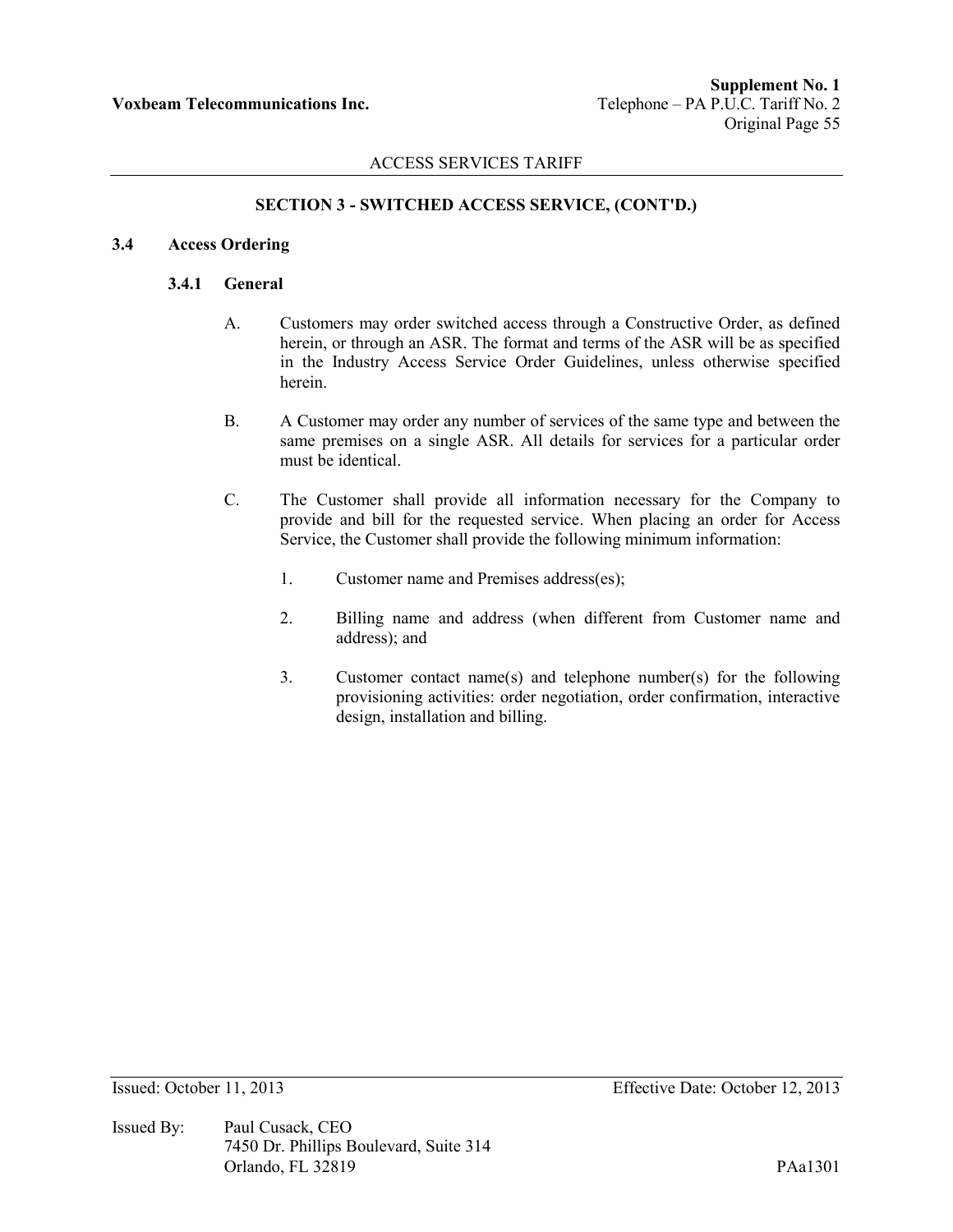# **SECTION 3 - SWITCHED ACCESS SERVICE, (CONT'D.)**

### **3.4 Access Ordering, (Cont'd.)**

### **3.4.2 Access Service Date Intervals**

- **A.** Access Service is provided with Standard or Negotiated Intervals
- **B.** The Company will specify a firm order confirmation date and Service Commencement Date contingent on the ASR being complete as received. To the extent the Access Service can be made available with reasonable effort, the Company will provide the Access Service in accordance with the Customer's requested interval, subject to the following conditions:
	- 1. For service provided under a Standard Interval: The Standard Interval for Switched Service will be sixty (60) business days from the Application Date. This interval only applies to standard service offerings where there are pre-existing facilities to the Customer Premises. Access Services provided under the Standard Interval will be installed during Company business hours.
	- 2. For service provided under a Negotiated Interval: The Company will offer a Service Date based on the type and quantity of Access Services the Customer has requested. The Negotiated Interval may not exceed by more than six months the Standard Interval Service Date, or, when there is no Standard Interval, the Company offered Service Date, except as otherwise agreed by the Company in writing. The Company will negotiate a Service Date interval with the Customer when:
		- a. The Customer requests a Service Date before or beyond the applicable Standard Interval Service Date; or
		- b. There is no existing facility connecting the Customer Premises with the Company; or
		- c. The Customer requests a service that is not considered by the Company to be a standard service offering (for example, if additional engineering or special construction is required to complete the order); or
		- d. The Company determines that Access Service cannot be installed within the Standard Interval.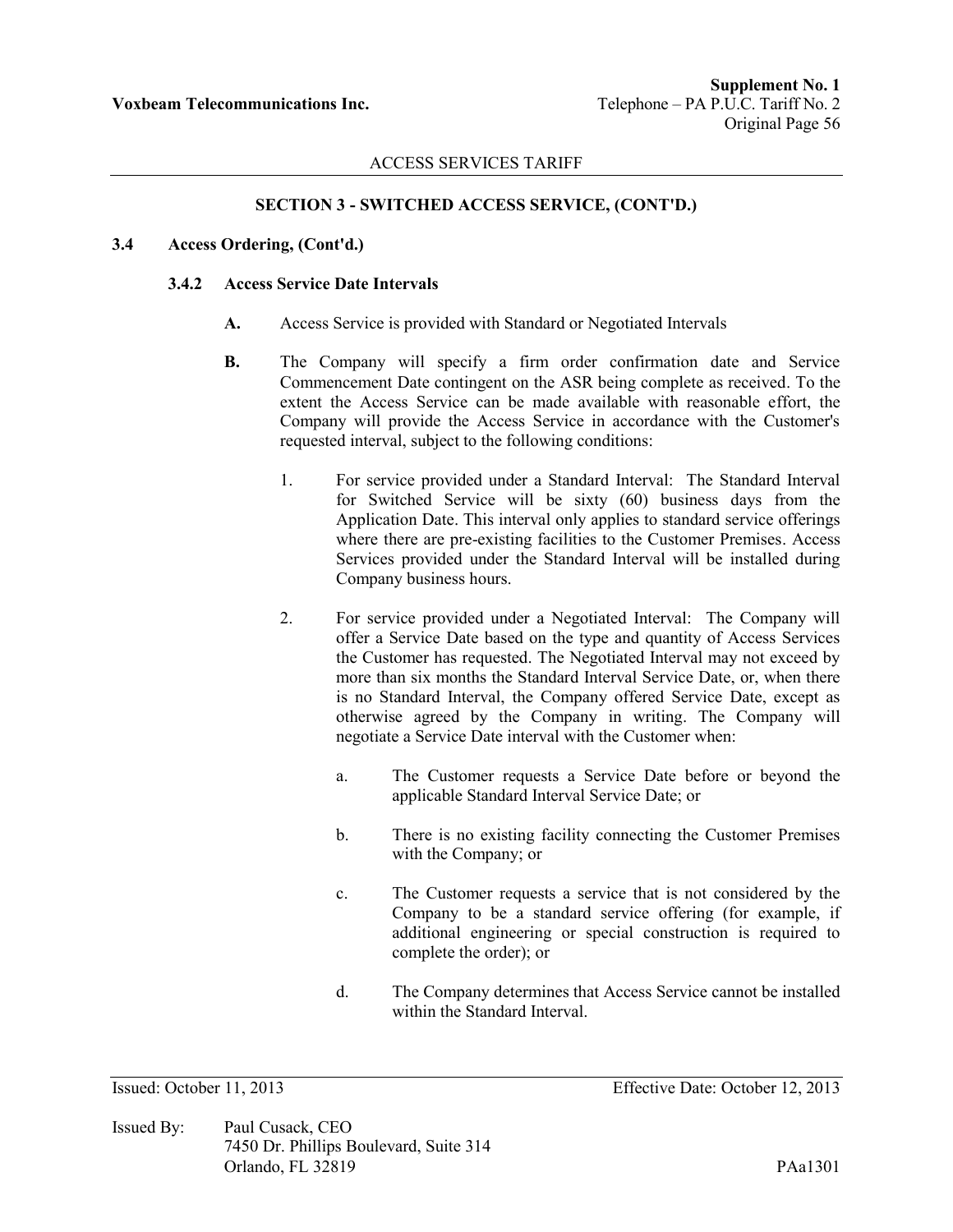## **SECTION 3 - SWITCHED ACCESS SERVICE, (CONT'D.)**

### **3.4 Access Ordering, (Cont'd.)**

#### **3.4.2 Access Service Date Intervals, (Cont'd.)**

**C.** All services for which rates are applied on an Individual Case Basis are provided with a Negotiated Interval.

#### **3.4.3 Access Service Request Modifications**

The Customer may request a modification of its ASR prior to the Service Commencement Date. All modifications must be in writing using the industry ASR process. The Company, in its sole discretion, may accept a verbal modification from the Customer. The Company will make every effort to accommodate a requested modification when it is able to do so with the normal work force assigned to complete such an order within normal business hours.

#### **3.5 Special Construction or Special Service Arrangements**

**3.5.1** Subject to the agreement of the Company and to all of the regulations contained in this tariff, special construction of Company facilities or development of special service arrangements may be undertaken by the Company on a reasonable-efforts basis at the request of the Customer. Such construction or arrangements will be provided pursuant to regulations contained in Section 6 of this tariff.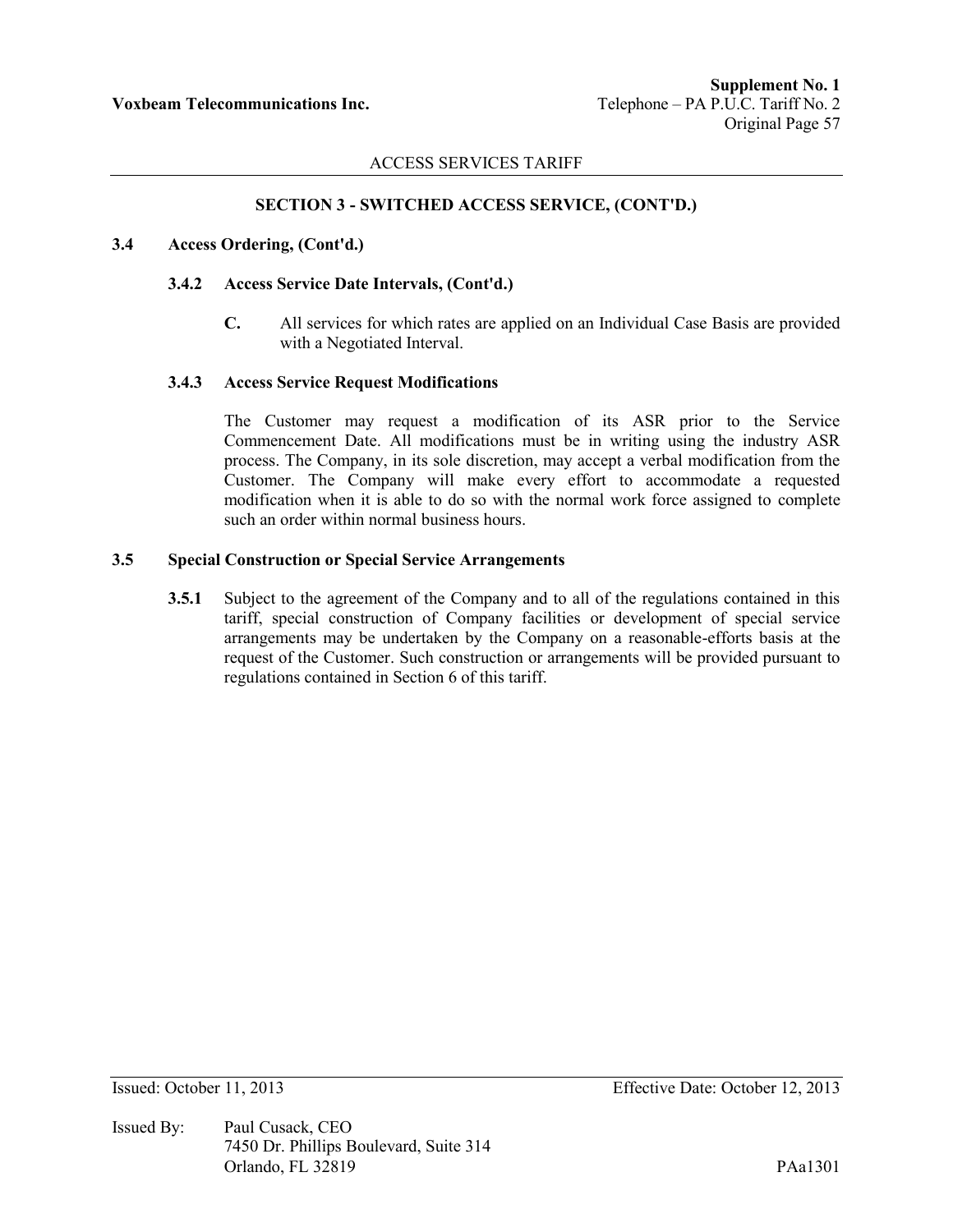### **SECTION 3 - SWITCHED ACCESS SERVICE, (CONT'D.)**

## **3.6 Obligations of the Company**

- **3.6.1** With regard to access services provided by the Company, specific Company responsibilities include, but are not limited to the following:
	- A. Network Management

The Company will administer its network to ensure that provision of acceptable service levels to all telecommunications users of the Company's network services. Generally, service levels are considered acceptable only when both End Users and Customers are able to establish connections with minimal delay encountered within the Company network. The Company maintains the right to apply protective controls, i.e., those actions, such as call gapping, which selectively cancel the completion of traffic, over any traffic carried over its network, including that associated with a Customer's Switched Access Service. Generally, such protective measures would only be taken as a result of occurrences such as a failure or overload of Company or Customer facilities, natural disasters, mass calling or national security demands.

### B. Design and Traffic Routing of Switched Access Service

The Company shall design and determine the routing of Switched Access Service, including the selection of the first point of switching and the selection of facilities from the interface to any switching point and to the End Offices. The Company shall also decide if capacity is to be provided by originating only, terminating only, or two-way trunk groups. Finally, the Company will decide whether trunk side access will be provided through the use of two-wire or fourwire trunk terminating equipment.

Selection of facilities and equipment and traffic routing of the service are based on standard engineering methods, available facilities and equipment and the Company's traffic routing plans. If the Customer desires different routing or directionality than that determined by the Company, the Company will work cooperatively with the Customer in determining (1) whether the service is to be routed directly to an end office or through an access tandem switch and (2) the directionality of the service.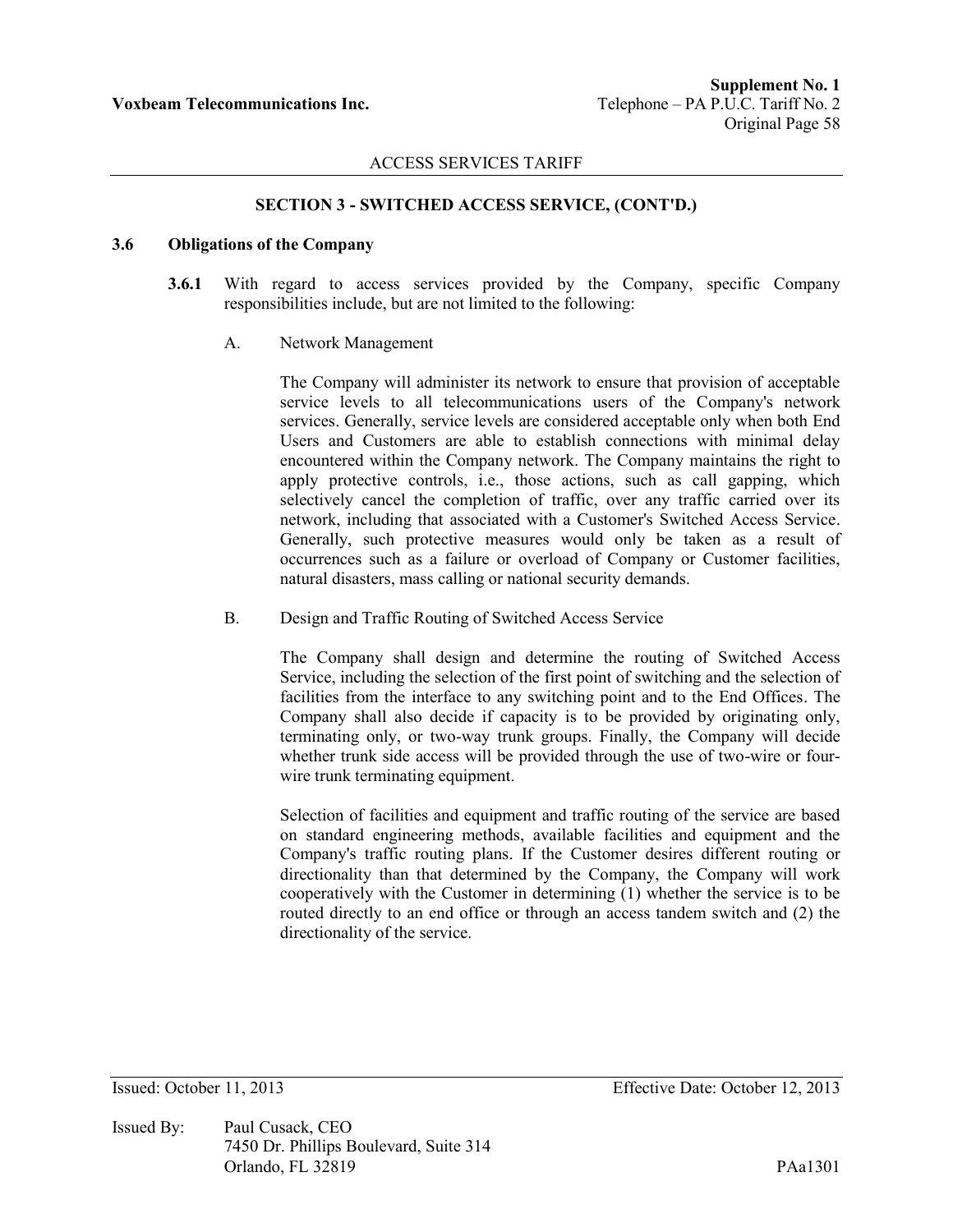## **SECTION 3 - SWITCHED ACCESS SERVICE, (CONT'D.)**

## **3.7 Obligations of the Customer**

- **3.7.1** The Customer has certain specific obligations pertaining to the use of Switched Access Service. These obligations are in addition to obligations specified in Section 2.9 of this tariff and are as follows:
	- A. Report Requirements

Customers are responsible for providing the following reports to the Company, when applicable:

1. Jurisdictional Reports

When a Customer orders Switched Access Service for both interstate and intrastate use, the Customer is responsible for providing reports as set forth in Section 2.9.2(c) preceding. Charges will be apportioned in accordance with those reports.

2. Code Screening Reports

When a Customer orders service call routing, trunk access limitation or call gapping arrangements, the customer must report the number of trunks and/or the appropriate codes to be instituted in each end office or access tandem switch, for each of the arrangements ordered.

B. On and Off-Hook Supervision

The Customer's facilities shall provide the necessary on and off-hook supervision for accurate timing of calls.

Issued By: Paul Cusack, CEO 7450 Dr. Phillips Boulevard, Suite 314 Orlando, FL 32819 PAa1301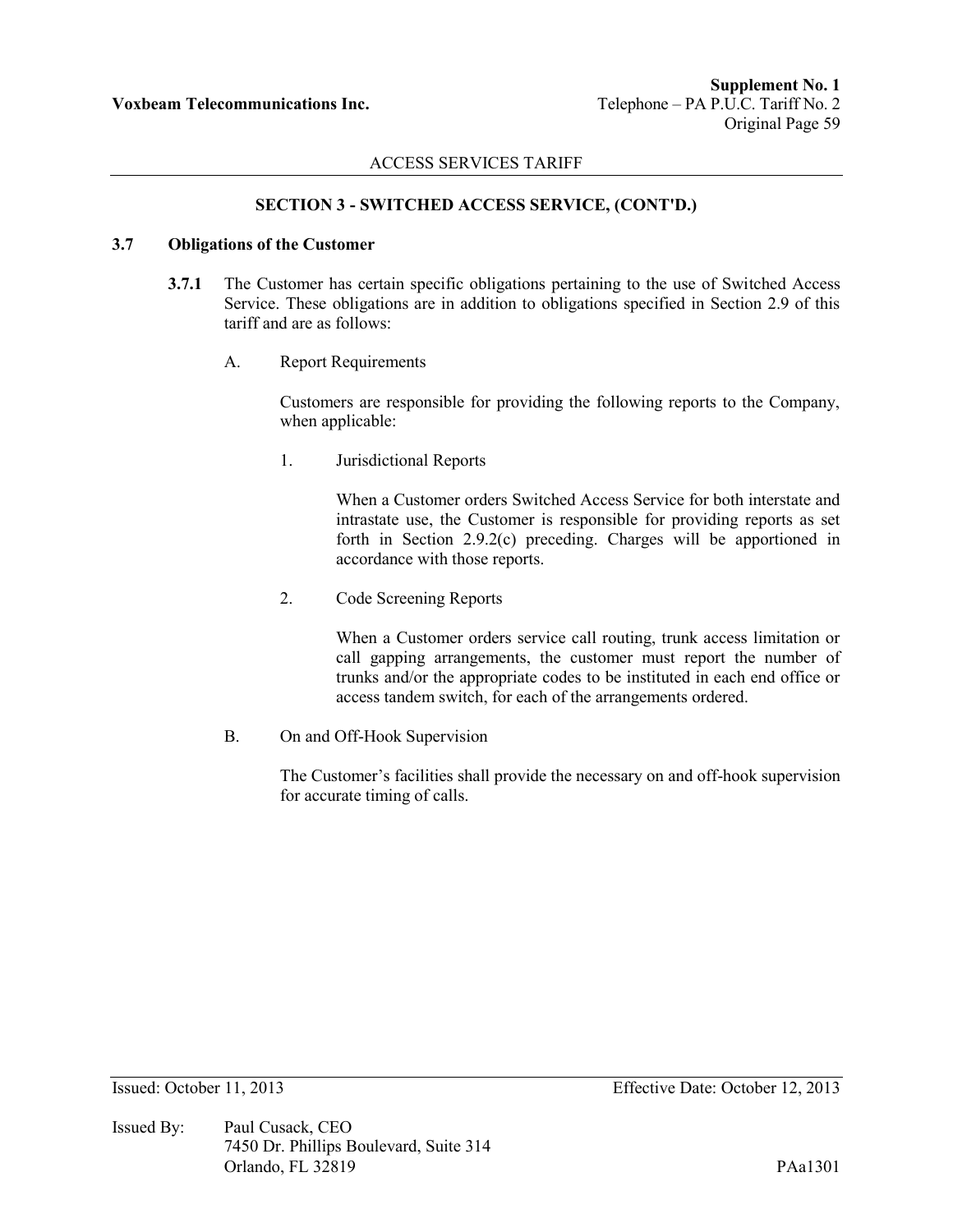# **SECTION 3 - SWITCHED ACCESS SERVICE, (CONT'D.)**

### **3.8 Rate Regulations**

#### **3.8.1 General**

There are three type of rates and charges that apply to Switched Access Service provided by the Company. These are monthly recurring charges, usage charges, and nonrecurring charges.

## **3.8.2 Types of Charges**

- A. Nonrecurring charges are one time charges that apply for a specific work activity (e.g., installation or change to an existing service). Non-recurring charges may apply for installation of service, installation of optional features and service rearrangements.
- B. Recurring Charges are flat monthly rates that apply for each month or fraction thereof that a specific rate element is provided. For billing purposes, each month is considered to have 30 days.
- C. Usage Charges are rates that apply only when a specific rate element is used. These are applied on a per-access minute, a per-call or per-query basis. Usage rates are accumulated over a monthly period.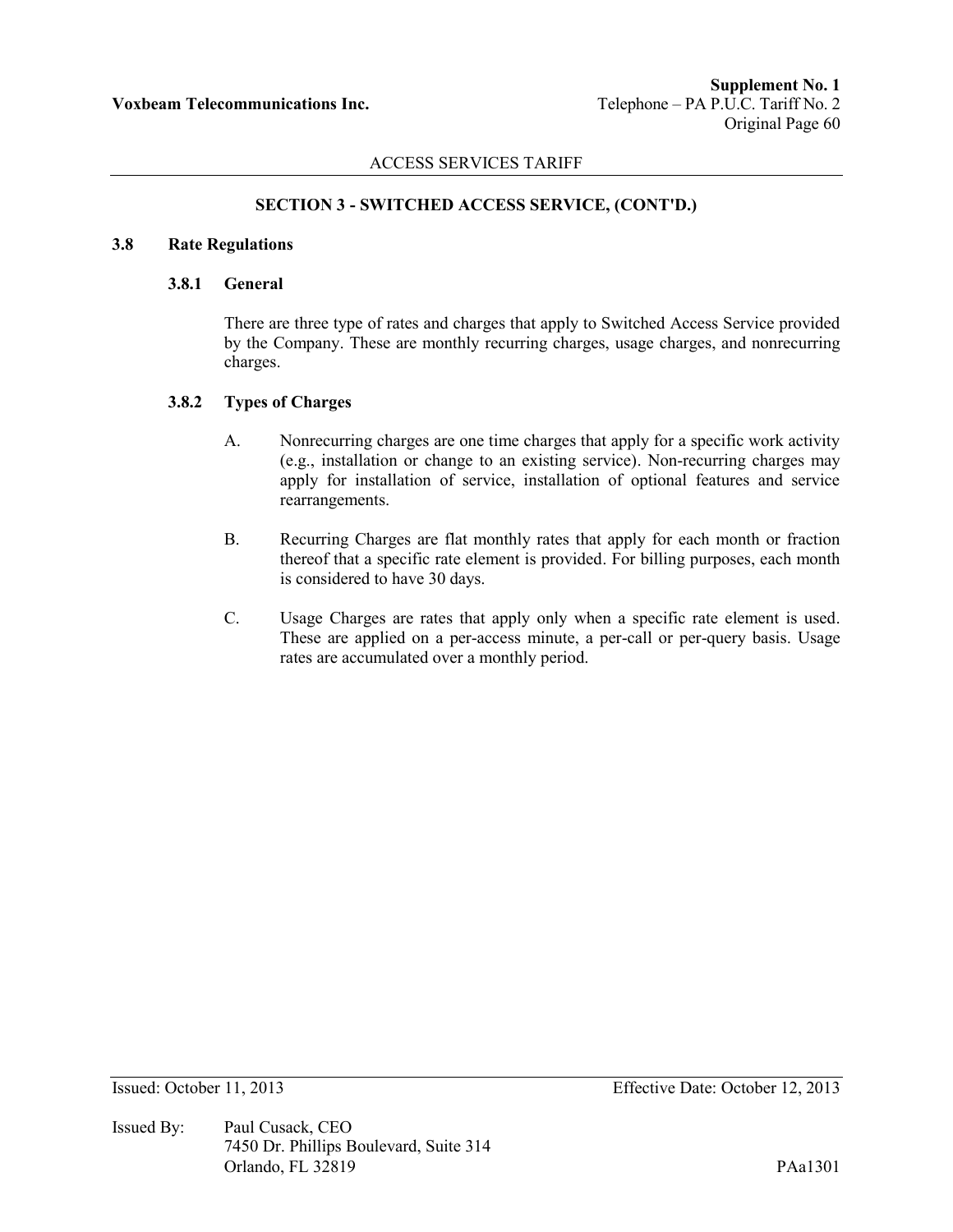## **SECTION 3 - SWITCHED ACCESS SERVICE, (CONT'D.)**

### **3.8 Rate Regulations, (Cont'd.)**

#### **3.8.3 Measurement and Billing of Access Minutes**

- A. When recording originating calls over Switched Access Service with multifrequency address signaling, usage measurement begins when the first wink supervisory signal is forwarded from the Customer's facilities. The measurement of originating call usage over Switched Access Service ends when the originating Switched Access Service entry switch receives disconnect supervision from either the originating End User's End Office (indicating that the originating End User has disconnected), or from the Customer's facilities, whichever is recognized first by the entry switch. For terminating calls over Switched Access Service with multi-frequency address signaling, the measurement of access minutes begins when a seizure signal is received from the Carrier's trunk group at the Point of Presence within the LATA. The measurement of terminating call usage over Switched Access Service ends when a disconnect signal is received, indicating that either the originating or terminating user has disconnected.
- B. When recording originating calls over Switched Access Service with SS7 signaling, usage measurement begins with the transmission of the initial address message by the switch for direct trunk groups and with the receipt of an exit message by the switch for tandem trunk groups. The measurement of originating Switched Access Service usage ends when the entry switch receives or sends a release message, whichever occurs first. For terminating calls over Switched Access Service with SS7 signaling, the measurement of access minutes begins when the terminating recording switch receives the initial address message from the terminating End User. On directly routed trunk groups or on tandem routed trunk groups, the Company switch receives the initial address message and sends the indication to the Customer in the form of an answer message. The measurement of terminating Switched Access Service call usage ends when the entry switch receives or sends a release message, whichever occurs first.
- C. Mileage, where applicable, will be measured in accordance with standard industry practices.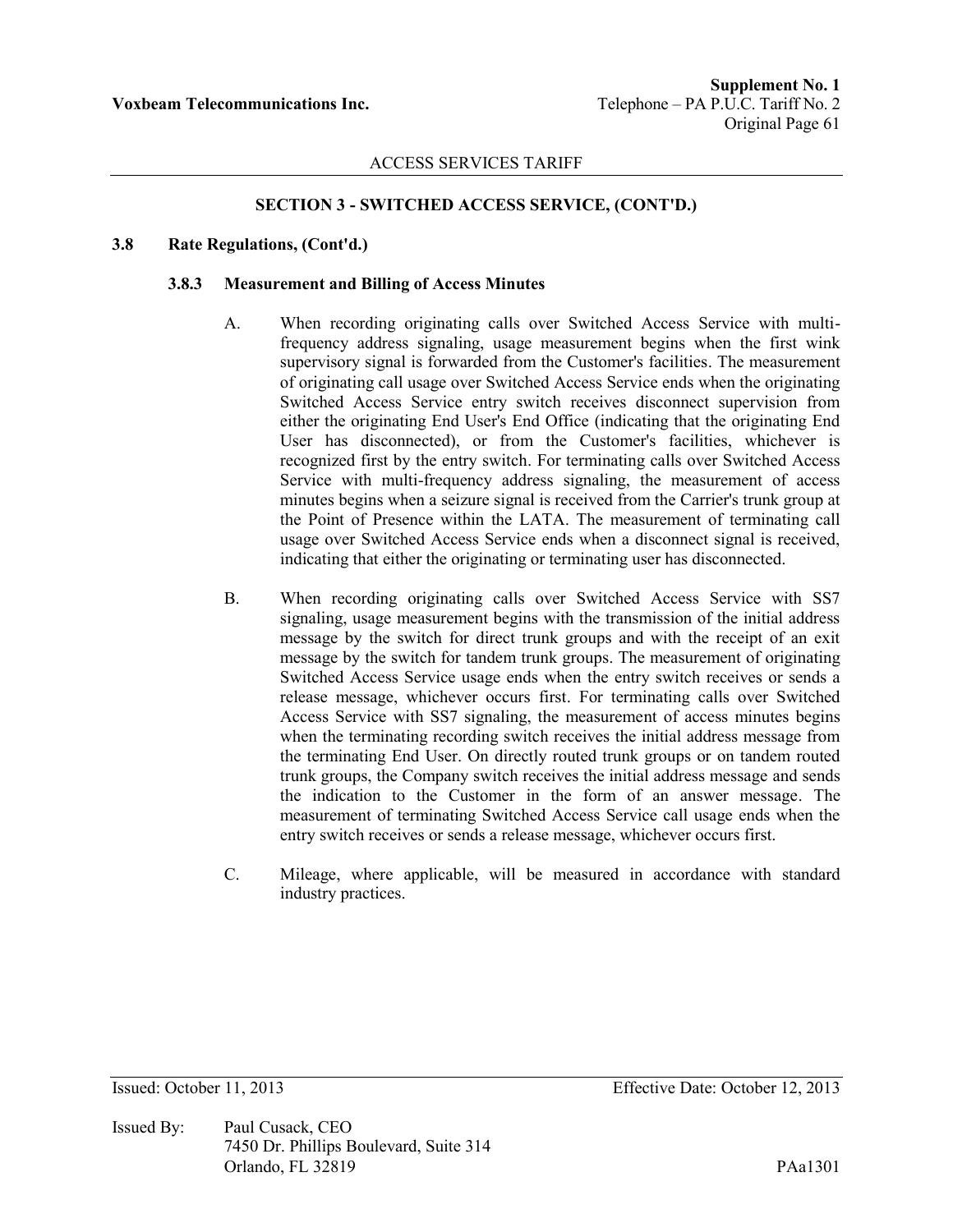## **SECTION 3 - SWITCHED ACCESS SERVICE, (CONT'D.)**

### **3.8 Rate Regulations, (Cont'd.)**

### **3.8.3 Measurement and Billing of Access Minutes, (Cont'd.)**

D**.** The Company will use the Small Exchange Carrier Access Billing ("SECAB") guidelines, or the Carrier Access Billing System ("CABS") guidelines, or other system that emulates or otherwise produces a reasonable substitute for the output of SECAB or CABS, for billing all charges under this tariff. The Company will provide billing using a hardcopy format or upon request, a mechanized medium (e.g., cartridge tape, CD ROM, etc.). Bills will be accurate and contain sufficient supporting details to allow customers to account for the charges and to verify their accuracy in a reasonable and timely fashion. Requests for additional bill detail will be handled and priced on an Individual Case Basis (ICB).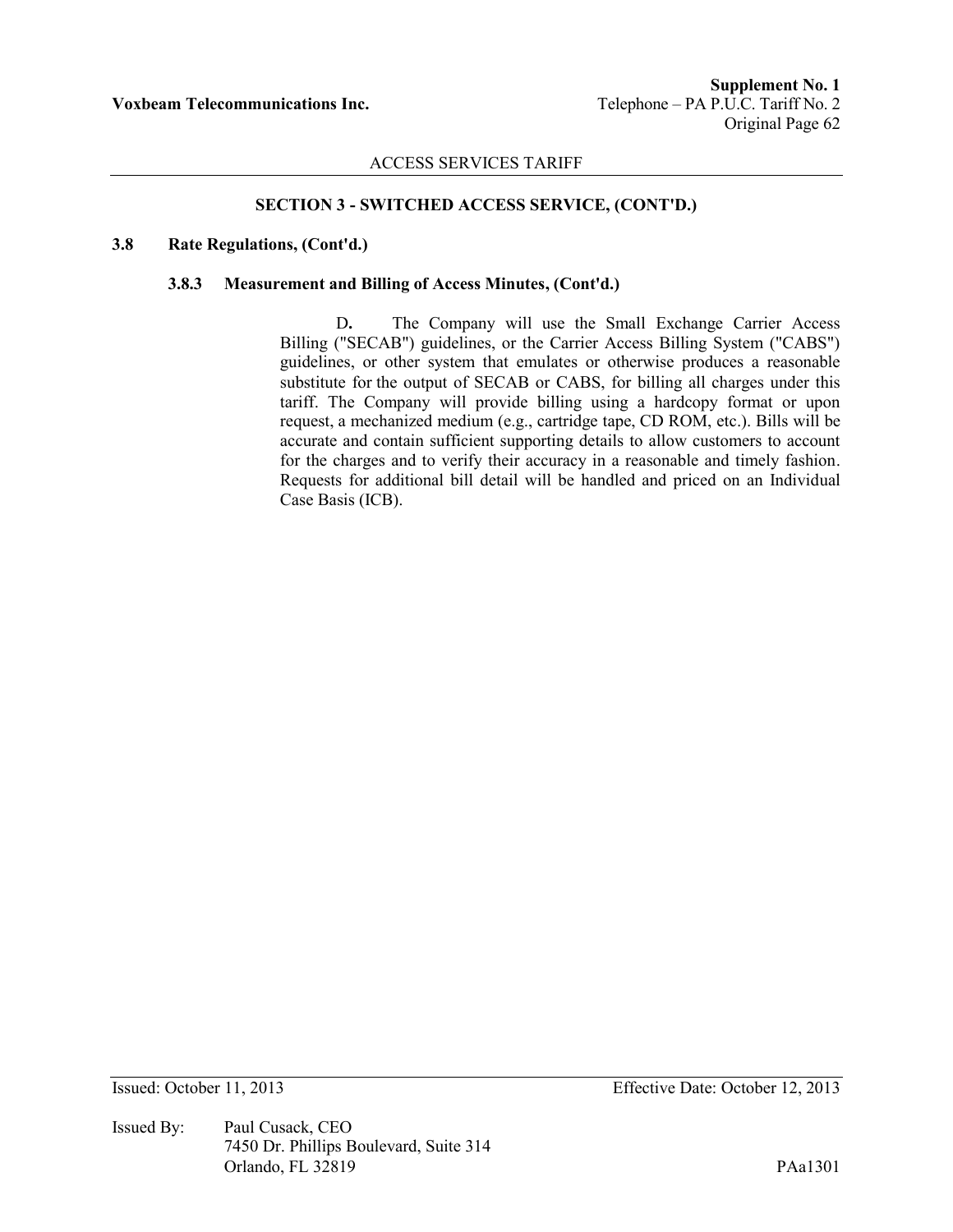## **SECTION 3 - SWITCHED ACCESS SERVICE, (CONT'D.)**

## **3.8 Rate Regulations, (Cont'd.)**

### **3.8.4 Moves**

- **A.** A move of services involves a change in the physical location of one of the following:
	- 1. The point of termination at the Customer's Premises, or
	- 2. The Customer's Premises
- **B.** The charges for the move are dependent on whether the move is to a new location within the same building or to a different building as described below:
	- 1. Moves Within the Same Building

When the move is to a new location within the same building, the charge for the move will be an amount equal to one half of the nonrecurring charge for the capacity affected. There will be no change in the minimum period requirements.

2. Moves to a Different Building

Moves to a different building will be treated as a discontinuance and start of service and all associated nonrecurring charges will apply. New minimum period requirements will be established for the new service. The Customer will also remain responsible for satisfying all outstanding minimum period charges for the discontinued service.

Issued By: Paul Cusack, CEO 7450 Dr. Phillips Boulevard, Suite 314 Orlando, FL 32819 PAa1301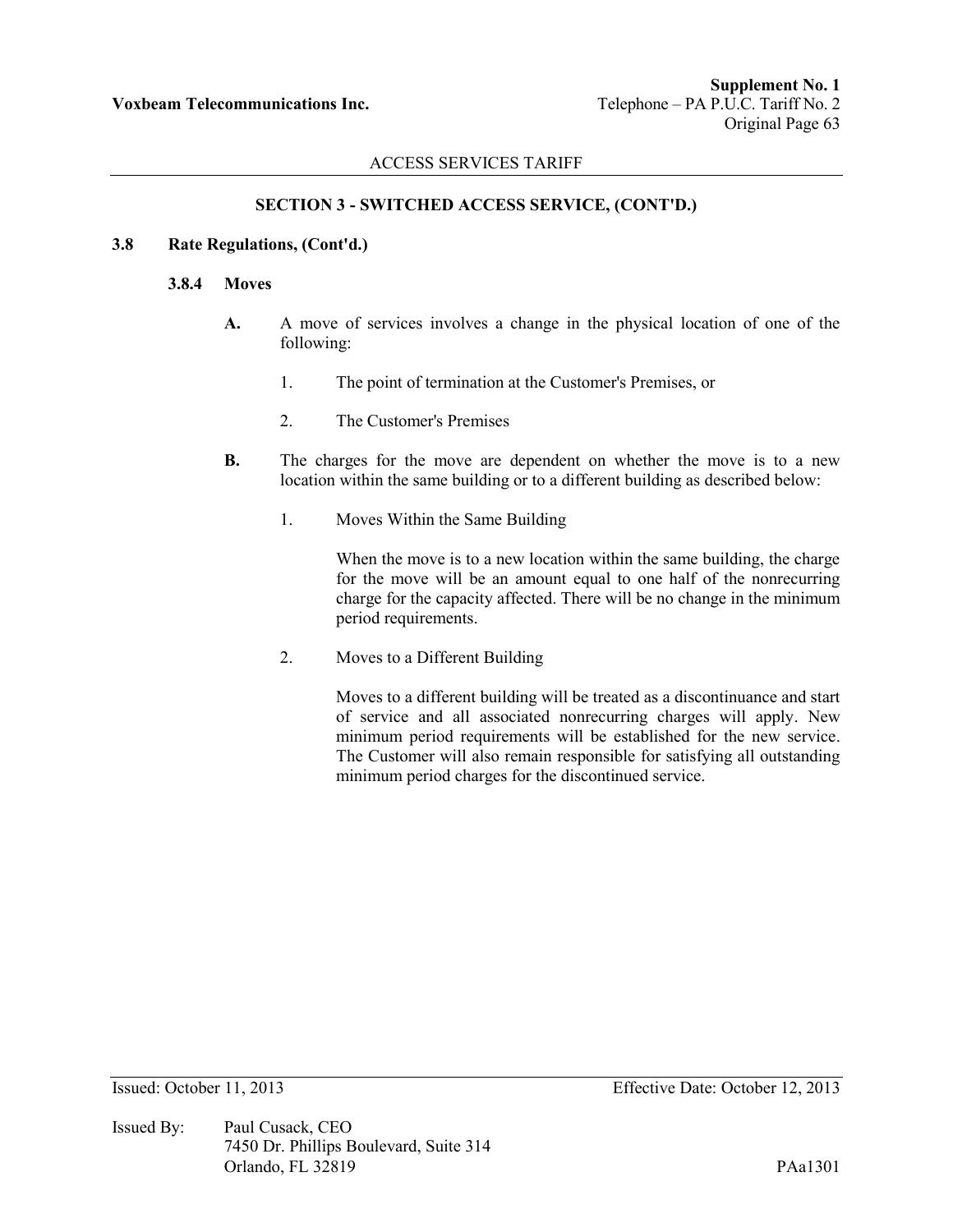# **SECTION 3 - SWITCHED ACCESS SERVICE, (CONT'D.)**

### **3.8 Rate Regulations, (Cont'd.)**

### **3.8.5 Installation of Optional Features**

- A. If a separate nonrecurring charge applies for the installation of an optional feature available with Switched Access Service, the charge applies whether the feature is installed coincident with the initial installation of service or at any time subsequent to the initial installation of service.
- B. For all other changes, including the addition of, or modifications to, optional features without separate nonrecurring charges, a charge equal to one half the Switched Transport nonrecurring (i.e. installation) charge will apply. When an optional feature is not required on each transmission path, but rather for an entire transmission path group, an end office or an access tandem switch, only one such charge will apply.

### **3.8.6 Service Rearrangements**

- A. Service rearrangements are changes to existing services which do not result in either a change in the minimum period requirements or a change in the physical location of the point of termination at the Customer's premises or the Customer's End User's premises. Changes which result in the establishment of new minimum period obligations are treated as disconnects and starts.
- B. The charge to the Customer for the service rearrangement is dependent on whether the change is administrative only in nature or involves an actual physical change to the service.
- C. Administrative changes will be made without charge(s) to the Customer. Such changes require the continued provision and billing of the Access Service to the same entity or change in jurisdiction.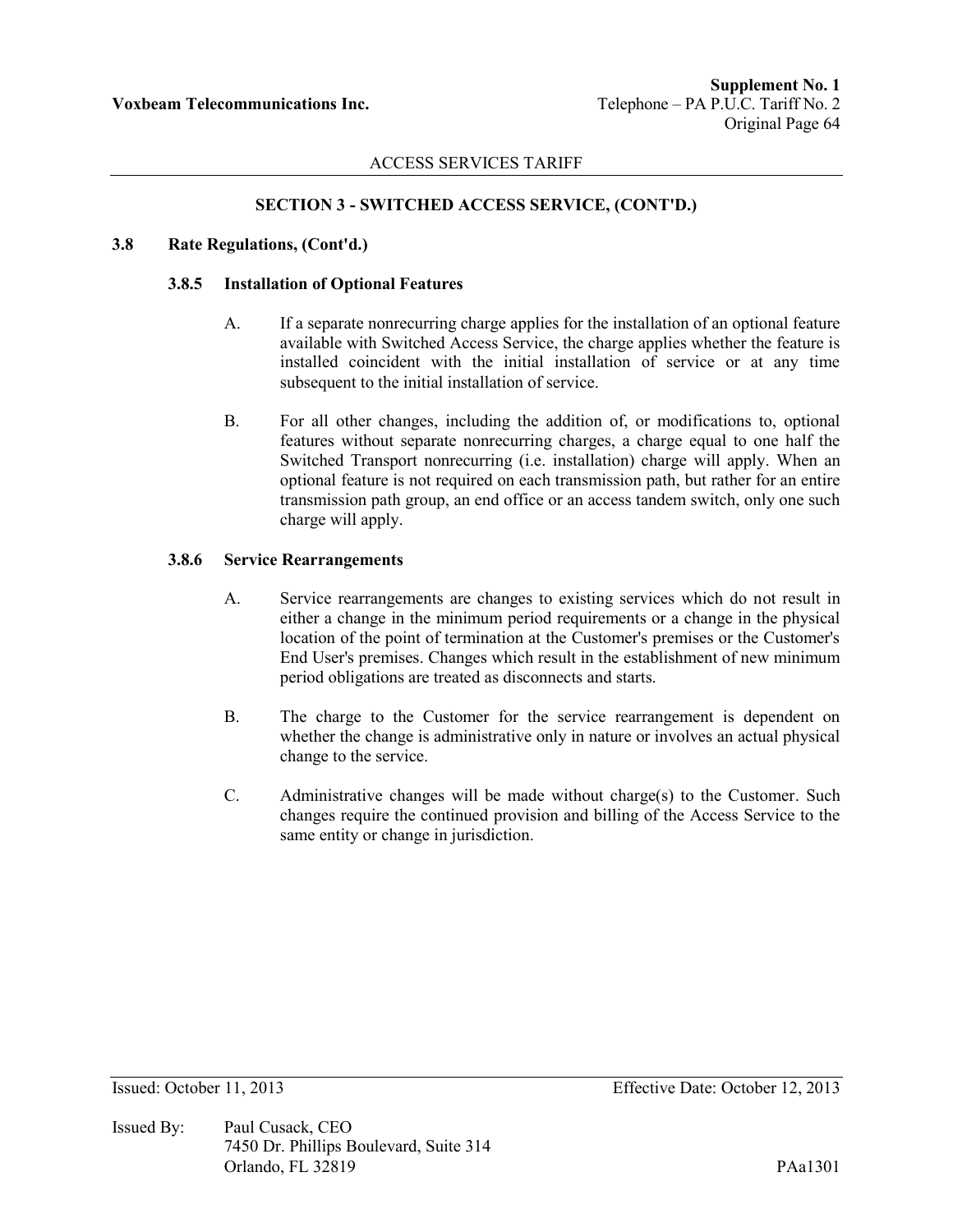## **SECTION 3 - SWITCHED ACCESS SERVICE, (CONT'D.)**

### **3.9 Rates and Charges**

### **3.9.1 Switched Access Per Minute Usage Rates**

Switched Access Services will be assessed applicable switched access usage charges at the rates set forth below:

A. Verizon Pennsylvania and Verizon North

|    | Tandem-Switched Transport - Termination, per minute                    | \$0.000000 |  |
|----|------------------------------------------------------------------------|------------|--|
|    | Tandem-Switched Transport - Facility, per minute per mile              | \$0.000002 |  |
|    | Access Tandem Switching, per minute                                    | \$0.001574 |  |
|    | CMUX, per minute                                                       | \$0.000000 |  |
|    | CTP, per minute                                                        | \$0.001688 |  |
|    | Local Switching, per minute                                            | \$0.002406 |  |
| В. | The United Telephone Company of Pennsylvania LLC d/b/a CenturyLink     |            |  |
|    | Tandem-Switched Transport - Termination, per minute per<br>termination | \$0.000449 |  |
|    | Tandem-Switched Transport - Facility, per minute per mile              | \$0.000022 |  |
|    | Access Tandem Switching, per minute                                    | \$0.001438 |  |
|    | CMUX, per minute                                                       | \$0.000469 |  |
|    | CTP, per minute                                                        | \$0.000490 |  |
|    | Local Switching, per minute                                            | \$0.003892 |  |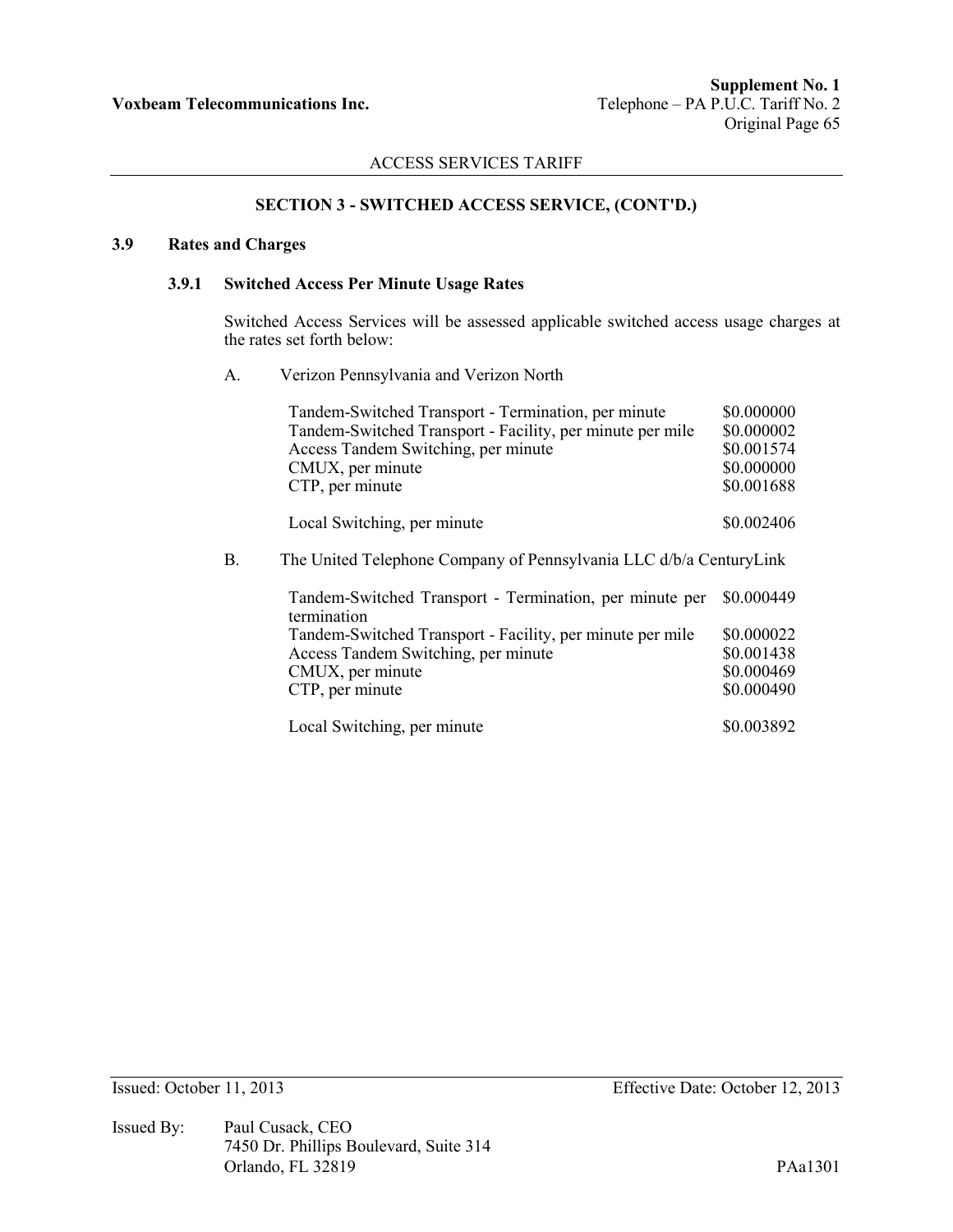### **SECTION 3 - SWITCHED ACCESS SERVICE, (CONT'D.)**

### **3.9.2 Switched Transport Service**

- A. Nonrecurring Charges
	-

1. Trunk Charges

Per Trunk ICB

- B. Monthly Recurring Charges
	- 1. Direct-Trunked Transport

Any elements of Direct-Trunked Transport provided by the company are priced on an Individual Case Basis (ICB).

# **3.9.3 Toll-Free 8XX Data Base Access Service**

Per Query

\$0.004118

# **3.9.4 Switched Access Optional Features**

Optional Features are provided on an Individual Case Basis as Special Service Arrangements pursuant to Section 6 of this tariff.

## **3.9.5 Service Order Charges**

Service Order Charges recover the administrative costs associated with initiating Access Service.

Per Service Order ICB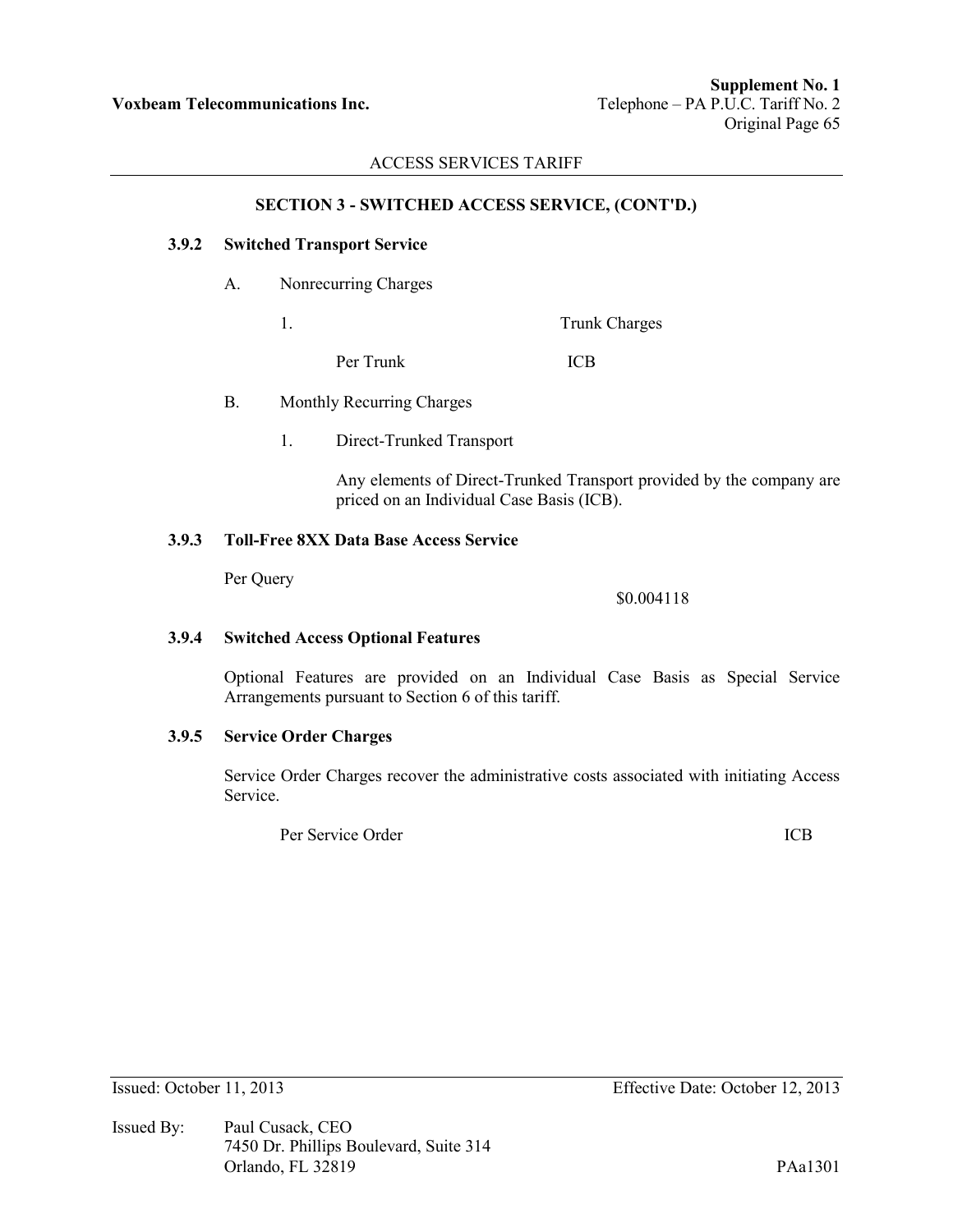# **SECTION 4 - DEDICATED ACCESS SERVICE**

# **4.1 General**

- **4.1.1** The Company, at its discretion, may provide Intrastate Dedicated Access Services with transmission speeds ranging from 2.4 Kbps to 2.4 Gbps. Dedicated Access Services are offered on a point-to-point basis only. Each Dedicated Access Service is dedicated to a single Customer and the entire usable bandwidth for each service is available to that Customer for their exclusive use.
- **4.1.2** All Dedicated Access Services, if offered, will be provided on an individual case basis.

Issued By: Paul Cusack, CEO 7450 Dr. Phillips Boulevard, Suite 314 Orlando, FL 32819 PAa1301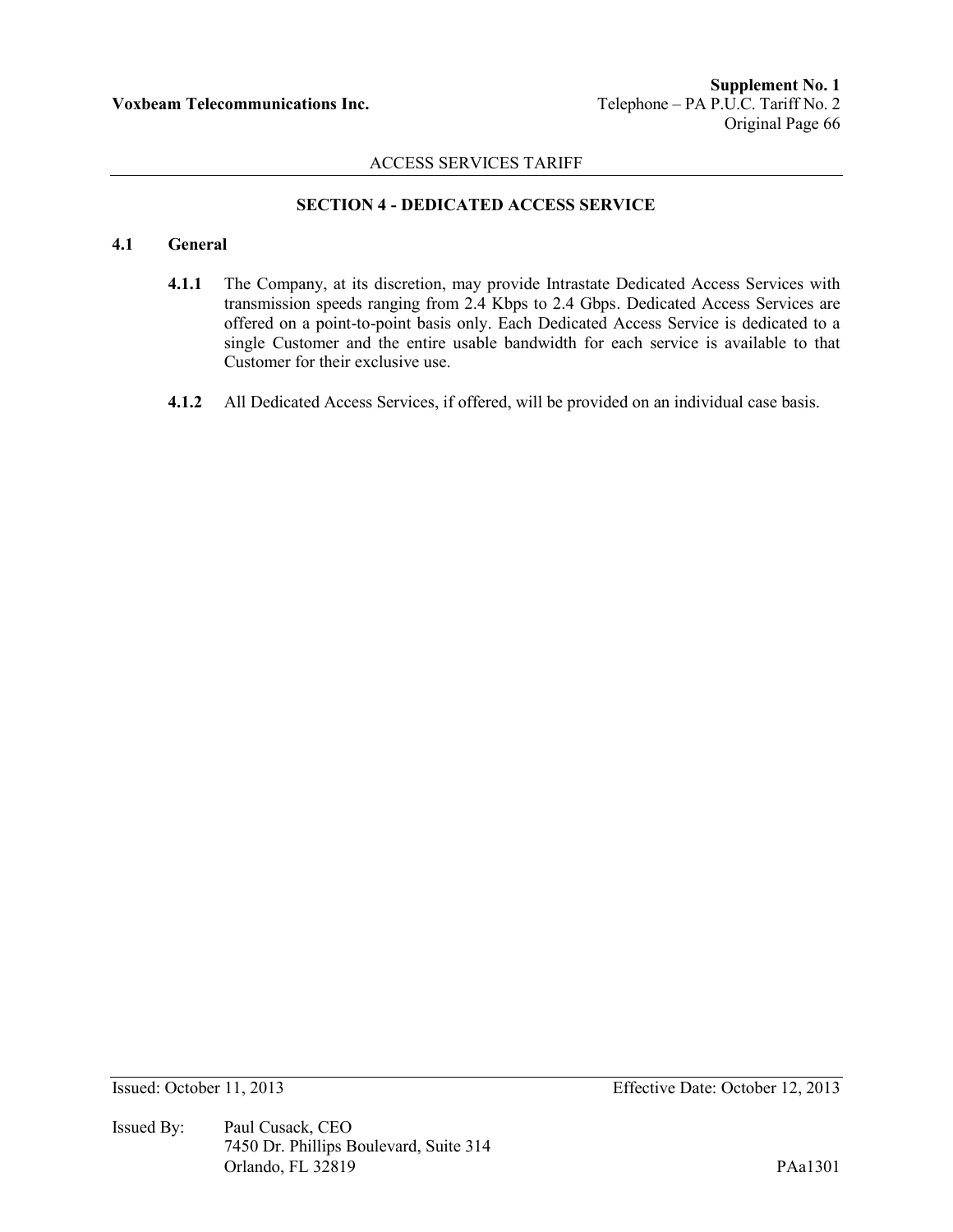#### **SECTION 5 - MISCELLANEOUS SERVICES AND CHARGES**

### **5.1 Billing Name and Address**

#### **5.1.1 Service Description**

Billing Name and Address (BNA) service provides account detail of the Company's customers to interexchange carriers, operator service providers, enhanced service providers, and any other provider of interstate telecommunications services.

### **5.1.2 General**

- **A.** Upon acceptance of an order for BNA service, the Company will furnish account detail for each working number submitted. Account detail consists of current data base information including the end user's billing name and billing address.
- **B.** Only current information which resides in the Company's data base will be provided. Customers ordering BNA service must accept BNA account detail on an "as is" basis.
- **C.** The Company will specify the location where requests for BNA service are to be received, and the format in which the requests are to be provided.
- **D.** The subscribing customer must agree that BNA information will not be resold or otherwise provided to any other person, corporation, partnership or entity, other than Customer's authorized billing agent, and that Billing Name and Address shall be used by Customer or Customer's authorized billing agent solely for:
	- 1. Billing its customers for using Customer's telecommunications services.
	- 2. Any purpose associated with the equal access requirement of United States v. AT&T, 552 F. Supp. 131 (D.D.C. 1982).
	- 3. Verification of service orders of new customers, identification of customers who have moved to a new address, fraud prevention, and similar nonmarketing purposes.

For calling card calls and collect and third party billed calls, Billing Name and Address for ANI service is not available on accounts of nonpublished/unlisted end users who, by request to the Company (which request may be submitted at any time), have specified that such information not be released.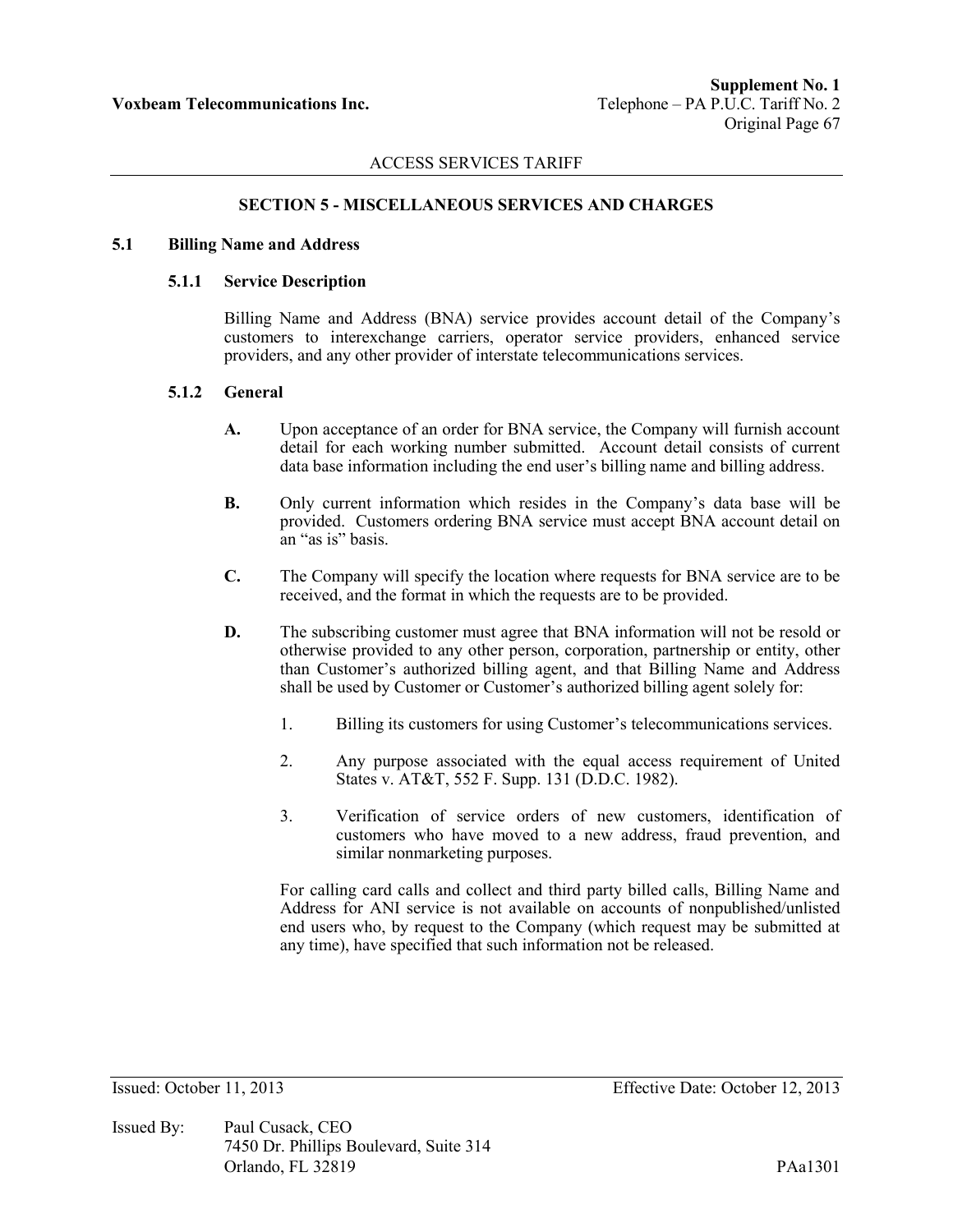## **SECTION 5 - MISCELLANEOUS SERVICES AND CHARGES, (CONT'D.)**

### **5.1 Billing Name and Address, (Cont'd.)**

### **5.1.2 General, (Cont'd.)**

## **E. Manual Request**

- 1. At the customer's option, the Company will provide BNA via manual request procedures.
- 2. BNA service information will be provided by the Company in standard paper format via facsimile or first class U.S. mail.
- 3. Wherever possible, the Company will provide Billing Name and Address for ANI data no later than ten (10) business days from the date of receipt of the customer's request. Availability of data may be delayed if errors exist in the request received from the customer.
- 4. In situations where the customer requests more than forty (40) BNA records on a single order, the Company will provide the requested BNA information in a time frame mutually agreed to by the customer and the Company.

## **F. Mechanized Request**

- 1. At the customer's option, the Company will provide BNA, subject to procedures established for Customer Account Record Exchange (CARE).
- 2. The customer will submit its requests through proper CARE procedures, as revised or amended.

Issued By: Paul Cusack, CEO 7450 Dr. Phillips Boulevard, Suite 314 Orlando, FL 32819 PAa1301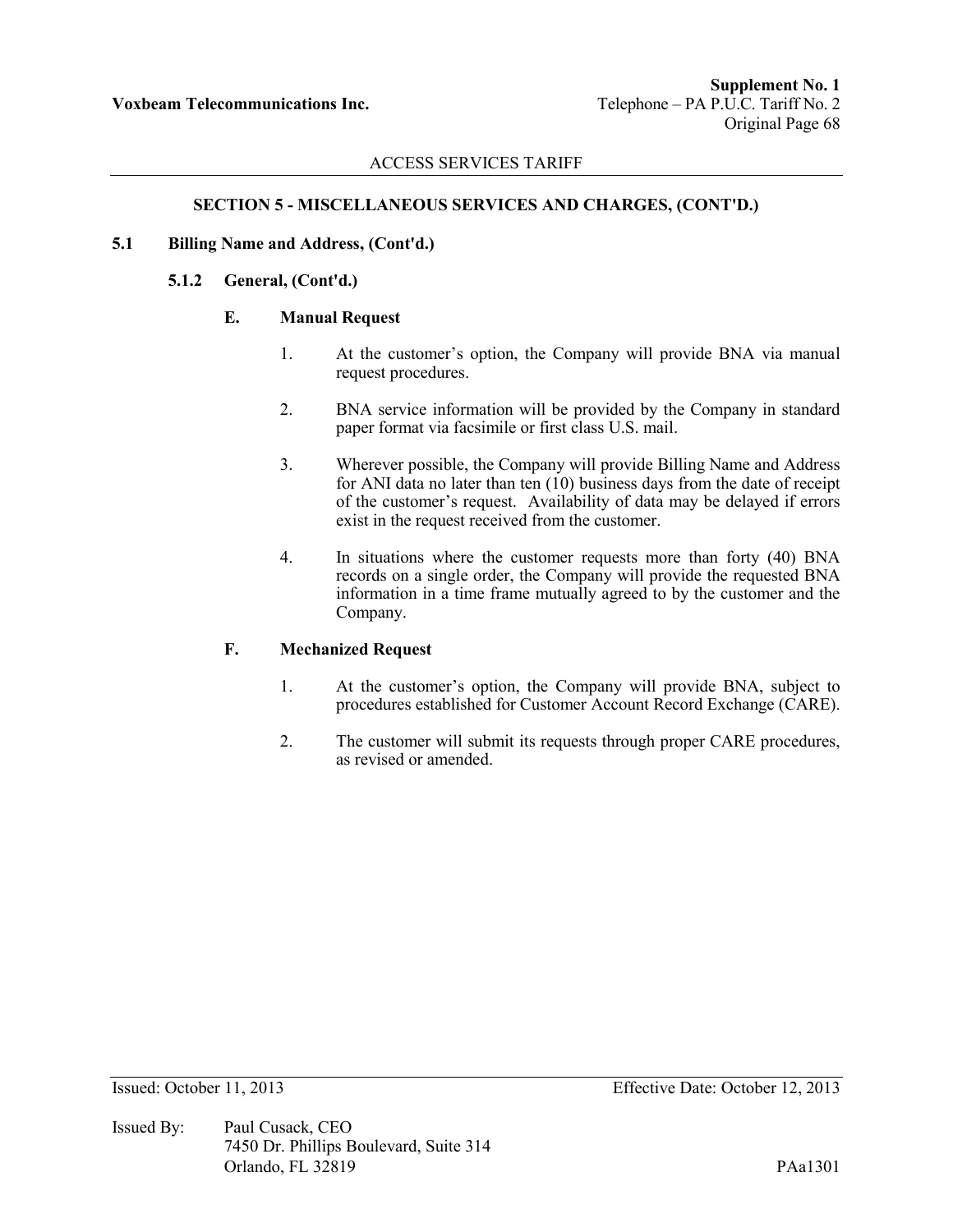#### **SECTION 5 - MISCELLANEOUS SERVICES AND CHARGES, (CONT'D.)**

#### **5.1 Billing Name and Address, (Cont'd.)**

### **5.1.3 Rate Regulations**

The number of BNA records for which charges apply will be accumulated by the Company, and billed to the customer on a monthly basis at the rates set forth in 5.3.4 following.

### **5.1.4 Rates and Charges**

|                                  | <b>BNA</b><br>Request<br>Manual | <b>BNA</b><br>Request<br>Mechanized |
|----------------------------------|---------------------------------|-------------------------------------|
| Billing Name and Address for ANI |                                 |                                     |
| -Per Order<br>-Per Record        | \$50.94<br>\$0.33               | ICB<br>ICB                          |

# **5.2 PIC Change Charge**

Nonrecurring Charge per Change, per line or trunk:

\$5.00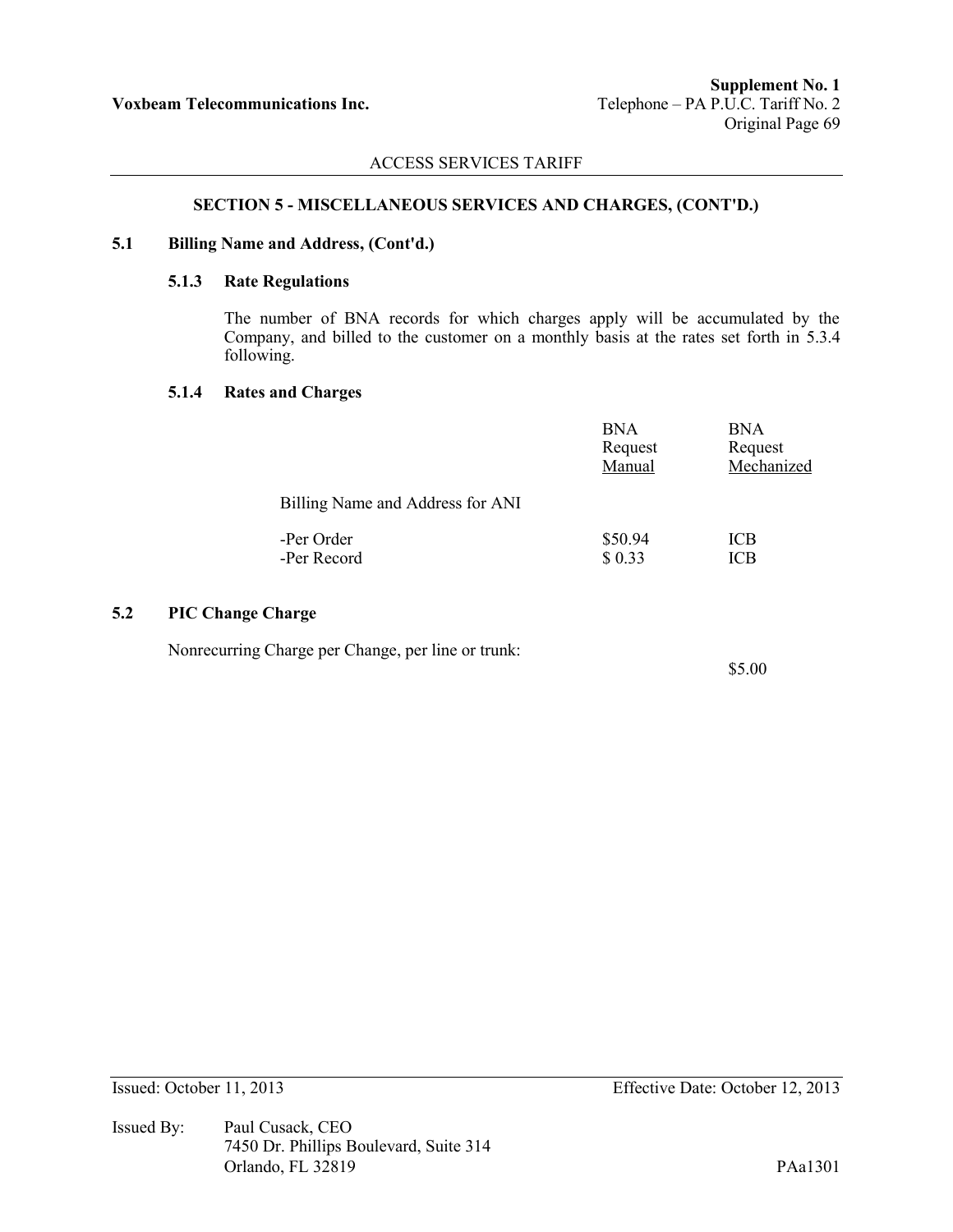## ACCESS SERVICES TARIFF

# **SECTION 6 - SPECIAL CONTRACTS, ARRANGEMENTS, AND CONSTRUCTION**

#### **6.1 Special Contract Arrangements**

At the option of the Company, services may be offered on a contract basis to meet specialized pricing requirements of the Customer not contemplated by this tariff. The terms of each contract shall be mutually agreed upon between the Customer and Company and may include discounts off of rates contained herein and waiver of recurring, nonrecurring, or usage charges. The terms of the contract may be based partially or completely on the term and volume commitment, type of access arrangement, mixture of services, or other distinguishing features. Service shall be available to all similarly situated Customers for a fixed period of time following the initial offering to the first contract Customer as specified in each individual contract.

### **6.2 Special Service Arrangements**

- **6.2.1** If a Customer's requirements cannot be met by services included in this tariff, or pricing for a service is shown in this tariff as "ICB", the Company will provide, where practical, special service arrangements at charges to be determined on an Individual Case Basis. These special service arrangements will be provided if the provision of such arrangements is not detrimental to any other services furnished under the Company's tariffs.
- **6.2.2** Special service arrangement rates are subject to revision depending on changing costs or operating conditions.
- **6.2.3** If and when a special service arrangement becomes a generically tariffed offering, the tariffed rate or rates will apply from the date of tariff approval.

### **6.3 Non-Routine Installation Charges**

At the Customer's request, installation and/or maintenance may be performed outside the Company's regular business hours or in hazardous locations. In such cases, charges based on cost of the actual labor, material, or other costs incurred by or charged to the Company will apply. If installation is started during regular business hours but, at the Customer's request, extends beyond regular business hours into time periods including, but not limited to, weekends, holidays or night hours, additional charges may apply.

Issued By: Paul Cusack, CEO 7450 Dr. Phillips Boulevard, Suite 314 Orlando, FL 32819 PAa1301

Issued: October 11, 2013 Effective Date: October 12, 2013